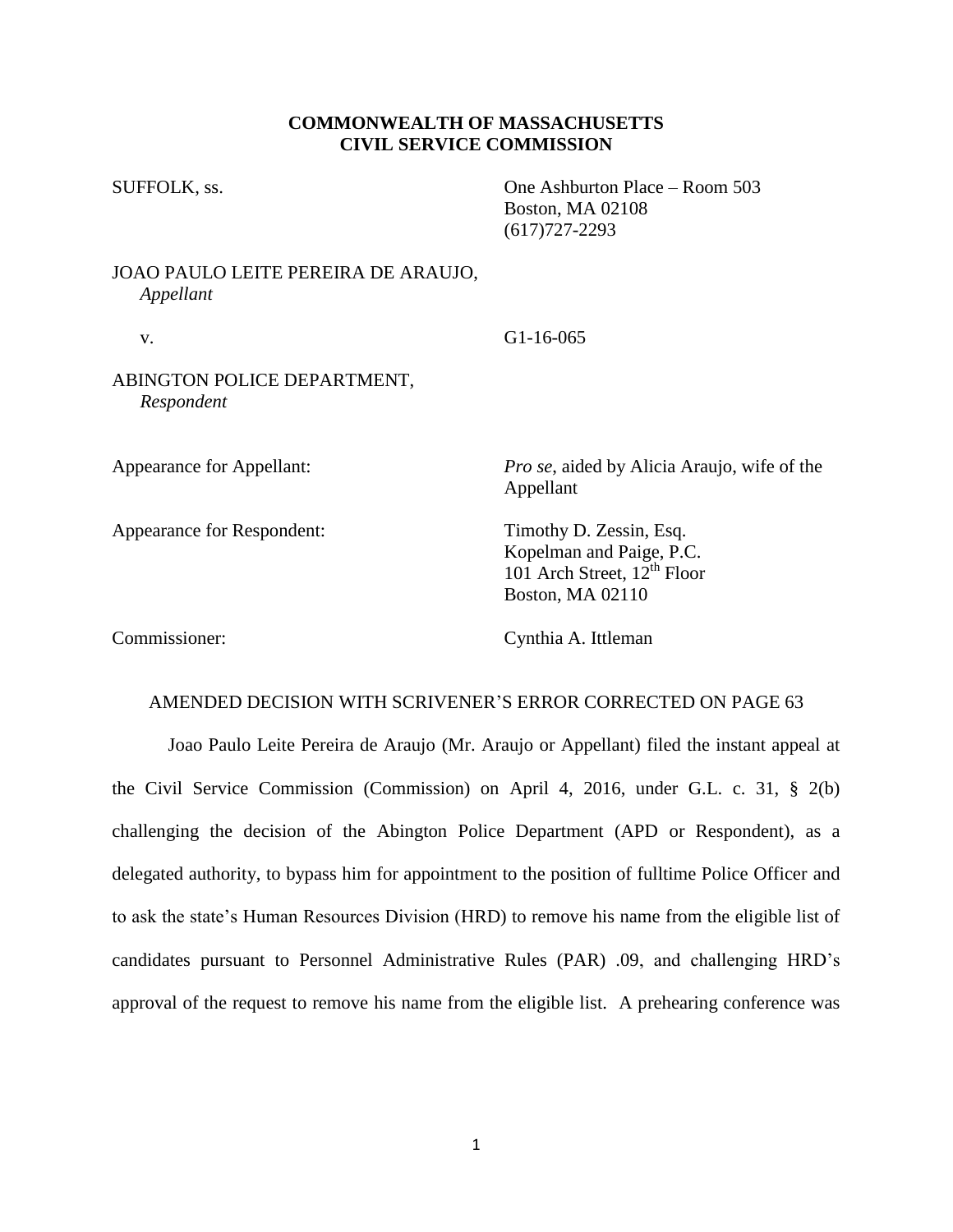held in this regard on April 19, 2016 at the offices of the Commission. A hearing<sup>1</sup> was held on this appeal on May 20, 2016 at the Commission. The hearing was digitally recorded and the parties received a CD of the proceeding.<sup>2</sup> The parties submitted post-hearing briefs. For the reasons stated herein, the appeal is denied.

## **FINDINGS OF FACT**

Forty-eight  $(48)$  exhibits<sup>3</sup> were entered into evidence at the hearing. Post-hearing, the

Respondent submitted one (1) set of documents (Respondent's Post-Hearing Documents).<sup>4</sup>

Based on these exhibits, the testimony of the following witnesses:

*Called by the Appointing Authority:*

- Christopher Cutter Deputy Chief of Police, APD
- David Majenski Chief of Police, APD

## *Called by Appellant:*

Joao Paulo Leite Pereira de Araujo – Appellant;

and taking administrative notice of all matters filed in the case, pertinent statutes, regulations, policies, stipulations and reasonable inferences from the credible evidence, a preponderance of the evidence establishes the following.

## **FINDINGS OF FACT**

 $\overline{\phantom{a}}$ 

1. The Appellant is in his early thirties and he has been living in Abington for

approximately two (2) years. He was married in 2004 and he and his wife have two (2)

small children. He has been working at the Norfolk County Sheriff's Department in

<sup>&</sup>lt;sup>1</sup> The Standard Adjudicatory rules of Practice and Procedures, 810 CMR §§ 1.00, *et seq.*, apply to adjudications before the Commission, with G.L. Chapter 31, or any Commission rules, taking precedence.

<sup>&</sup>lt;sup>2</sup> If there is a judicial appeal of this decision, the plaintiff in the judicial appeal would be obligated to supply the court with a transcript of this hearing to the extent that he/she wishes to challenge the decision as unsupported by the substantial evidence, arbitrary and capricious, or an abuse of discretion. If such an appeal is filed, this CD should be used to transcribe the hearing.

 $3$  Twenty-seven (27) exhibits were entered into the record for the Respondent; twenty-one (21) exhibits were entered into the record for the Appellant.

<sup>&</sup>lt;sup>4</sup> The Respondent's Post-Hearing Documents relate to the Appellant's discrimination claims filed at the U.S. Department of Justice and at the Massachusetts Commission Against Discrimination.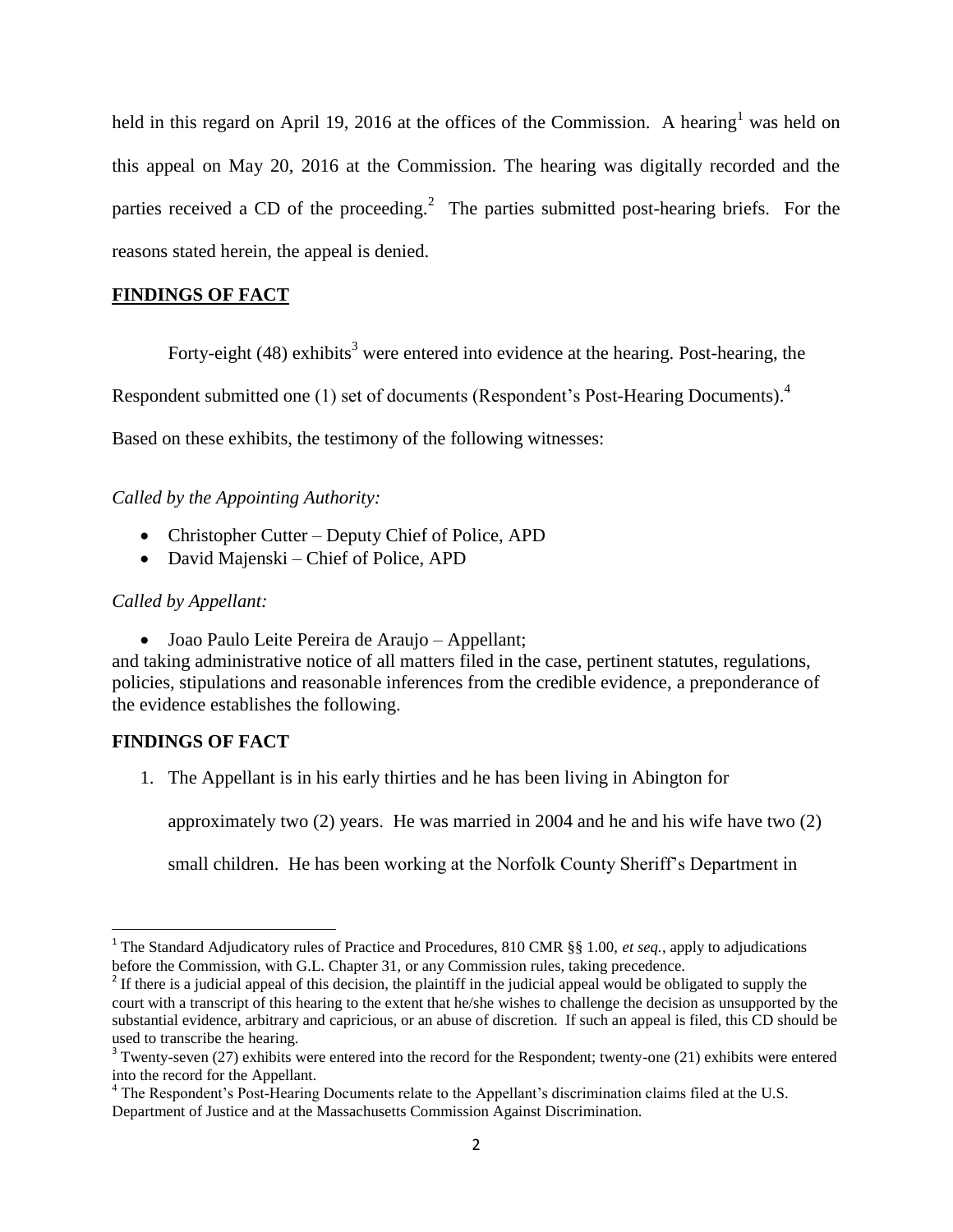corrections for five (5) years, where he has received several letters of commendation and multiple evaluations rating his performance from good to excellent. He graduated first in his class at the Norfolk Sheriff's Department corrections academy. He has become a defensive tactics instructor, having been certified by the Municipal Police Training Committee (MPTC), and he trains new recruits. (Testimony of Appellant; Respondent Exhibit (hereinafter R.Ex.) 3; Appellant's Exhibits (hereinafter A.Ex.) 17 and 18) The Appellant practices Jiu Jitsu and has received a number of awards in that regard. In addition to English, he speaks Portuguese fluently and speaks Spanish well. (Testimony of Appellant; R. Exs. 3 and 9)

- 2. The Appellant was born and raised in Brazil. He came to the U.S. in 2001 after high school on a six (6)-month "B2 visa". He remained in the U.S., becoming a temporary resident in 2005, a permanent resident (green card) in 2007 and he became a United States citizen in 2009 when he was naturalized. (Testimony of Appellant; R. Exs. 3, 11  $-13$ ; A.Exs. 3, 5 and 7)
- 3. On December 6, 2013, the Appellant submitted an application for the position of Special Police Officer (SPO) at the APD. SPO candidates fill out an application for employment form that is the same as the one used for fulltime police officer candidates at the APB. SPOs are volunteers but they may be assigned to certain paid details. SPOs attend a police academy for intermittent police officers. (R.Exs. 3 and 9; Testimony of Cutter) There is no indication whether SPO candidates take and pass a police officer exam, if they are given written conditional offers of employment<sup>5</sup> prior to being required to take

<sup>&</sup>lt;sup>5</sup> Since the Respondent considers SPOs to be volunteers who may perform certain paid details, referring to the SPOs' "employment" is questionable. Therefore, it is unclear if the Respondent is required, and/or permitted, to have SPO candidates undergo psychological testing after having been given conditional offers of "employment" and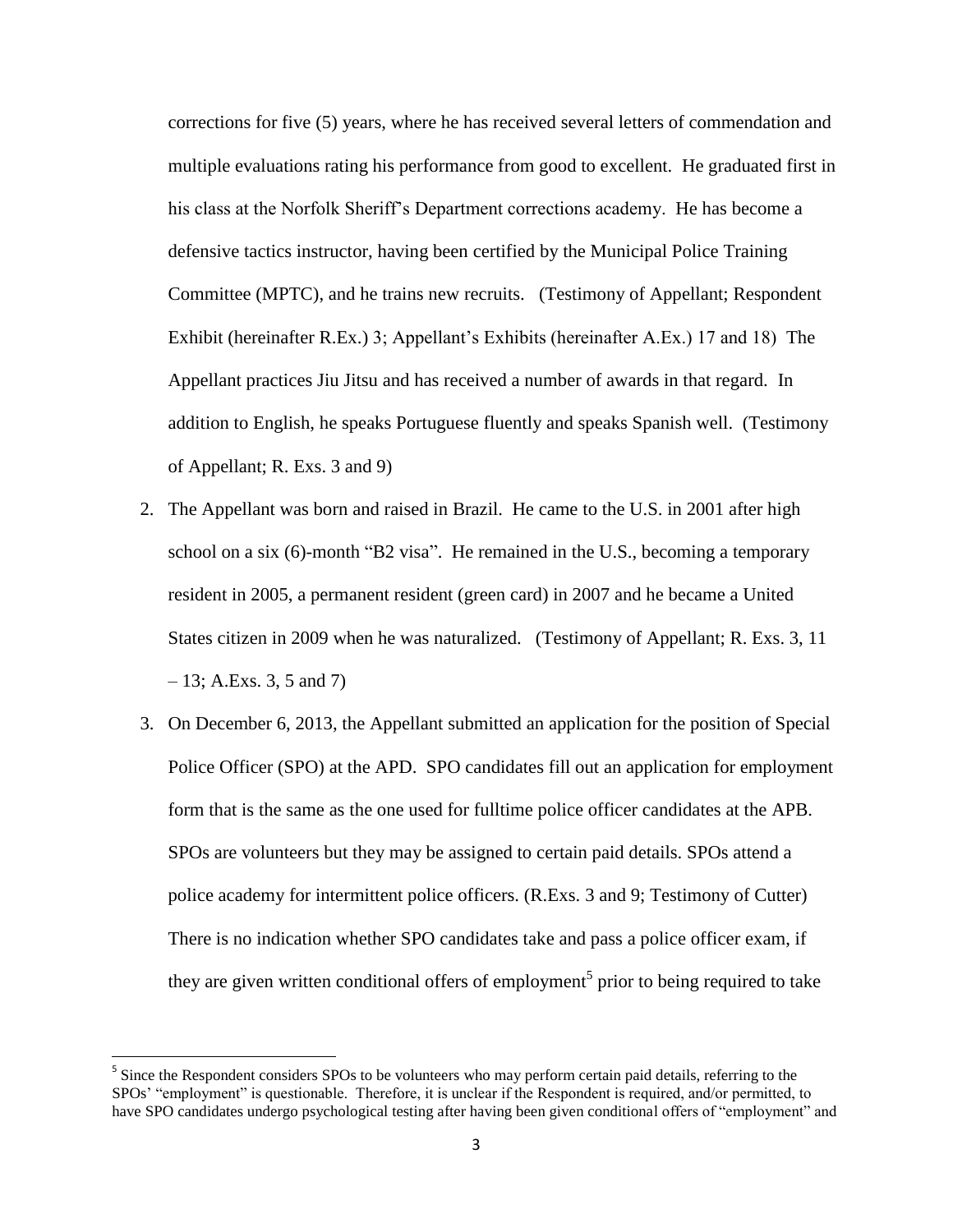the psychological exam, if they are administered other medical/physical exams after receiving written offers of employment, the extent to which the Respondent conducts investigations of the SPO candidates, including a check of prior employment, criminal records, driver records, credit history and personal references, and whether SPO candidates are interviewed. 6 (Administrative Notice)

- 4. Page 6 of the Appellant's completed 2013 SPO application is missing.<sup>7</sup> (R.Ex. 9) The questions on page 6, according to the Appellant's subsequent application for fulltime police officer, ask the candidate for information relating to whether he or she has ever worked for this municipality, his or her marital status, and his or her last three girlfriends/boyfriends and states, in subpart "u.", "[o]ccasionally the application format makes it difficult for individuals to adequately summarize their complete backgrounds. Use the space provided below to summarize any additional information necessary to describe your full qualifications or add additional sheet(s) if necessary." (R.Ex. 3)
- 5. The Appellant was required to submit to a psychological evaluation as a candidate for the SPO position. The resulting psychological report, dated August 10, 2015, states, in pertinent part,

" … DRUGS AND ALCOHOL HISTORY He has never used illicit drugs. He drinks beer on occasion. …

LEGAL HISTORY Negative. …

 $\overline{a}$ 

if the Respondent can rely on the psychological exam report for an SPO if he or she subsequently applies for employment as a full-time police officer at the APD.

<sup>6</sup> Deputy Chief Cutter testified that another member of the APD, his nephew, conducted the Appellant's SPO background investigation. However, it is unclear what was involved in the APD's background investigation of SPO candidates. Deputy Chief Cutter also testified that no one related to a member of the APD was hired during the hiring cycle for fulltime police officers at issue here.

<sup>&</sup>lt;sup>7</sup> After the Commission hearing, I found that page 6 of the Appellant's SPO application (R.Ex. 9) was missing. I asked the parties to provide the missing page but neither of them was able to do so.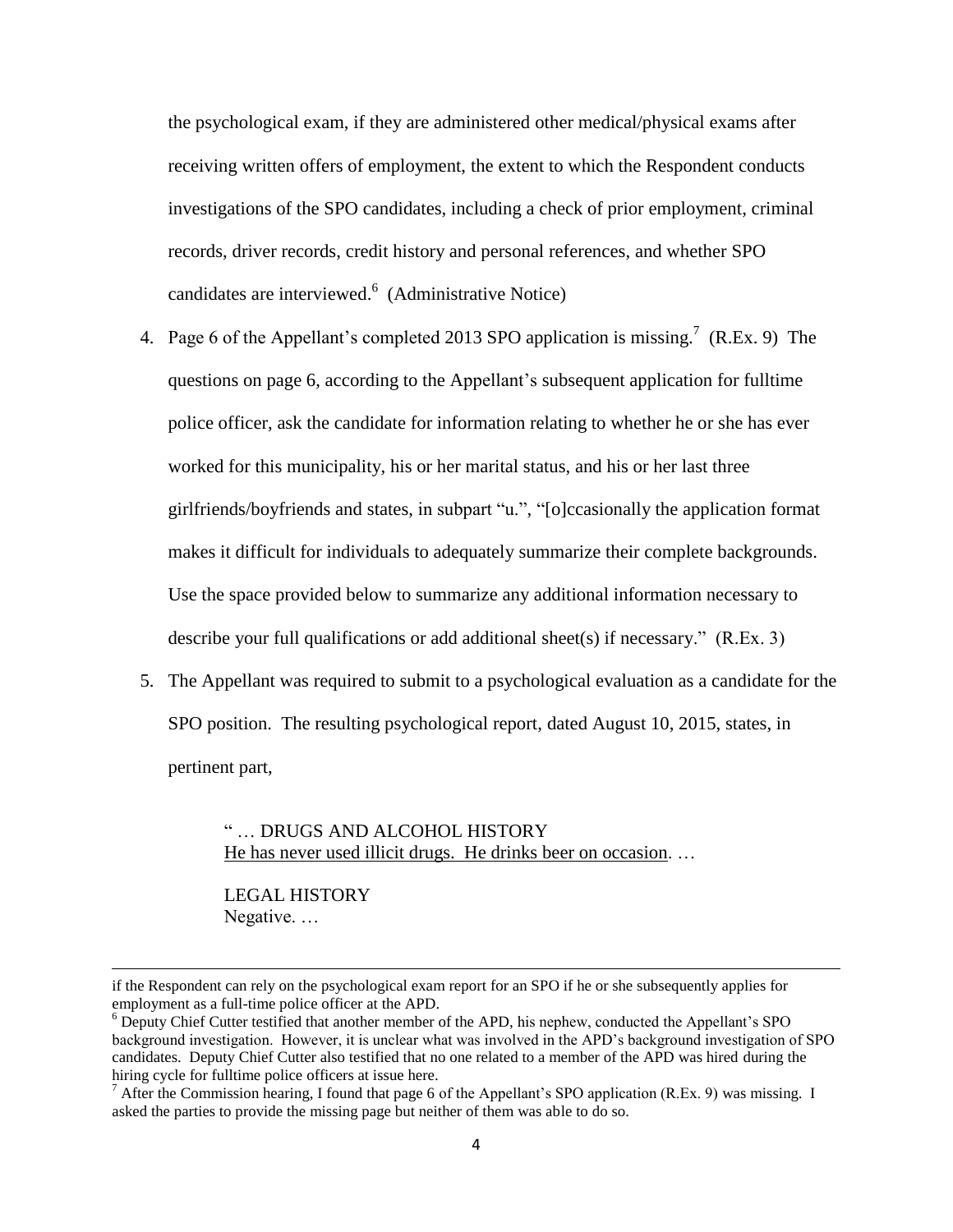### **TESTING**

The claimant answered the [MMPI-2, Minnesota Multiphasic Personality Inventory ] in a generally frank and open manner. Therefore, his scores on the clinical, supplemental, and content scales are likely to reflect an adequate appraisal of his present personality functioning. …

He tends to externalize blame. …

This was discussed with the claimant, and although he states he does at times have problems with anger, it has never come out inappropriately at work. Most psychologists would argue that the best prediction of future behavior is past behavior, so that a careful review of his work history of (sic) references is in order. …

### INTERPERSONAL RELATIONSHIPS

He does not fully trust anyone. …

The PAI [Personality Assessment Inventory test] generates a psychological rating risk factor statement. … The psychological rating risk factor produced on the PAI by this applicant is 31%, placing him at moderate risk of receiving a poorly suited rating.

The  $2<sup>nd</sup>$  key piece of information developed by the PAI is what they call the critical items. Job applicants for public safety positions rarely endorse PAI items at critical levels. The average number of critical items endorsed is 10. This claimant endorsed 17 items …

The probability of job-related problems risk level for this applicant is moderate. The likelihood of integrity problems is moderate. The likelihood of anger management problems is moderate. The likelihood of alcohol use concerns is low. The likelihood of illegal drug use concerns is low.

### SUMMARY & CONCLUSIONS

… On the face of it, he is a pleasant and cooperative gentleman with a good work history, and ... psychologists generally prefer to rely on past history to predict future behavior, rather than on psychological testing, which is less reliable than a claimant's historical behavior. …

… this examiner would rather rely on a solid 5-year work history, especially since it is in correctional work, rather than relying on the testing alone. … (R.Ex. 18)(emphasis added)

The length of the psychologist's interview of the Appellant and the number of times he

met with the Appellant are unknown. (Administrative Notice – Id.)

6. Subsequently, but prior to the Appellant's application for the APD fulltime police officer

position in or about January 2, 2016, the Respondent appointed the Appellant to the

position of SPO where he received positive reviews, in addition to maintaining his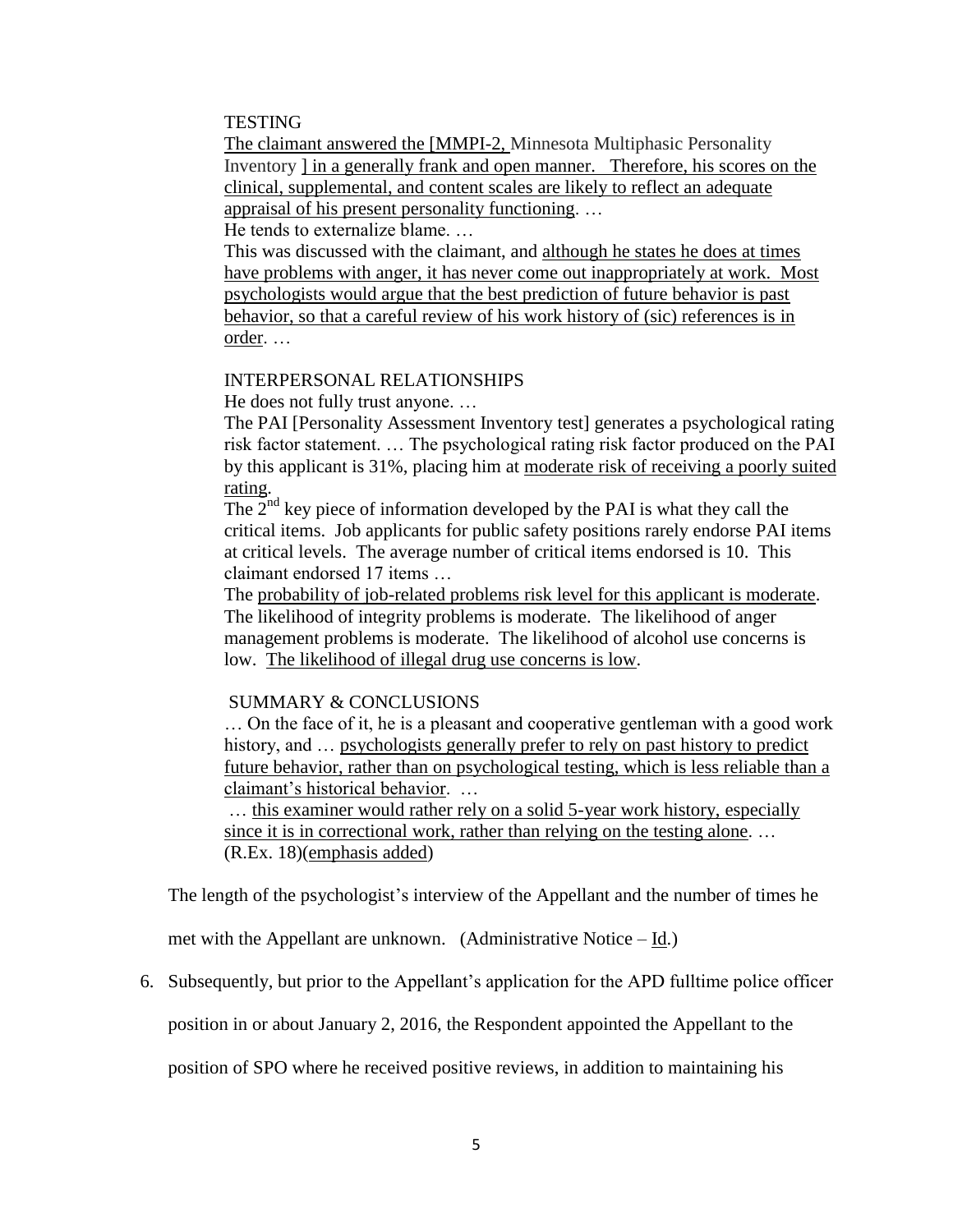fulltime position at the Norfolk County Sheriff's Department in corrections. (Administrative Notice; A.Exs. 3 and 13)

- 7. The Appellant took and passed the April 25, 2015 civil service police officer examination. (Administrative Notice - HRD documents provided to parties)
- 8. In or about November 2015, the Respondent submitted a requisition to the HRD for a certification of candidates who passed the exam to hire three (3) police officers. On November 18, 2015, HRD issued certification 03855 to the Respondent. On December 14, 2015 and February 2, 2016, in response to the Respondent's requests, HRD added names to this certification. There were a total of fourteen (14) candidates on this certification, of whom twelve (12) signed the certification indicating that they would accept employment if it was offered. Among those who signed the certification, the Appellant was ranked  $8<sup>th</sup>$ , tied with one (1) other candidate. (R.Exs. 1, 21; Administrative Notice – HRD documents provided to the parties)
- 9. The Appellant is the first naturalized citizen to be considered for employment as a fulltime police officer at the APD. (Testimony of Cutter)
- 10. On February 1, 2016, the Appellant submitted a completed application for the full-time police officer position at the APD. In response to certain questions, the Appellant attached additional pages to the application to provide further information. (R.Ex. 3)
- 11. The APD application contains a section VI. Entitled "Criminal Record", which asks:
	- 1. Have you ever been arrested by a law enforcement agency or any agency of competent jurisdiction for a violation of any criminal statutes? … If yes, please explain …. The Appellant answered "no".
	- 2. Have you ever been placed in any type of Protective Custody by any law enforcement agency … If yes, please list the agency, date, and circumstances. The Appellant answered "no".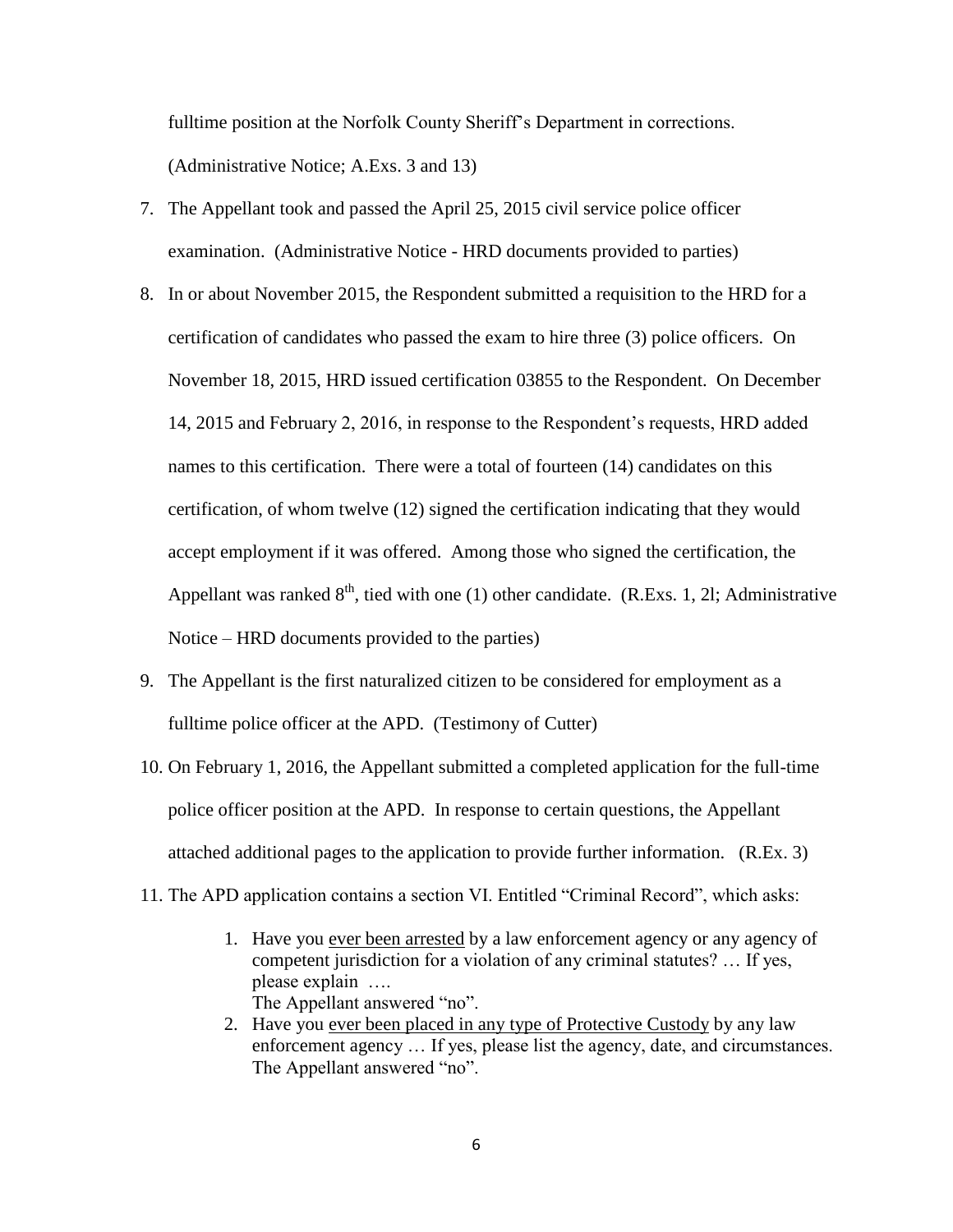3. Have you ever been arrested or summoned to appear in criminal court on a complaint or hearing, but never been tried for a criminal offense; … If yes, please explain …

The Appellant answered "yes".

4. Have you ever been tried for a criminal offense, but were not convicted? … If yes, please explain …

The Appellant answered "no".

- 5. Have you ever been convicted of a felony offense by a law enforcement agency, or District Attorney's Office (sic)? … If yes, please explain …
	- a. Were you convicted of a misdemeanor more than 5 years ago which resulted in a jail sentence from which you were released within the last 5 years? ….
	- b. If your answer to any of the six preceding questions … is yes, please describe the offense involved, the date of the offense, the court or department in which you appeared, and any mitigating circumstances … Please include the Docket Number …
	- c. Have you ever been convicted of a sexual offense? … If you have answered yes, please state (Date; Place/Department; Charge/Court/Disposition/Docket No. …
	- d. Have you ever been charged or convicted of a drug-related violation of MGL Chapter 94C (The Controlled Substances Act), or similar type action from another local, county, state or federal law enforcement agency …? If you have answered yes, please state the following: Date; Place/Department; charge/Court/disposition/Docket No.
	- e. Have you ever been sentenced to imprisonment after conviction of a crime? … If you have answered yes, please state the following: Dates; Place; Charge/Court/Disposition/Docket #.
	- f. Are you now under charge for any criminal offense in any jurisdiction which you are awaiting trial or final disposition? … If you have answered yes, please state the following: Date; Place/Department; Charge/Court; docket #.
	- g. Have you ever been or are you currently the subject of any petition for a restraining order requested or issued pursuant to Chapter. 209A (Abuse Prevention), … or any similar abuse prevention order from any other state? … If you have answered yes, please explain when and where.
	- h. Have you ever been … a defendant in any civil court action …
	- i. Have you ever been contacted, approached, questioned, stopped, detained, or arrested by ANY law enforcement officer for ANY reason? … If yes, give the date of the action, the nature of the action and the name of the law enforcement agency …
	- j. Have you ever been directed to appear in *any court* for any criminal or civil action for any reason? … If yes, give the date of the action, nature of the action and the name of the agency or persons who directed you to appear ….

(R.Ex. 3, pp. 16-18)(emphasis added)(*emphasis* in original)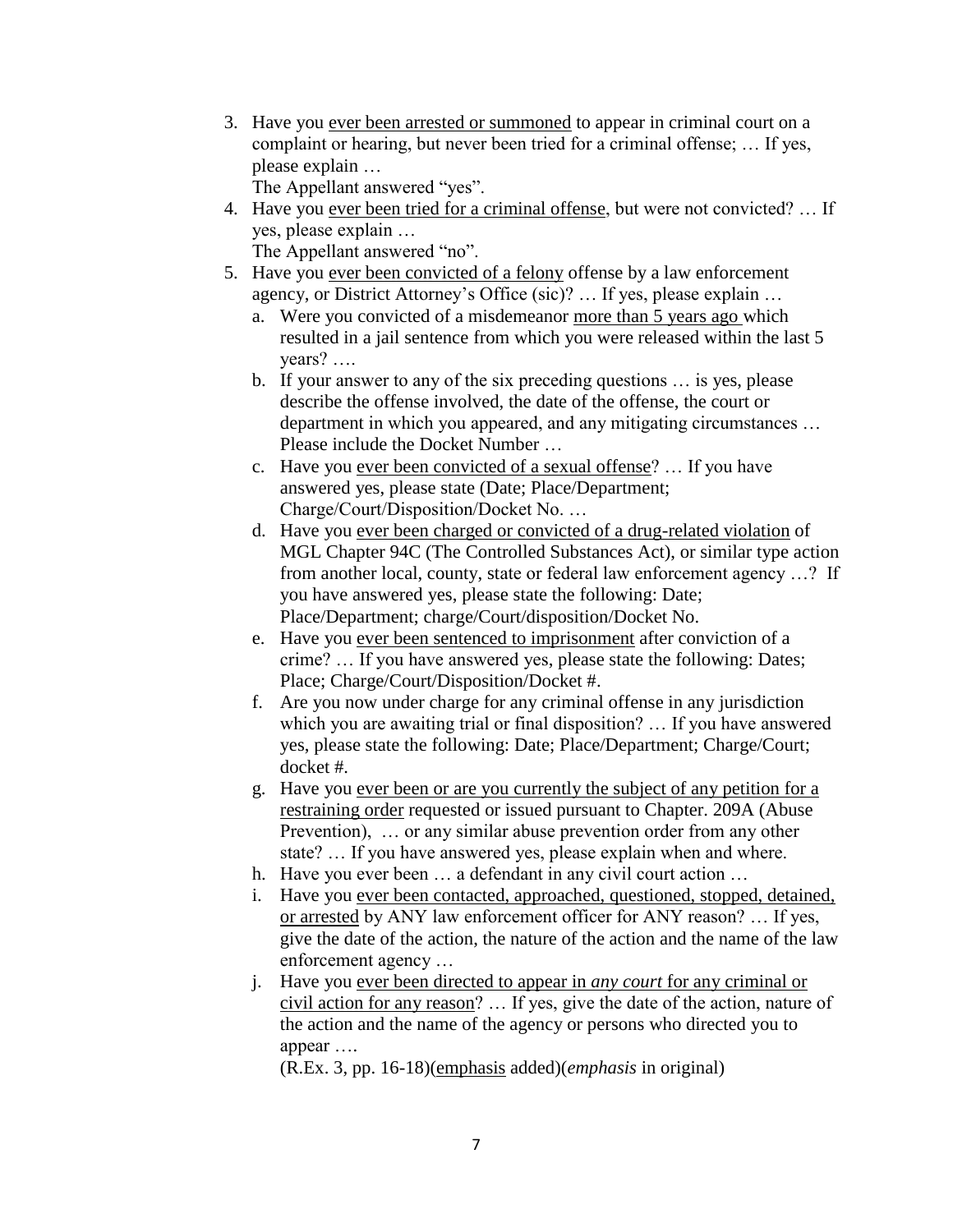The Appellant answered "no" in response to all questions except question #3 (have you been arrested), #5i (have you been stopped by police) and 5j (have you been directed to appear in court). The Appellant explained his responses to both questions 3 and 5j in an attachment, stating,

Back in 2002, while working for [Contracting Company], myself and [the owner's son] … were acused (sic) of entering an apartment on a three family home we were working on. We were painting the outside of the house, we had no access to the inside of the apartments. The tenent (sic) … made a complaint with the Boston PD, stating that she was missing some CD's and ball caps. One of the neighbors mentioned that she saw myself and [the Contracting Company owner's son] out side (sic) of the building that day. We were called to appear in court, the tenent (sic) never showed. The case was dismissed. Later we found out that someone from her family had gone in the apartment. (R.Ex. 3)(emphasis added)

In response to question 5i, the Appellant listed a 2002 speeding ticket, a 2005 stop by a

police officer but no action was taken and a license plate display violation in 2007. (Id.)

12. In the APD application section IX, entitled "Miscellaneous", a subsection entitled "Other

Personal Declarations" asks:

- 1. Have you ever had sex with another person without their consent?
- 2. Have you ever had sex with a person under the age of 16?
- 3. Have you ever used drugs or alcohol to seduce a sex partner?
- 4. Have you ever paid for sexual favors?
- 5. Is there anything in your life that could subject you to extortion?
- 6. Have you ever sued someone or have you ever been sued?
- 7. Have you ever been convicted of a violent crime or a crime of domestic violence?
- 8. Have you ever been committed to any hospital or institution for mental illness, or alcohol or substance abuse?
- 9. Have you ever been diagnosed as having Post Traumatic Stress Disorder  $(PTSD)$  ... If you answered 'yes' to any of the above questions numbered 1-6 … please attach additional sheets to explain …." (R.Ex. 3, p. 21)(emphasis added)

The Appellant answered "no" to all of these questions. (Id.)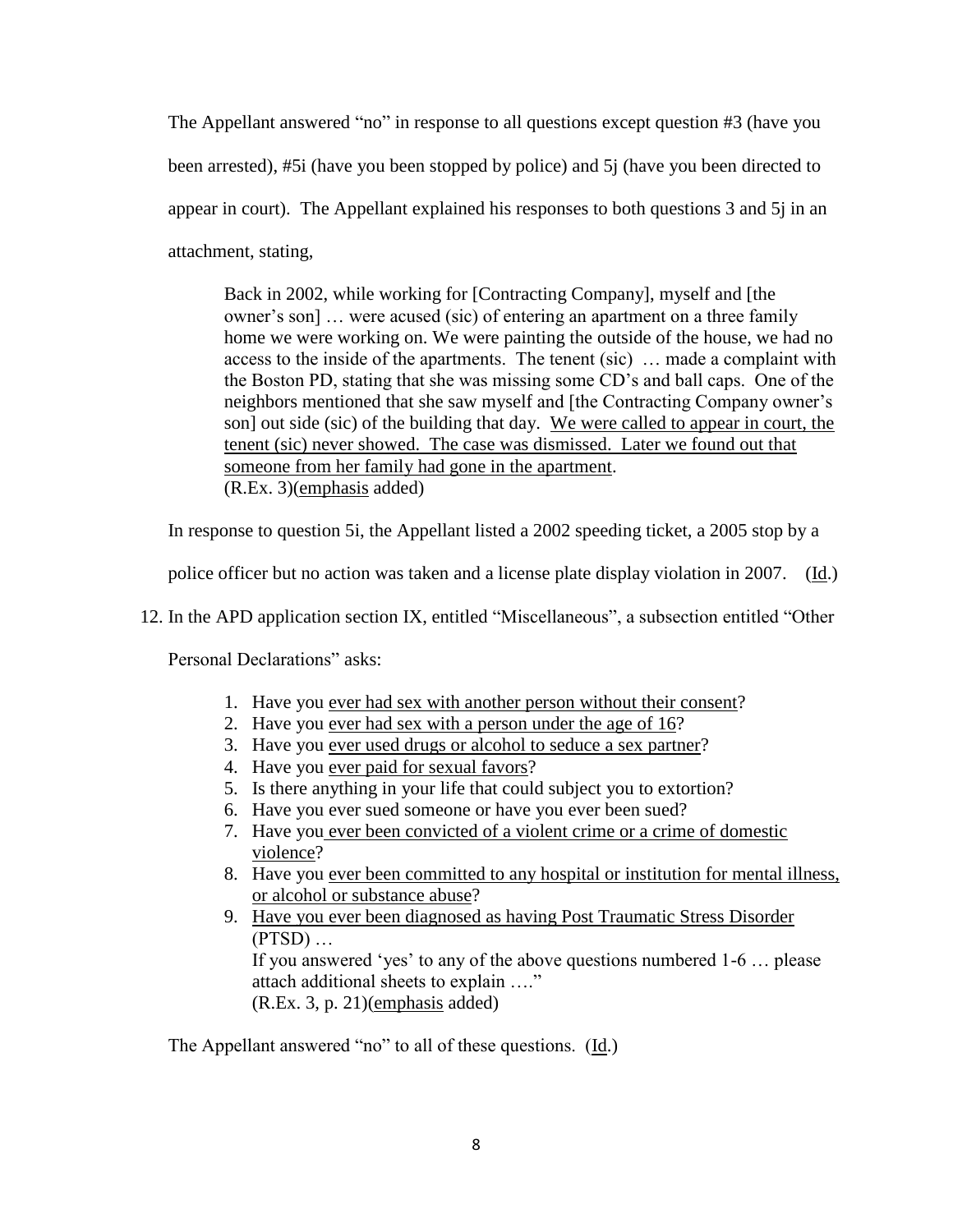- 13. Page 5 of the application asks if the candidate has applied for other positions " … authorizing criminal or civil process …." (Id.) In the Appellant's 2016 application for the position of fulltime police officer, the Appellant answered "yes" and attached a separate sheet indicating that, in addition to applying to the APD for the position of SPO, he had also applied to one (1) named university campus police department in 2015, four (4) named Sheriffs' Departments (including the Plymouth Sheriff's Department and the Norfolk Sheriff's Department) in 2010, the state's Department of Correction (DOC) in 2010 and one (1) named municipal police department in another state. The Norfolk Sheriff's Department hired the Appellant in or about 2010. (Id.) In his 2013 application for the position of SPO at the APD, the Appellant answered this question stating that he had applied to the four named Sheriffs' Departments and to the DOC in 2010, not mentioning that he had applied to an out of state municipal police department in 2010. He did not apply to the campus police department until 2015. (R.Ex. 9; Administrative Notice)
- 14. As noted above, question "u." on page 6 of the APD application asks the candidate " … to summarize any additional information necessary to describe your full qualifications …." (R.Ex. 3) The Appellant attached to his 2016 application for the position of fulltime police officer a separate sheet stating, in full,

I came to the US as a 19 year old kid from Brazil, looking to improve my English before returning home and starting college. I started working and making money, had a girlfriend, and really had a new independent life that I enjoyed. I decided to postpone college in Brazil and stay in the U.S. a little longer. I was working in construction a lot, and would see and talk with police officers regularly. I always really respected and admired them. In Brazil, they are viewed and seen very differently than they are here. Here they help and protect their citizens and it has always been something I dreamed of doing. Few years passed. I met and married the love of my life, but still was not happy with my job situation. I had exhausted my construction career. These New England winters were too much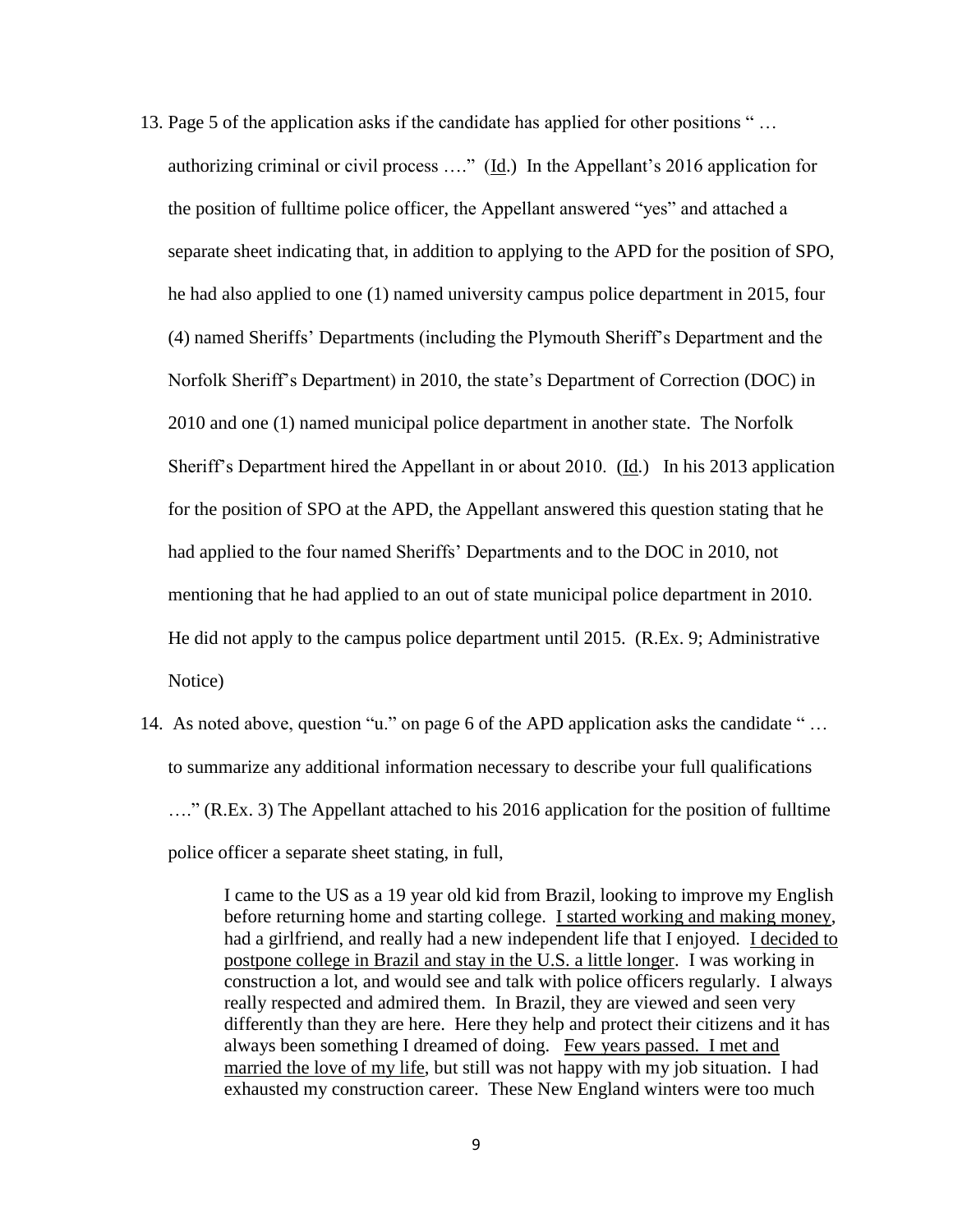for me to take working outside. When offered a regular full time, indoor job at [redacted] Safe Company I was pretty happy. During this time I was finalizing everything in the process of becoming a United States Citizen. It was one of the proudest days of my life. Shortly after, I was laid off from [redacted] Safe [Company]. I knew this was a sign for me to finally try and pursue something in law enforcement and I was more than happy to graduate from the academy and become a Corrections Officer. I've worked for NCSO [Norfolk County Sheriff's Officer] for 5 years now. I am very proud of the work I do there, but continued to take police exams because I am not one to give up on my goals. I have two beautiful daughters who will grow up in the town of Abington. I want to make my girls proud, and serve and protect the community we live in. (R.Ex. 3)

As noted above, p. 6 was missing from the Appellant's 2013 application for the position

of SPO. (Administrative Notice)

- 15. On the Appellant's 2016 application for employment as a fulltime police officer at the APD, the Appellant provided his employment history, indicating that he was employed at various places and times, including in the period 2001 – 2005. (R.Ex. 3) On the Appellant's 2013 application for employment as an SPO at the APD, the Appellant indicated that he was employed at various places and times, including in the period 2002  $-2005.$  (R.Ex. 9)<sup>8</sup>
- 16. Dep. Chief Cutter conducted most of the investigation of the Appellant for the position of fulltime police officer, asking another member of the APD to assist him on computer checks. Dep. Chief Cutter attended training for background checks approximately twenty (20) years ago and has conducted many background checks for candidates. The APD conducts background investigations, collects pertinent documents and then conducts the candidate interview. (Testimony of Cutter)

*Driver Record Allegations and Untruthfulness*

 $\overline{\phantom{a}}$  $8$  The precise details of some of the Appellant's employment record in his applications to the APD vary in some regard but both of his applications indicate that he was employed, at least, between 2002 and 2005.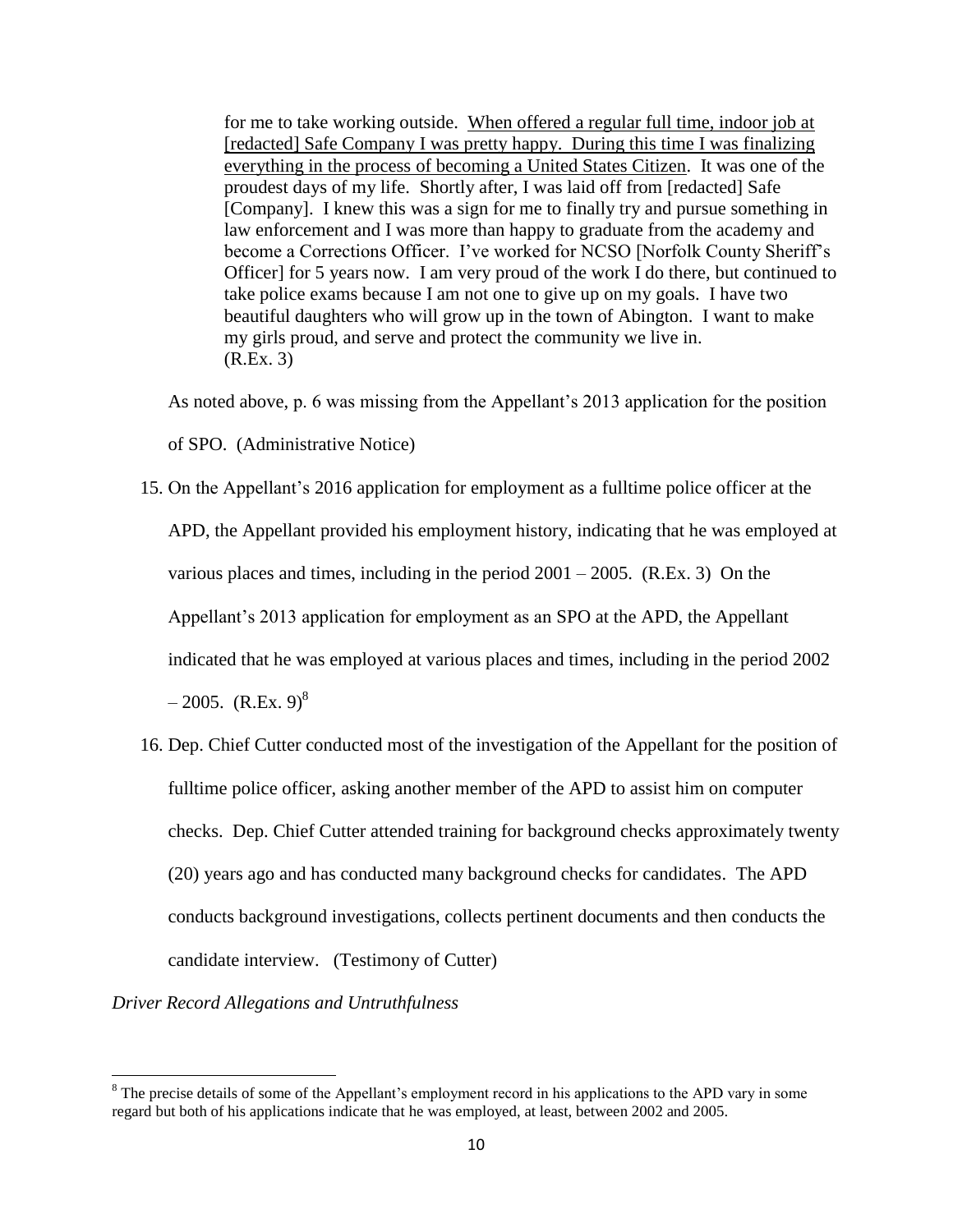17. Page 5 of the application for employment at the APD asks, in two (2) separate questions, if the applicant has ever received a "citation" and a "written warning" in Massachusetts or elsewhere. On his 2016 application for employment as a fulltime police officer at the APD, the Appellant indicated he received no written warnings but had received two (2) citations – one (1) for "plate violation" in 2007 and one (1) for a speeding ticket in 2002. In his 2013 application for employment as an SPO, the Appellant indicated that he had received written warnings for the 2007 plate violation and the 2002 speeding ticket but no citations. (R.Exs. 3 and 9)

18. The Appellant's driver record, obtained from the RMV by the APD in connection with

his 2016 application for employment, indicates the following driving incidents:

2002 – 2 charges (issued at the same time): illegal operation and speeding incidents – for both of which the Appellant was found Not Responsible;

2002 – 1 charge: approximately 1 week after the earlier incidents, safety regulations incident for which the Appellant was found Responsible;

2002 – 1 notation: approximately 2 weeks after the safety regulations incident, Appellant sent notice of "suspension payment default indefinite"[];

2002 - approximately ten (10) days after the "suspension payment default indefinite" notation on the Appellant's driver record: "expiration payment default RLS"<sup>9</sup>. I take administrative notice that "RLS on this type of RMV document means "release", indicating that the "suspension payment default indefinite" had been resolved;

2002 – 1 charge: approximately two months after the "release" notation, state highway violation incident for which the Appellant was found Responsible; and

l

<sup>&</sup>lt;sup>9</sup> The "Expiration Payment Default RLS" notation indicates that the payment default notation had been released approximately ten (10) days after the "Suspension Payment Default Indefinite".

The Commission receives numerous appeals involving, at least in part, an appellant's driver record. For that reason, the Commission members attended an RMV training session years ago. That training leads me to conclude that the "suspension payment default indefinite" does not necessarily mean that a driver's license was actually suspended and that it could also mean that a license or registration may be at risk of suspension if the driver did not, for example, pay an outstanding fine by a certain date. *See* Wine v. City of Holyoke, G1-17-022 (2018).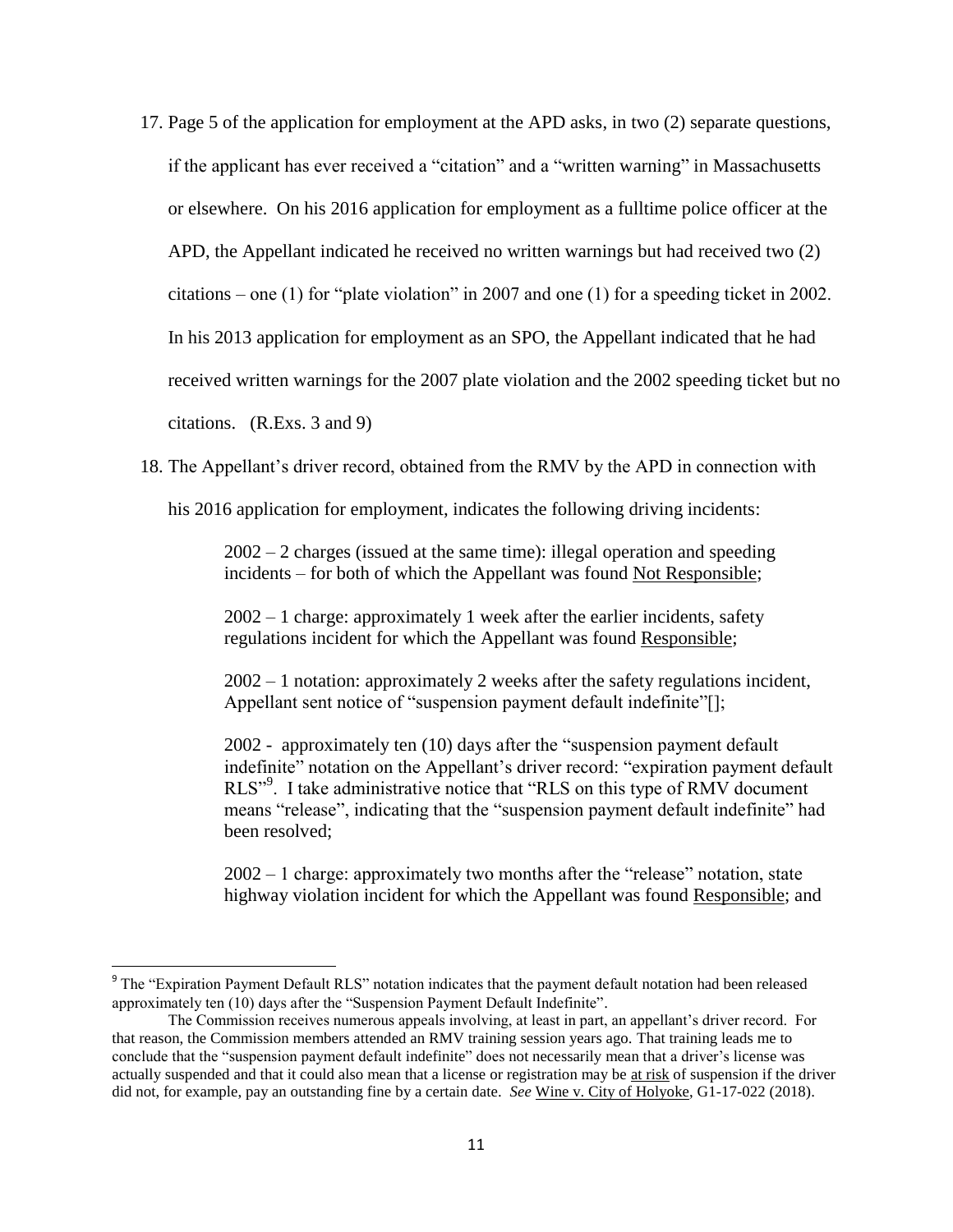$2007 - 2$  charges (issued at the same time): traffic/safety violation and display number plate incidents for which the Appellant was found Not Responsible. (R.Ex. 4)(emphasis added)

There are no other incidents noted in the Appellant's record. (Administrative Notice)

### *Background Investigation*

19. On February 3, 2016, Dep. Chief Cutter sent an email message to the Appellant stating,

I'm still in the process of conducting your background investigation and at this point I would like to take you off the Special Police schedule for the month of February until I can complete a thorough review. I will be asking you for some more supporting documents in the near future and will expect your full cooperation to get through this process. I will notify Lt. Mini that I have asked that you come off the schedule for the time being. A.Ex. 1)

20. Between February 3 and 9, 2016, Dep. Chief Cutter emailed the Appellant, asking him to

respond to a number of questions and to provide various documents, to which the

Appellant provided certain responses.  $(A.Exs. 1 - 9$  and  $21; R.Exs. 11-13)$  requests.

Dep. Chief Cutter developed the form for requesting additional information from

candidates, although its precise form varies depending on the need. (Testimony of

Cutter)

21. On February 3, 2016, Dep. Chief Cutter emailed the Appellant, attaching a supplemental background questionnaire for the Appellant to complete as soon as possible. The following are the Respondent's questions (A.Ex. 2)(emphasis in original) and the Appellant's responses (A.Ex. 3):

Q. "… provide … any and ALL court documents related to ALL criminal charges in which you appeared in court … "

A. "In my best efforts to be completely honest, I wrote on my original application that I went to court for a breaking and entering charge in 2002. On February 4, 2016 I spoke with the owner of the company that I was working for at the time, and he told me the company, and myself were never involved in a criminal charge. It only went as far as a visit to the Boston Police Station where Detective Green (deceased), who was assigned to the case informed us that they had already made a case against the occupants (sic)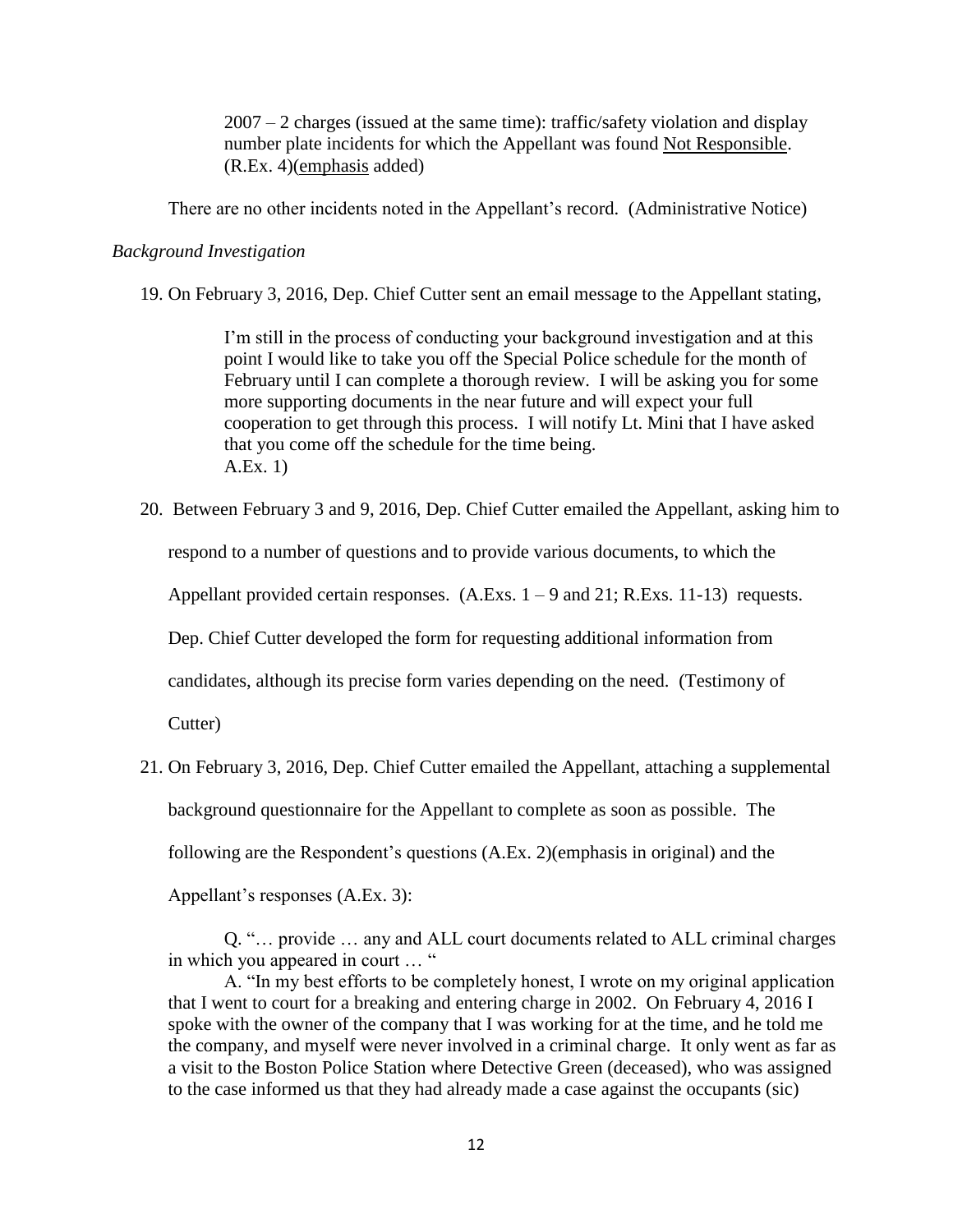boyfriend at the time. The company owner's name is [name redacted] and his number is [phone number redacted], if you would like to verify this information with him. **Before I became Naturalized I had a CORI check done in 2009, because I couldn't remember if I had been to court for this. I have that attached here … This was in 2009 and there were no records of me having appeared**."

(A.Ex. 3)(**emphasis** added)

There is no indication that Dep. Chief Cutter called the person identified by the Appellant

at the phone number the Appellant provided. (Administrative Notice; *see also* A.Exs. 3

and 16)

23. Dep. Chief Cutter's Feb. 3, 2016 email questions continued and the Appellant responded, in

pertinent part,

Q. " …provide me with the name and address of the court in which you appeared for ALL criminal charges … ."

A. "N/A"

Q. " … provide ... the name(s) you used during all criminal cases you (sic) associated with. This would be the name associated with the criminal charge (docket) that may or may not be your full legal name."

A. "N/A"

Q. "… provide … a copy of a High School (or equivalent) diploma."

A. "Attachment 2 – translated copy of my High School Diploma"

Q. "… provide any supported documents to include complete investigative files pertaining to your incident at the PCHC [Plymouth County House of Corrections]. *Please understand the (sic) some internal investigation files may be determined to be public record subject to disclosure pursuant to a public records request*."

A. "Attachment 3"

Attachment 3 is a Norfolk County Sheriff's Department memorandum regarding the 2015 incident at the PCHC. (Administrative Notice).

Q. "… provide … a list of all your assignments while working for NCSD and the dates in which you were assigned. If there was ANY break in any assignment please list the date and reason.

A. "April 2011 – July 2015 – Line Officer

Line Officer assignments included: all units, central control, SAP (Special assignment officer) assigned wherever an officer is needed at the time. All line officer assignments are rotated every 3-6 months.

July 2015- Sept 2015: Transportation Officer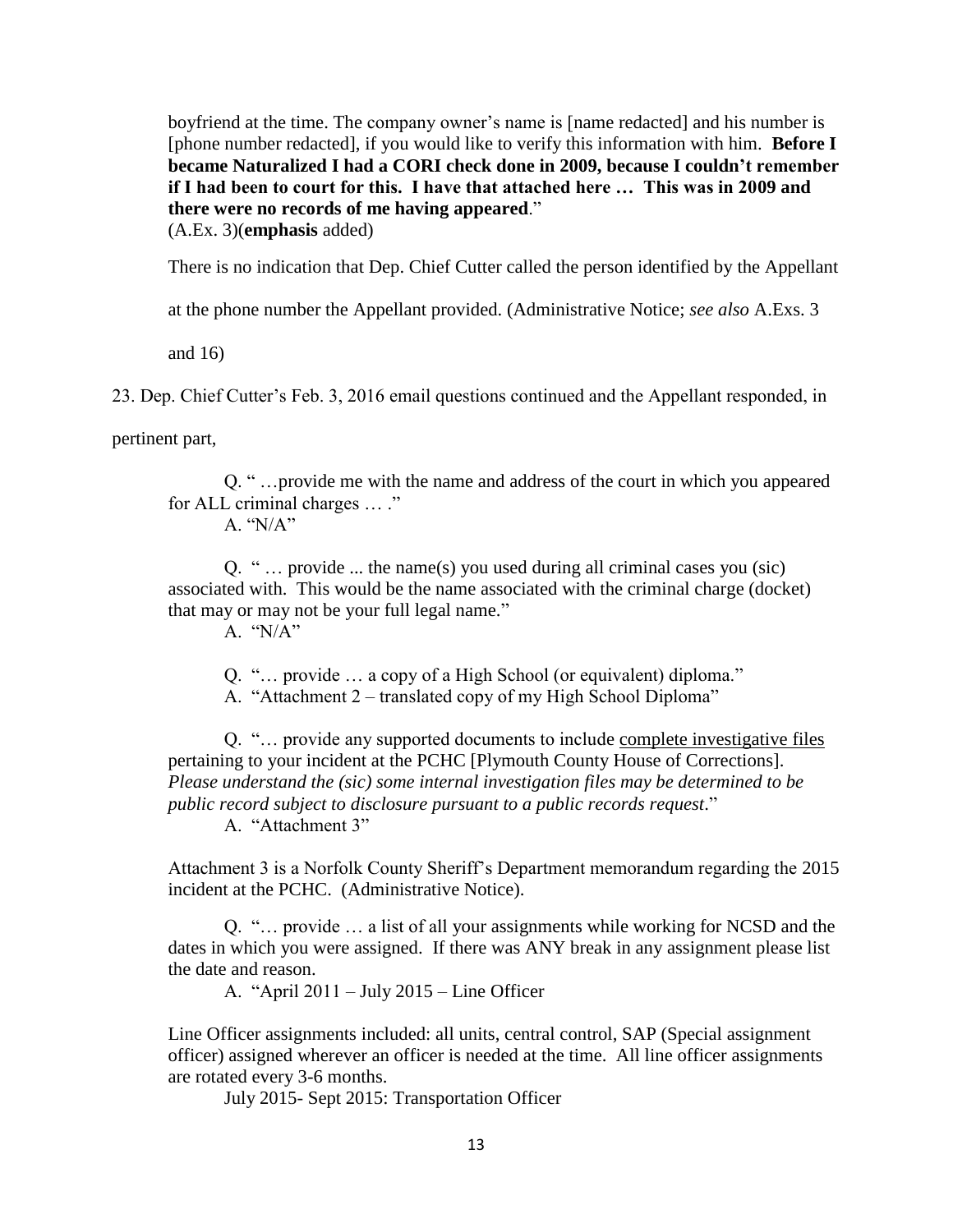Sept 2015-Present: Line Officer Current assignment is SAO"

The Appellant was returned to the Transportation Unit in March 2016 by bid. (Testimony of Appellant)

Q. "… explain in detail the rear end collision you had while working. Please supply supporting documents to include investigative reports, accident reports and investigative conclusions. …

A. "This incident happened in September or October of 2012. The car was a blue Crown Victoria, registered to Norfolk County, but it was not a police registered vehicle. I was given permission to use this vehicle to transport myself and another individual to Plymouth Country (sic) for the Police Intermittent Academy.

I was traveling on Ivory Street in Braintree, MA making a right turn onto Union Street. I was at a yield sign, and there was a van in front of me. The van moved forward a little, and when I looked left to see if it was clear to turn right, it was all clear. I proceeded to turn right thinking that the Van was already gone, but it had stopped and I hit it.

Both parties pulled into the Motel 6 parking lot to assess the damage. There was no damage to either vehicle. We exchanged information and both continued to our destinations.

In researching this incident I discovered that Norfolk County no longer owns this vehicle. I am currently speaking with the Fleet Personnel, trying to obtain the documentation on this accident, and I will send it to you as soon as I received (sic) it."

Q. "**If there has been any illegal drug use in your history, please explain in detail the circumstances surrounding the use, including types and approximate dates."**

**A. "Experimented with marijuana at the age of 19 or 20. No drug use since that time.**"

(A.Ex. 3)(**emphasis** added; all other emphasis in original)

 $\overline{\phantom{a}}$ 

24. The APD SPO and fulltime police officer employment application given to the Appellant

does not ask if the applicant has used drugs<sup>10</sup>, although it asks, on page 17, "Have you ever been

charged or convicted or a drug-related violation of MGL Chapter 94C, (The Controlled

Substances Act), or similar type action from another local, county, state, or federal law

enforcement agency, of competent jurisdiction? (Yes  $\Box$ ) No  $\Box$ ). If you have answered yes,

please state the following: Place/Department, Charge/Court Disposition/Docket No." (R.Exs. 3

 $10$  Oddly, the APD application for fulltime police officer filled out by Candidate A, who bypassed the Appellant, does inquire about the candidate's drug use ("Do you now, or have you used any type of drug. If prescription drugs were used, have you ever used them contrary to the issued prescription?") in the Miscellaneous section of the application. (R.Ex. 25)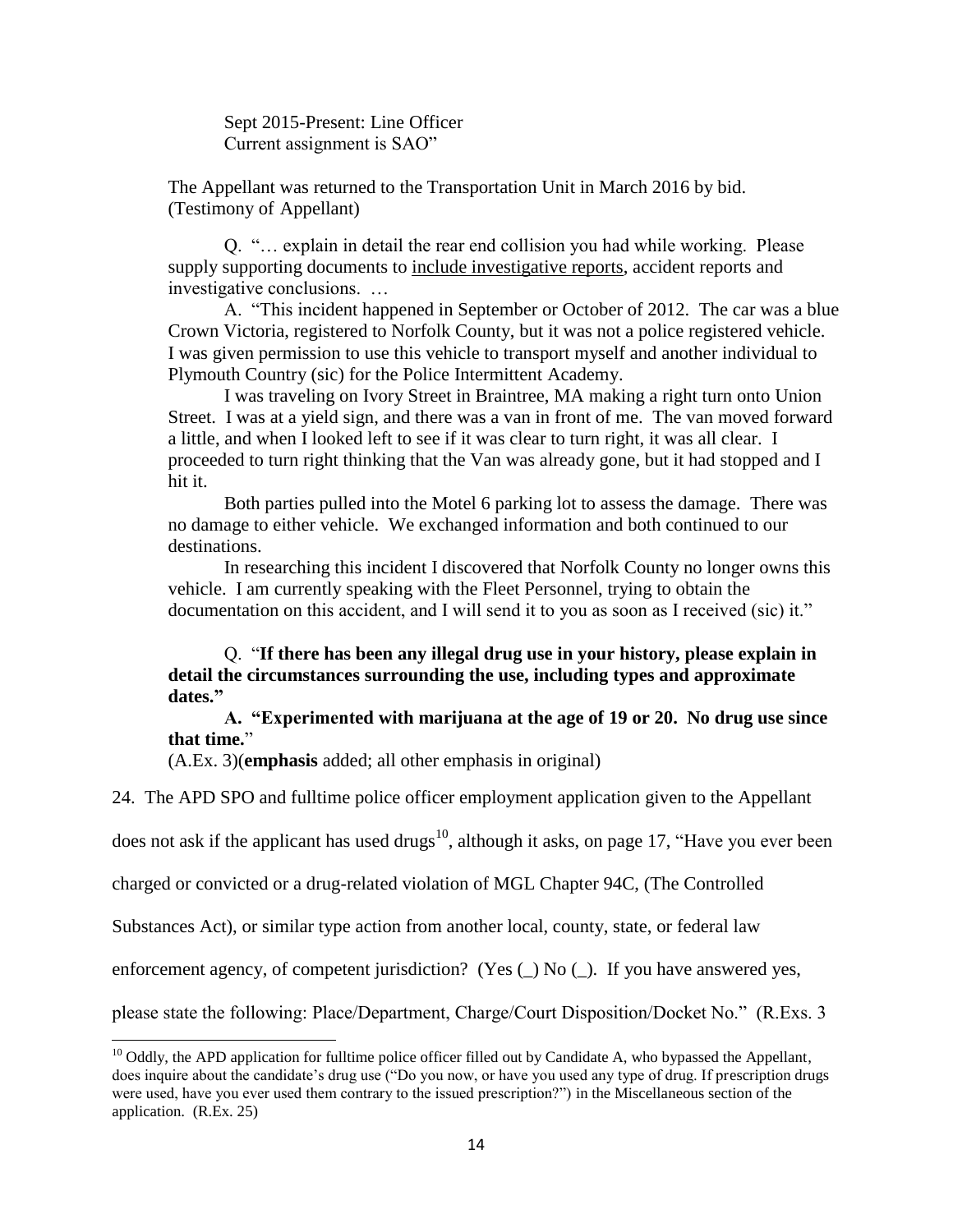and 9; Administrative Notice) The Appellant answered "no" in both of his APD applications.

(Id.)

25. In his application for employment at the Plymouth County Sheriff's office in 2010, the

Appellant indicated that he had used marijuana twice when he was a teenager. (R.Ex. 10)

26. Dep. Chief Cutter's Feb. 3, 2016 email questions continued and the Appellant responded, in

pertinent part,

Q. "Please explain in detail the reasons for why your probation period at NCSD was extended. Please provide any supporting documents to include complete investigative files … ."

A. "Attachment 4 During a verbal discussion with a Deputy I was told that I was a very by the book officer, and came across as abrasive, and my IPC [interpersonal communication] skills were not up to par."

Attachment 4 is a 2012 letter from the Norfolk County Sheriff's Human Resources Director to the Appellant stating,

The [NCSO] has decided to extend your probationary period another six (6) months. Should you agree to this six (6) month extension of your probationary period please sign the acknowledgement below. If you decline to accept the six (6) month extended probationary period your employment will be terminated ….

(A.Ex. 3)(emphasis in original)

Q. "Please provide me with a date in which you became a resident of Massachusetts. If this date is different from the date in which you moved from Brazil please indicate your moving date and location."

A. "Date Entered the United States: [date redacted in part] 2001 – living with Family in Quincy, MA

Date of Temporary Residency: [date redacted in part] 2005 Date of Permanent Residency: [date redacted in part] 2007 Date of Citizenship: [date redacted in part] 2009"

Q. "**Not fully understanding the legal aspects of residency**, please provide me with any and all documents pertaining to any visa or other document that allowed you to remain in this country prior to citizenship."

A. "Attachment 5 – Visa

Attachment 6 – Permanent Resident Card (also known as Green Card)"

Q. "Please explain in detail and provide supporting documents for the following driving incidents in which a police officer documented his findings: 2002 Illegal Operation Quincy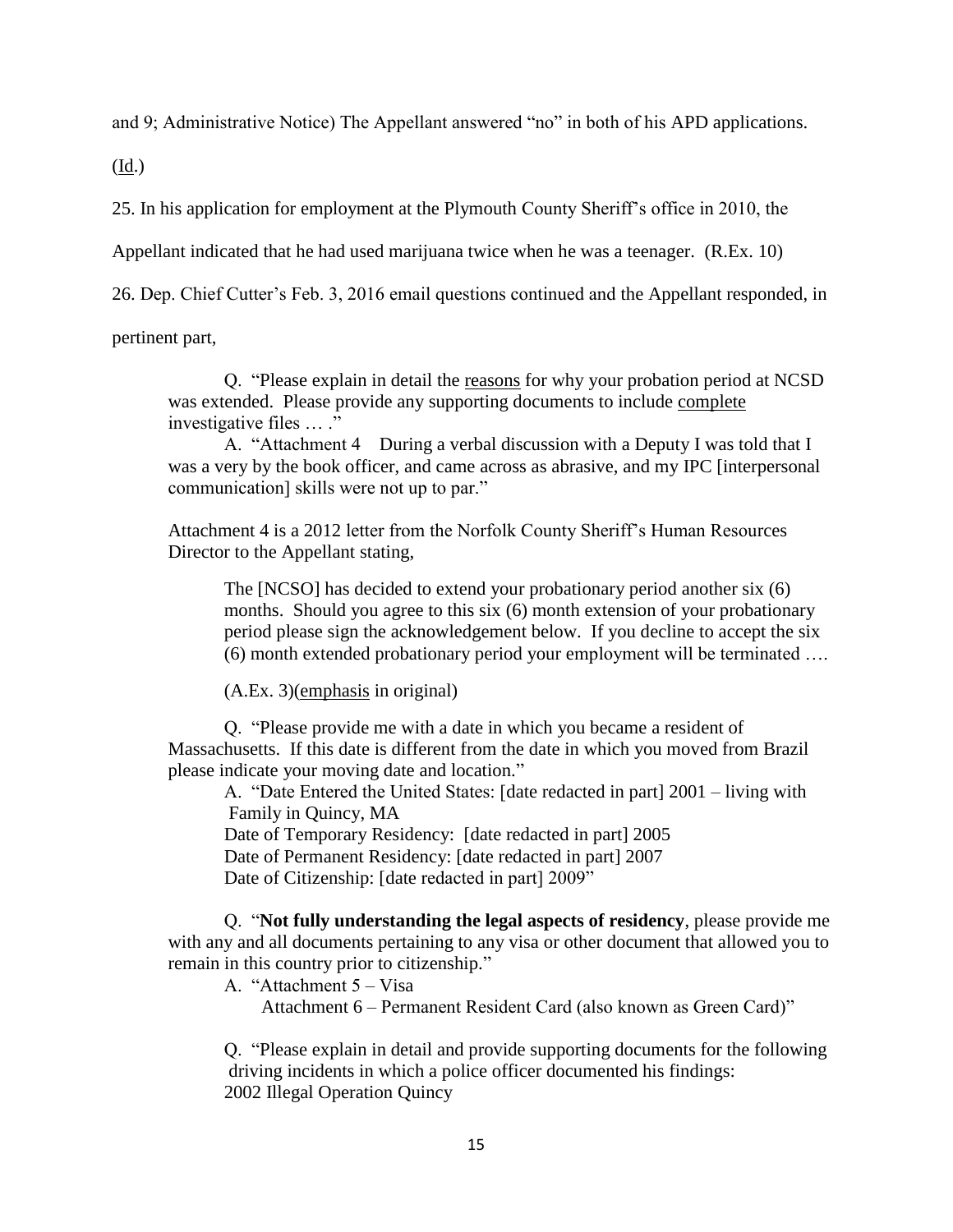2002 RMV/FED Safety Regs Quincy 2002 Suspension Payment Default<sup>11</sup> 2002 St. Hway Violation Dorchester 2007 Traffic safety Viol Quincy"

A."2002 Illegal Operation Quincy – Speeding ticket – to the best of my knowledge (memory) 2002 RMV/FED Safety Regs Quincy – I am not denying this happened in any way but I can't remember what it is was (sic) for. My driving record from the RMV only gave me information for the last 10 years. 2002 Suspension Payment Default – I sincerely do not remember, but it could have been a late payment on my insurance 2002 St. Hway Violation Dorchester – **Driver's license name did not exactly match registration name. My full name did not fit on registration**. 2007 Traffic safety Viol Quincy – License plate on Yamaha R6 was angled in a way the State Trooper said was not fully visible. Attachment 7 – RMV record from last 10 years"

(A.Ex. 3)(**emphasis** added)

Attachment 7 is the Appellant's RMV "Unattested Driving Record", dated February 5,

2016. It states, in part, "ACCORDING TO THE RECORD OF THE REGISTRY OF

MOTOR VEHICLES THERE IS NO RECORD OF ANY ACTIVE OFFENSE OR

ACTION FOR THE PREVIOUS TEN YEARS." (Id.)(EMPHASIS in original)

27. Dep. Chief Cutter then emailed the Appellant asking him to provide his "Certificado de

Conclusao do Ensino Medio (certificate of secondary school completion/diploma) issued

by the Colegio or Ministerio da Educacao and Historico Escolar (academic transcripts)",

his 'passport number and county (sic) of origin of the passport that way (sic) used upon

entry to the USA", and "[y]ou have indicated that you came to this country on a Regular

Visa in 2001. You have also indicated that you obtained your Permanent Resident Card

 $\overline{\phantom{a}}$ <sup>11</sup> The APD had a copy of the Appellant's RMV driver record. (R.Ex. 4) Dep. Chief Cutter's request for information from the Appellant in this regard fails to include certain information in the Appellant's RMV driver record. For instance, although Dep. Chief Cutter asked the Appellant about the "Suspension Payment Default" notation in his record, Dep. Chief Cutter did not indicate that there was a notation immediately after it indicating "Expiration Payment Default RLS Quincy" shortly after the "suspension" notation. In addition, Dep. Chief Cutter's request for information did not indicate that the Appellant was found responsible for only two (2) of the six (6) driving incidents.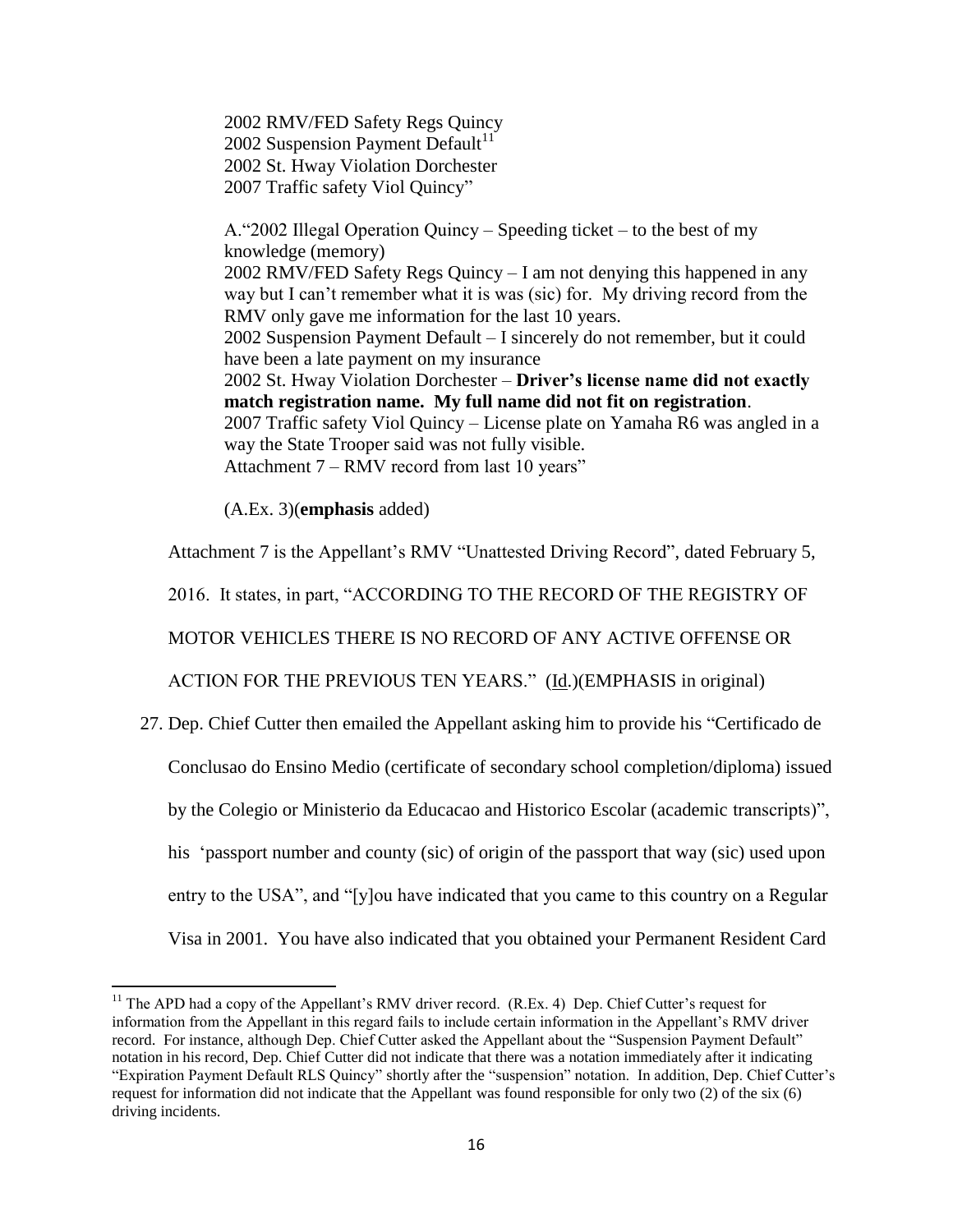in 2005. Please supply all documents authorizing you to remain in the country from

2001-2005." (A.Ex. 4) The Appellant responded on or about the same day, providing

the "original certificate of diploma, issued by the institution", the number of his

Brazilian passport, and he added that he does not have "any other documents in regards"

to the period  $2001 - 2005$ . (A.Ex. 5)

28. Dep. Chief Cutter then emailed the Appellant asking additional questions, to which the

Appellant responded, in pertinent part,

Q. "Please provide your high school diploma and academic transcripts." A. "I have this, and tried scanning it, but the document is too light to show up in a scan. I can drop this off for you. If you need a sealed copy I can request it from the school, but turnaround will most likely be slow."

Q. "Under what legal authority did you remain in this country from 2001 – 2005? Did you possess some other type of Visa, other than the one you presented to me? If you have no other authority, can I assume you were an illegal alien, or is there something I'm missing? …"

A. "I have no further documentation. I came in 2001, and obtained residency in 2005. When I came to the U.S. I only planned on staying a few months to better my English, and then return to Brazil and start college. Things changed and I decided to stay a little longer, and then I met my wife. After we got married and I knew I would be living here permanently, we started the process of residency immediately."

Q. "Please provide me with your filed Federal and Massachusetts Tax Returns for the period of 2002 – 2005[.] …"

A. "**2001 – 2003 – Did not file, not working**

2004 – Attached

2005 – Could not locate. **Requested a copy from the IRS. Takes 5 – 10 business days. Will forward to you upon receipt**."

Q. "Upon initial entry to this country, how long were you authorized to visit?" A. "6 months"[.]

(A.Ex. 7)(**emphasis** added)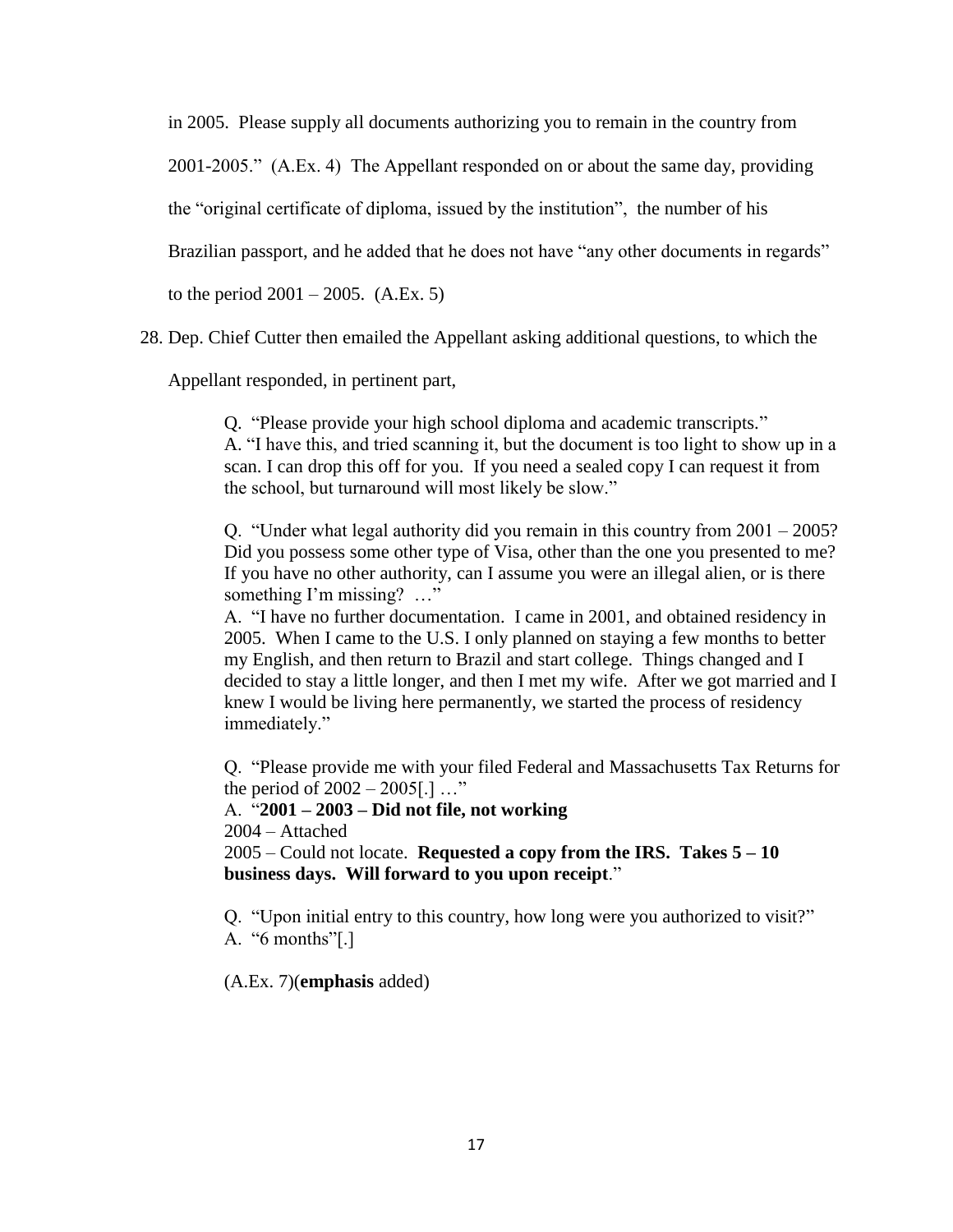The Appellant's 2004 IRS tax return, attached to the Appellant's response to these questions, is a joint tax return filed with his wife in which she reported income but the Appellant did not. Both the Appellant and his wife signed the joint tax return. (Id.) During cross-examination at the Commission hearing, the Appellant was asked about his tax returns for the pertinent time period. After I informed him of his  $5<sup>th</sup>$  Amendment right against self-incrimination under the U.S. Constitution, the Appellant invoked his  $5<sup>th</sup>$ Amendment right in that regard. (Testimony of Appellant; Administrative Notice)

29. By email message dated February 9, 2016, Dep. Chief Cutter wrote to the Appellant, in

pertinent part,

This is unfortunate. .. (sic) Based on the circumstances, the Chief would like to give you the opportunity to resign from your Special Police position. **Knowing the information that was uncovered during your background investigation puts our department in a difficult position to continue this process. The Chief requests that you come in tomorrow with a letter of resignation and all issued equipment**. We would like to meet with you anytime (sic) prior to 4pm to discuss this unfortunate situation in person. **We are sorry things didn't work out for the better and please know that if you ever need anything** from the Chief or I just call. … (A.Ex. 8)(**emphasis** added)

30. The Appellant responded on February 9, 2016, in pertinent part,

I would be happy to speak to you and/or the chief about this situation. As far as I am concerned, the background check has not uncovered any thing (sic) that would be grounds for disqualification. I would be happy to provide you with the resources to clarify this issue. I could provide you with a number of a labor lawyer or a number for USCIS. The law is clear: as a United States Citizen I am fully qualified to apply for this position. I have not committed any crime or felony that would jeopardize my application. Thus, I would kindly ask you to revise the policies and your current position. … (A.Ex. 8)

Dep. Chief Cutter asked what time the Appellant would be in the office to meet. The

Appellant responded, "Does 10am works (sic) for you sir?" (A.Ex. 8) Deputy Chief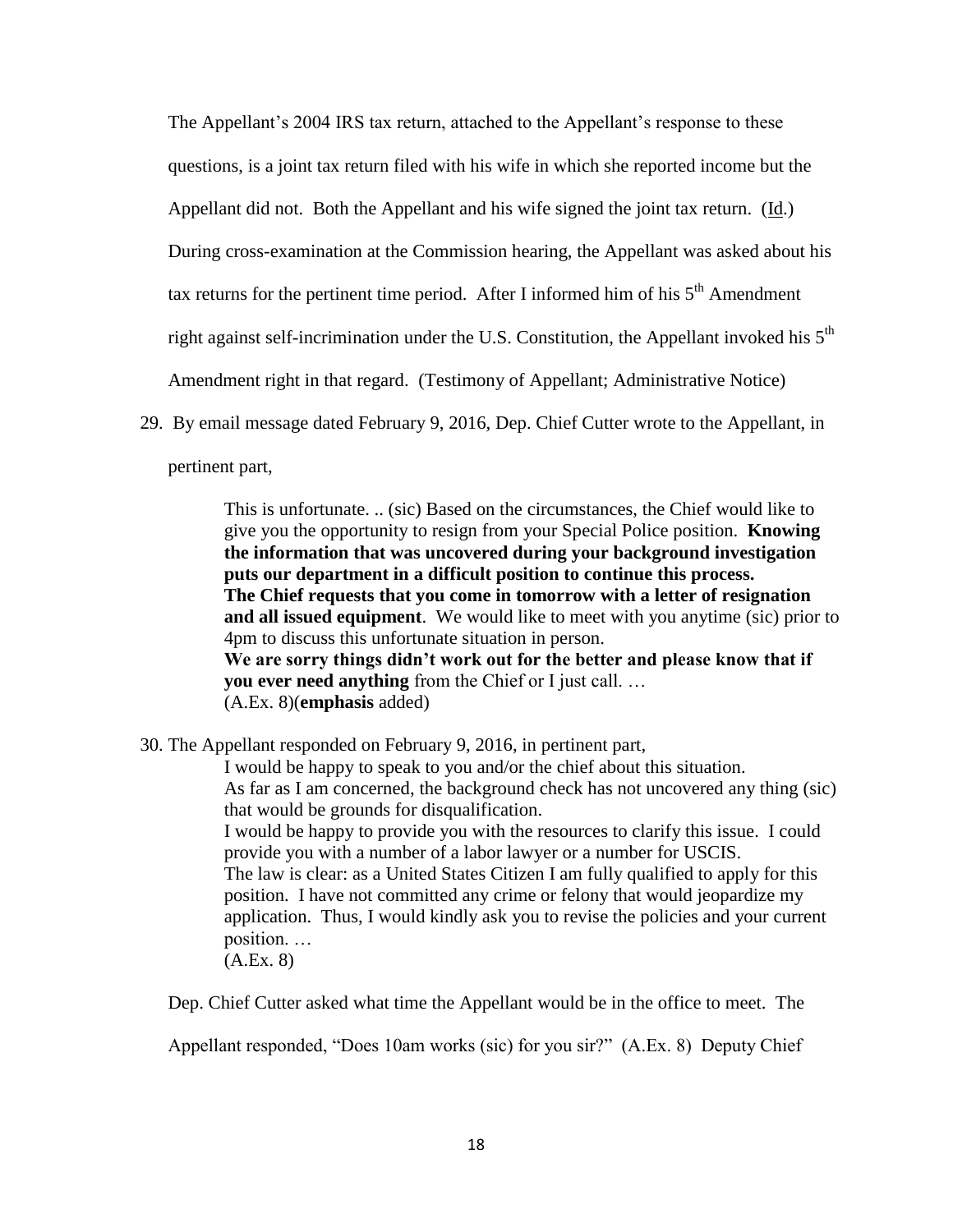Cutter responded saying that 10 a.m. was fine and he wrote "[p]lease bring all your issued equipment to this meeting."  $(Id.)^{12}$ 

## *February 10, 2016 Meeting*

 $\overline{\phantom{a}}$ 

31. On the morning of February 10, 2016, the Appellant met with Dep. Chief Cutter and Chief Majenski, as scheduled. The Appellant went to the Department on the morning of February 10 as arranged. At the beginning of the recording, which was approximately six (6) minutes long, Chief Majenski called the Appellant "J" or "Jake" and stated that their meeting was being "sight and sound" recorded. At the conference table, the Appellant sat directly across from Chief Majenski and diagonally across from Dep. Chief Cutter (whose back faced the camera). Throughout the meeting, the Appellant faced the camera and sat with his elbows and hands on the conference table, with his hands sometimes clasped. The following is a transcript I prepared of pertinent parts of the recorded meeting.

Chief Majenski – " $\dots$  we're here to discuss some of the issues that were found in the background investigation … So … take me through when you came to this country." Appellant - "I looked into this. I meet the qualifications to become a police officer … I am a U.S. citizen. The fact that you are asking me how I got to this country, how I became a citizen, it's not legal." Chief Majenski - "ok." Appellant – "The fact that the United States granted me citizenship should be enough. I am a citizen of the United States of America regardless how I got to this country. … It shouldn't matter. … Nothing in my background, nothing in my work history, would disqualify me from being a good police officer." Chief Majenski - "Do you feel that you ever violated the law?" Appellant – "No … because that shouldn't matter." Chief Majenski - "Well let me just qualify - not whether it should matter or did you think you did it?"  $App - "No."$ Chief Majenski – "So when you came into this country how did you come in?"

 $12$  In his email messages to the Appellant, Dep. Chief Cutter repeatedly addresses the Appellant as "JP".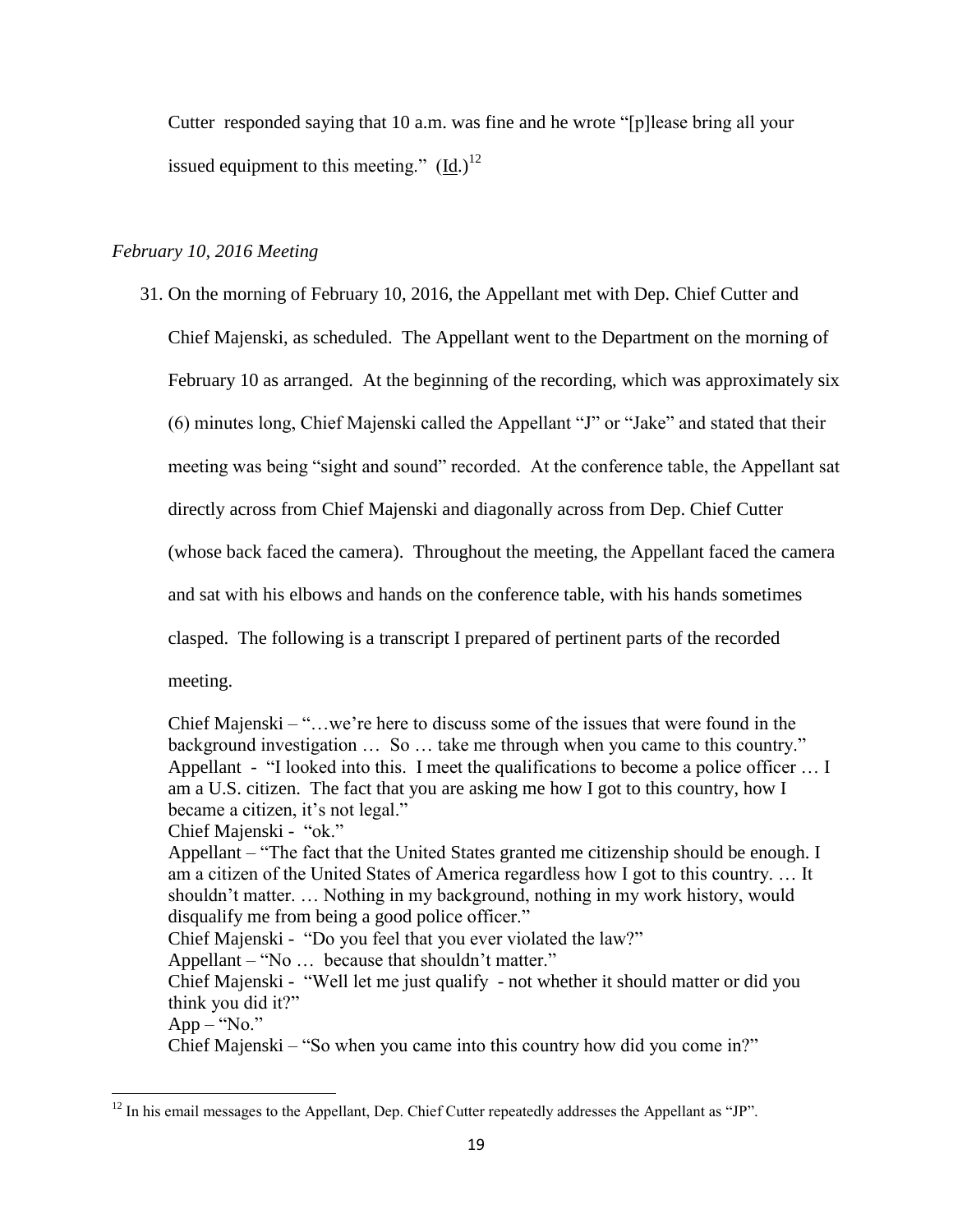Appellant – (Appellant's voice was raised at this point somewhat.) "I told you, I don't have to answer you this question, sir. And the fact that you are asking me this – I thought you would go looking into this … it is not ok. If the United States granted me citizenship, I don't mean to be disrespectful, who are you to deny me this right? … So the question right now is that's what we are coming down to?"

Chief Majenski – "So … are you refusing to answer me those questions?

Appellant – "The fact that I don't have to answer I don't think it's a refusal sir?"

Chief Majenski – "So are you going to answer my questions or are you refusing …? Appellant – "Oh  $\dots$  I'm answering your questions as long as I have to answer them  $\dots$ " Chief Majenski – (putting his arm on the table, leaning forward toward the Appellant)

"So it's your determination that you don't have to answer them."

Appellant – "If it infringes on my rights …"

Chief Majenski – (speaking while the Appellant is speaking) "At this point you have determined that you're not going to answer any questions regarding your immigration status coming into this country."

Appellant – "Correct."

Chief Majenski – "Ok so let me try something else."

Appellant – "Ok."

Chief Majenski – " $\ldots$  you were in this country in what year?"

Appellant – " $2001$ ."

Chief Majenski – " You were employed during that period."

Appellant – " $Yes sir$ ."</u>

Chief Majenski – "… as part of that employment you were paid a salary or you were paid wages, is that correct?"

Appellant – "Correct."

Chief Majenski – " … I believe you indicated that you didn't file federal and state tax returns?"

Appellant – "No."

Chief Majenski – "For three years?"

Appellant – "Yeah."

Chief Majenski - "So do you believe that's illegal to not claim money that you made over a three year period?"

Appellant - (Appellant raised his voice here somewhat.) "So that's the technicality that you're going to try to get me on I guess you are correct sir."

Chief Majenski – " … that's a technicality?"

Appellant – "… it doesn't reflect on my character in any way, shape or form. It doesn't make me a bad candidate. I understand you have reservations on – for some reason - on hiring me but ... you're right."

Chief Majenski – "Alright how much would you say you earned that you didn't pay taxes on?"

Appellant – "... I didn't make that much money at all. Entry level carpenter."

Chief Majenski - "I believe on your application it was somewhere around \$31,000."

Appellant – "I don't recall. It's on the application you have ...."

Chief Majenski – "So over three years that's close to \$90,000 that you failed to pay taxes on?"

Appellant – "That's correct."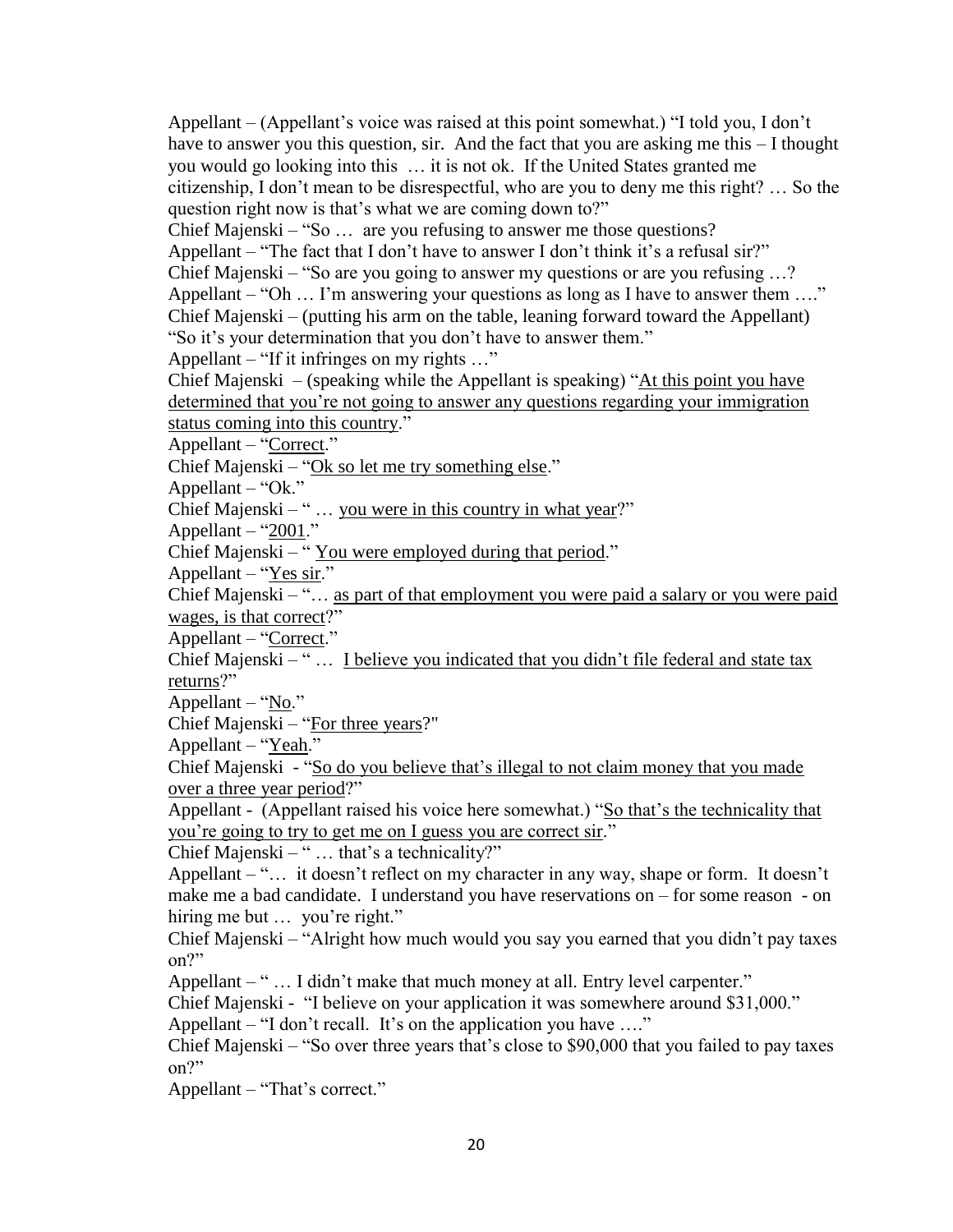Chief Majenski – "Think the IRS would be interested in that?"

Appellant – "It's a battle that I'm going to have to fight with them."

Chief Majenski – "Because it's illegal, correct?"

Appellant – "Correct."

Chief Majenski – "Ok so you think that as a police officer, as a candidate … that it's appropriate that you break the law prior to becoming a police officer that's ok?" Appellant – "No."

Chief Majenski – "So then how – if you're admitting to breaking the law prior to becoming a police officer how do you say that because now you don't break the law, and I'm not questioning your character now, … but what I'm saying … prior to this point you have broken the law."

Appellant – "So prior to this point you mean prior to becoming an American citizen because this is the point that you are failing to mention now - (raising his voice somewhat) I'm going to flat out say it now I feel like I'm being discriminated against and I know I can't continue especially with the way you're are putting it now  $- \dots$  you know, it is what it is - we're going to have to … see where it's going to take me." Chief Majenski – "Ok."

Dep. Chief Cutter – "**Chief, he doesn't want to answer the questions and he feels like he's being discriminated against there's no sense going forward**. We'll go from there." (Chief Majenski is also talking at this point so it is unclear what few other words were spoken.)

Chief Majenski – "So did you I, I had suggested that you down a letter of resignation from the special police department - did you do that?"

Appellant - "No, I'm not  $-$  I don't feel like I have to resign. If you want to fire me that's fine. I'm not signing anything that says I resign. I didn't do anything wrong."

Chief Majenski (to Dep. Chief Cutter) – "As of right now he's still on suspension until further notice?"

Dep. Chief Cutter – "Correct. …" (They talk over each other briefly so it's unclear what few other words spoken.)

 $(R.Ex. 19)(\text{emphasis added})^{13}$ 

At this point in the recording, Chief Majenski extended his arm to the Appellant over the

conference table as they rose from their chairs and they shook hands. They then spoke

briefly at the same time and it appears that one or both of them said "thank you". The

Appellant politely asked if he could have back the bag from home in which he brought

his SPO gear to return to the Department as requested. At the close of the recording it

appeared that Dep. Chief Cutter was casually reaching behind them to obtain the

 $\overline{\phantom{a}}$  $13$  The parties did not offer, and I did not request, recordings of the meetings/interviews that the APD conducted with other candidates.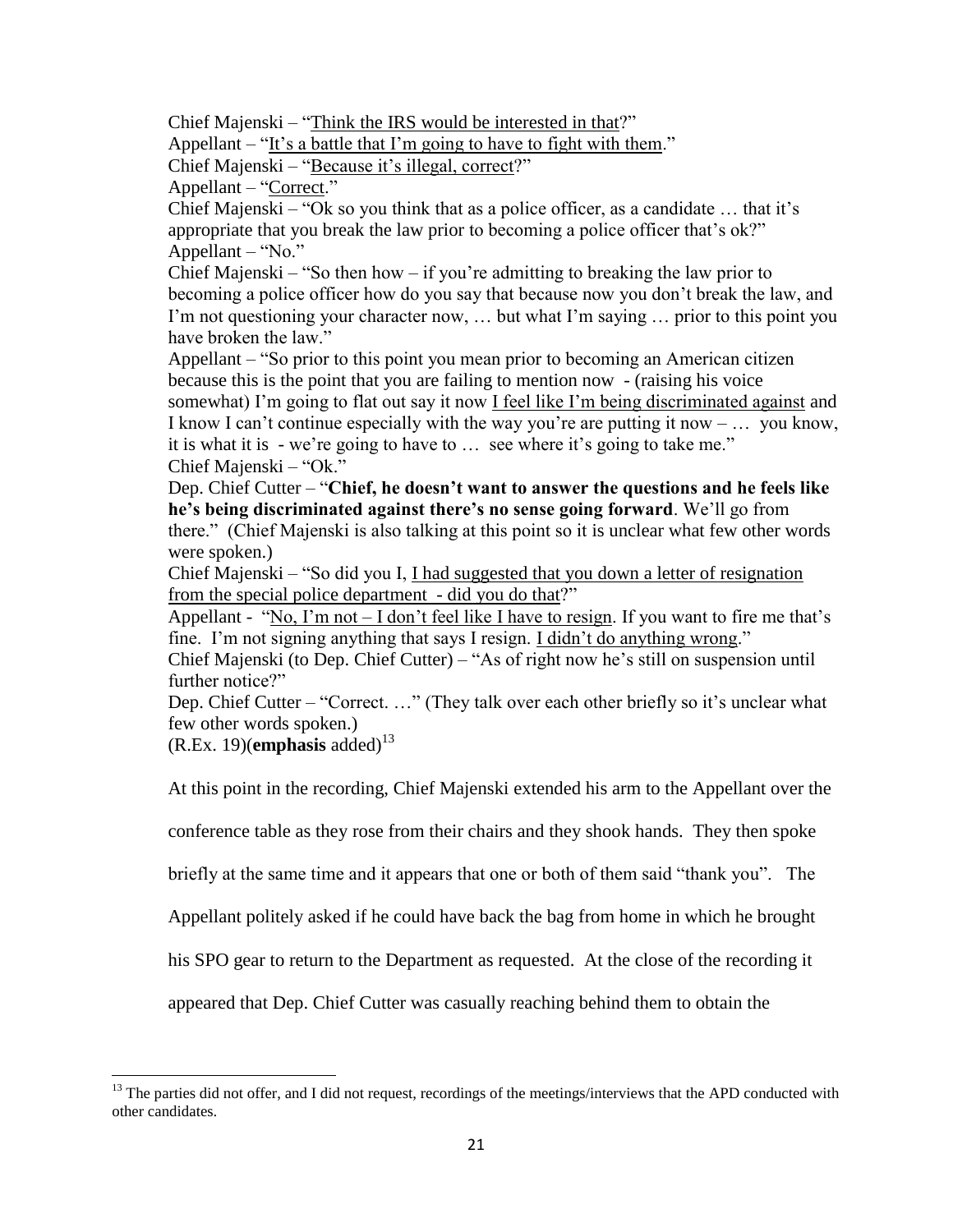Appellant's now empty bag to return it to him. At no point in the recorded meeting did

the Appellant act aggressively. (R.Ex. 19; Administrative Notice)

32. Later that morning, shortly after the February 10, 2016 meeting, Dep. Chief Cutter

forwarded to the Appellant by email a letter from Chief Majenski terminating the

Appellant from his position as an SPO. This Chief's letter stated, in pertinent part,

As you understand, **you were hired** by this department as a Special Police Officer and as a Special Police Officer **you are an employee at will** … When hired it is understood that the **Special Police Organization is a volunteer organization under the appointing authority of the Chief of Police**. Effective immediately, you are hereby notified that **I have terminated your employment** ... based on a complete and thorough back ground (sic) investigation. … (A.Ex. 9)(**emphasis** added)

*Removal of Appellant's Name from the Eligible List*

- 33. The day after the February 10, 2016 meeting, Chief Majenski submitted a written request to HRD to remove the Appellant's name under PAR.09 from the eligible list from which it had issued certification 03385. (R.Ex. 20) The APD requested the removal of other fulltime police officer candidates but not all of the candidates that it did not hire. (Testimony of Cutter)
- 34. On February 25, 2016, the Appellant wrote to Chief Majenski, copying the Town Manager, stating, "[i]t is my understanding the town of Abington is no longer considering me as a candidate for the Abington Police Department. This is a request for a formal bypass letter from the department. …" (A.Ex. 20)
- 35. By email message dated March 3, 2016, Dep. Chief Cutter sent the Appellant a copy of a two (2)-page, single-spaced letter, dated February 11, 2016, sent to HRD by Chief Majenski listing the reasons the APD sought to have HRD remove the Appellant's name from the eligible list. (A.Ex. 11) Later that day, Dep. Chief Cutter sent the Appellant an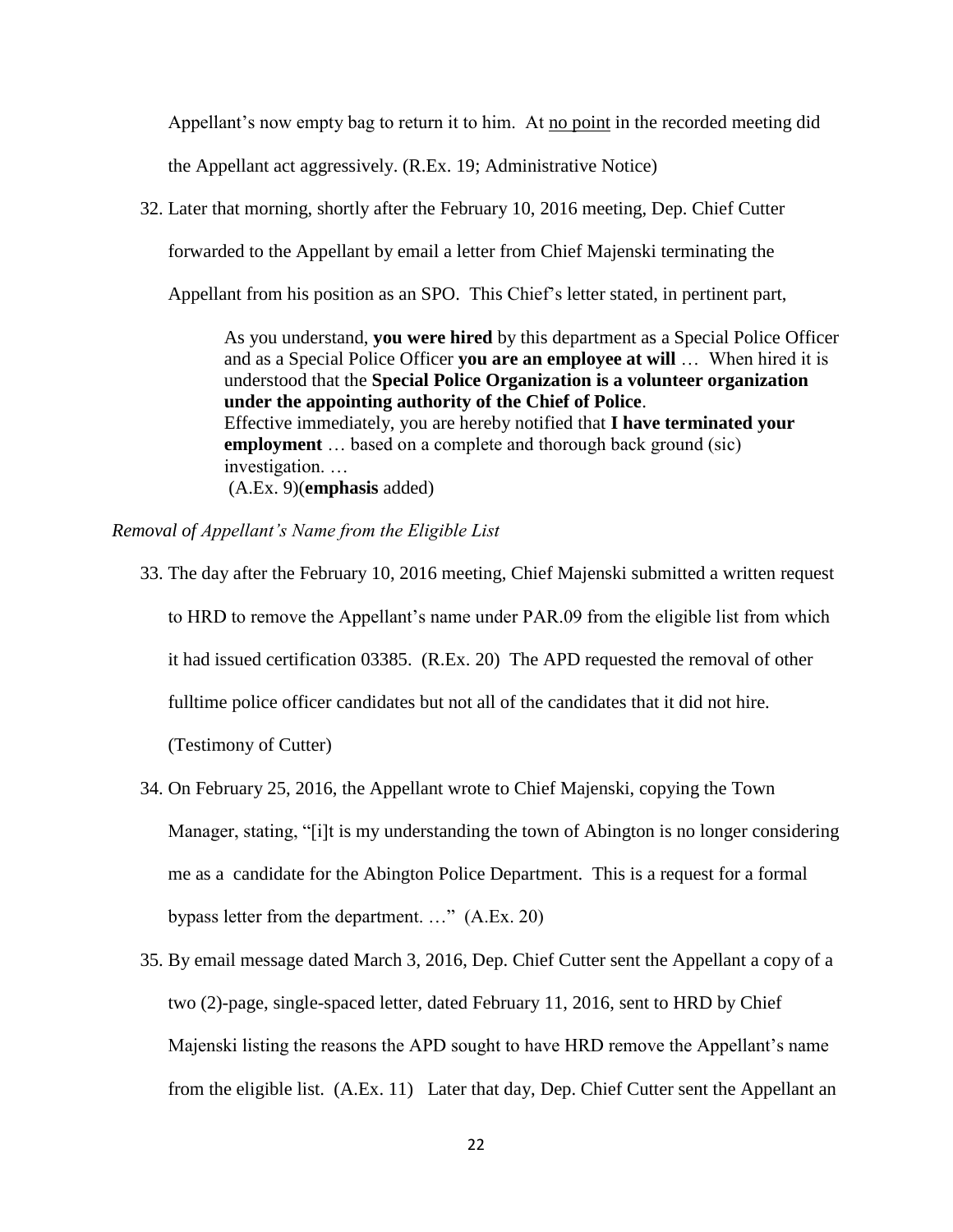email message informing him of his right to appeal Chief Majenski's decision to the Commission. (R.Ex. 20)

- 36. On March 24, 2016, the APD hired three (3) candidates, one of whom, Candidate A, was ranked below the Appellant, thereby bypassing the Appellant. (R.Ex. 21)
- 37. On April 4, 2016, the Appellant filed the instant appeal at the Commission. (Administrative Notice)
- 38. On April 19, 2016, the Commission conducted a prehearing conference in this case on April 19, 2016. (Administrative Notice)
- 39. By letter dated May 13, 2016 from Chief Majenski to HRD, the Respondent expanded its March 3, 2016 letter to a five (5)-page, single-spaced letter seeking the Appellant's removal from the eligible list. (R.Ex. 23) In summary, the May 13, 2016 letter alleged that the Appellant was untruthful about his name, his illegal drug use, his firearms license application, his name, his criminal record, his driver record and his disciplinary record at work; that he failed to produce his tax records  $2001 - 2005$  and high school transcript from Brazil; that he remained in the U.S. illegally from 2001 through 2005; that he failed the psychological test when he applied for the SPO position; and he earned income between 2001 and 2005 but did not report it to the tax authorities.  $(R.Ex. 23)^{14}$
- 40. By letter dated May 17, 2016, after the Appellant filed his appeal at the Commission, the state's Human Resources Division (HRD) informed him that it had removed his name from the eligible list as requested in the APD's May 13, 2016 letter and attached the APD's letter requesting his removal from the list. (R.Ex. 24)

*Allegations Regarding Appellant's Name and Untruthfulness*

<sup>&</sup>lt;sup>14</sup> Neither the APD's February 11, 2016 letter nor its May 13, 2016 letter stated that the APD was bypassing the Appellant.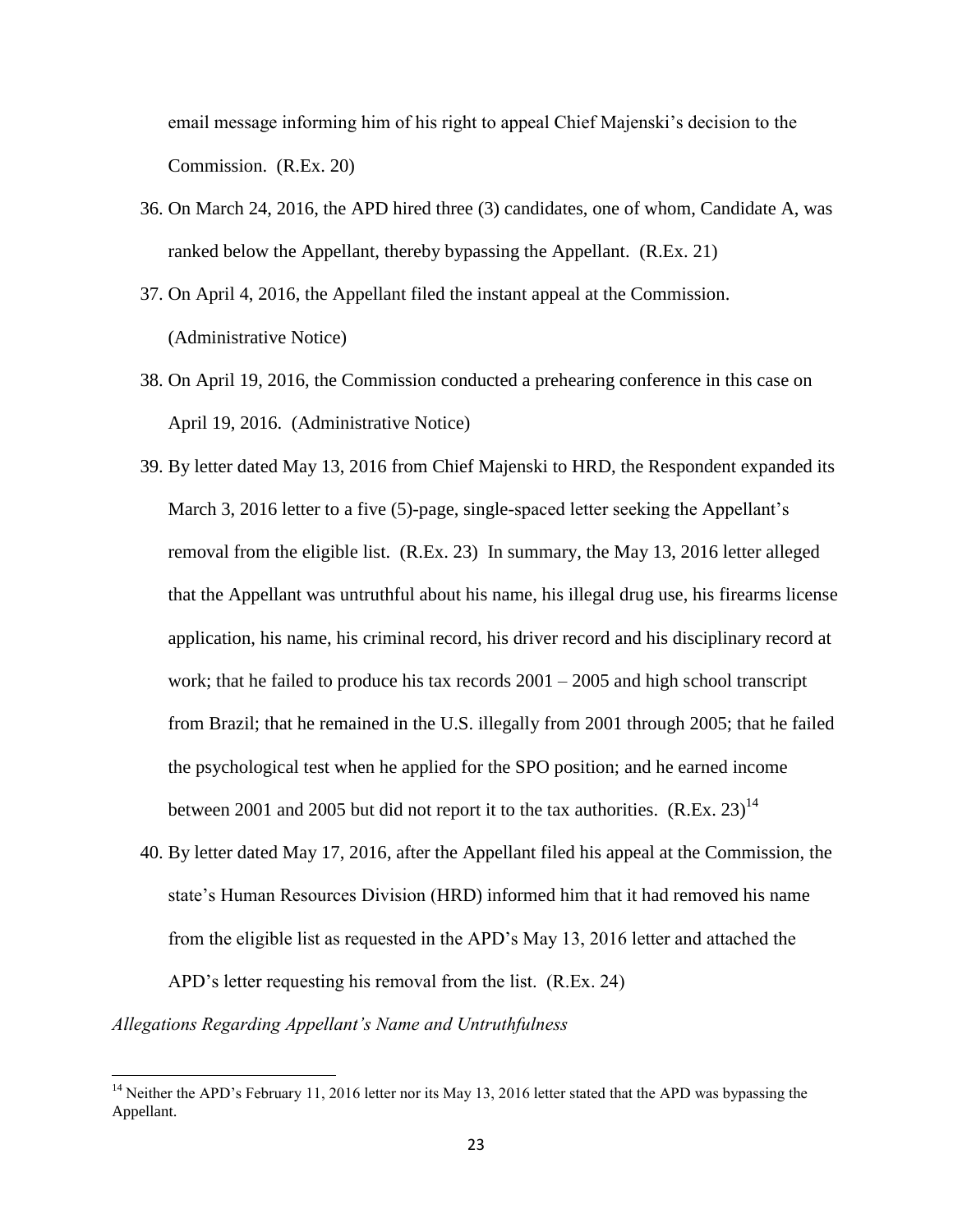- 41. On page 2 of the Respondent's application form requesting the candidate's first, middle and last name, the Appellant wrote that Joao is first name, Paulo is his middle name and Araujo is his last name on both his SPO application and his fulltime police officer application. (R.Exs. 3 and 9)
- 42. Question j. on page 4 of the application form used by the Respondent for both SPO and fulltime police officer candidates asks, "Have you ever used another name? (Yes () (No (\_) If yes, please explain:". The Appellant answered "yes" and added, "My full name Joao Paulo Leite Pereira De Araujo" on both the SPO and fulltime police officer application forms. (R.Exs.3 and 9)
- 43. There are " … important differences … between the structures of English (simple or compound name and patronymic surname) and Spanish names (simple or compound name, patronymic and matronymic surnames)." (Administrative Notice [https://www.ncbi.nlm.nih.gov/pmc/articles/PMC128958 November 29,](https://www.ncbi.nlm.nih.gov/pmc/articles/PMC128958%20November%2029) 2017)<sup>15</sup>
- 44. In documents the Appellant has signed and submitted in this appeal, he has shortened his name, typically, to Joao P. Pereira de Araujo. (Administrative Notice)
- 45. The Appellant's driver history states that the Appellant's name is "Joao P. PereiradeAraujo". (R.Ex. 4)
- 46. The Appellant applied for (and was granted) a Firearms Identification Card by the Quincy Police Department (QPD) in 2009. The firearms application form that the Appellant completed by hand requested his first name and the Appellant wrote that his first name is "Joao P."; where the form requested his middle name the Appellant wrote "Leite"; and where the form requested his last name, he wrote "Pereira De Araujo".

<sup>&</sup>lt;sup>15</sup> I take further administrative notice that one (1) online source states that more than one (1) million people in Brazil have the surname Araujo [\( http://forebears.io/surnames/araujo\)](http://forebears.io/surnames/araujo).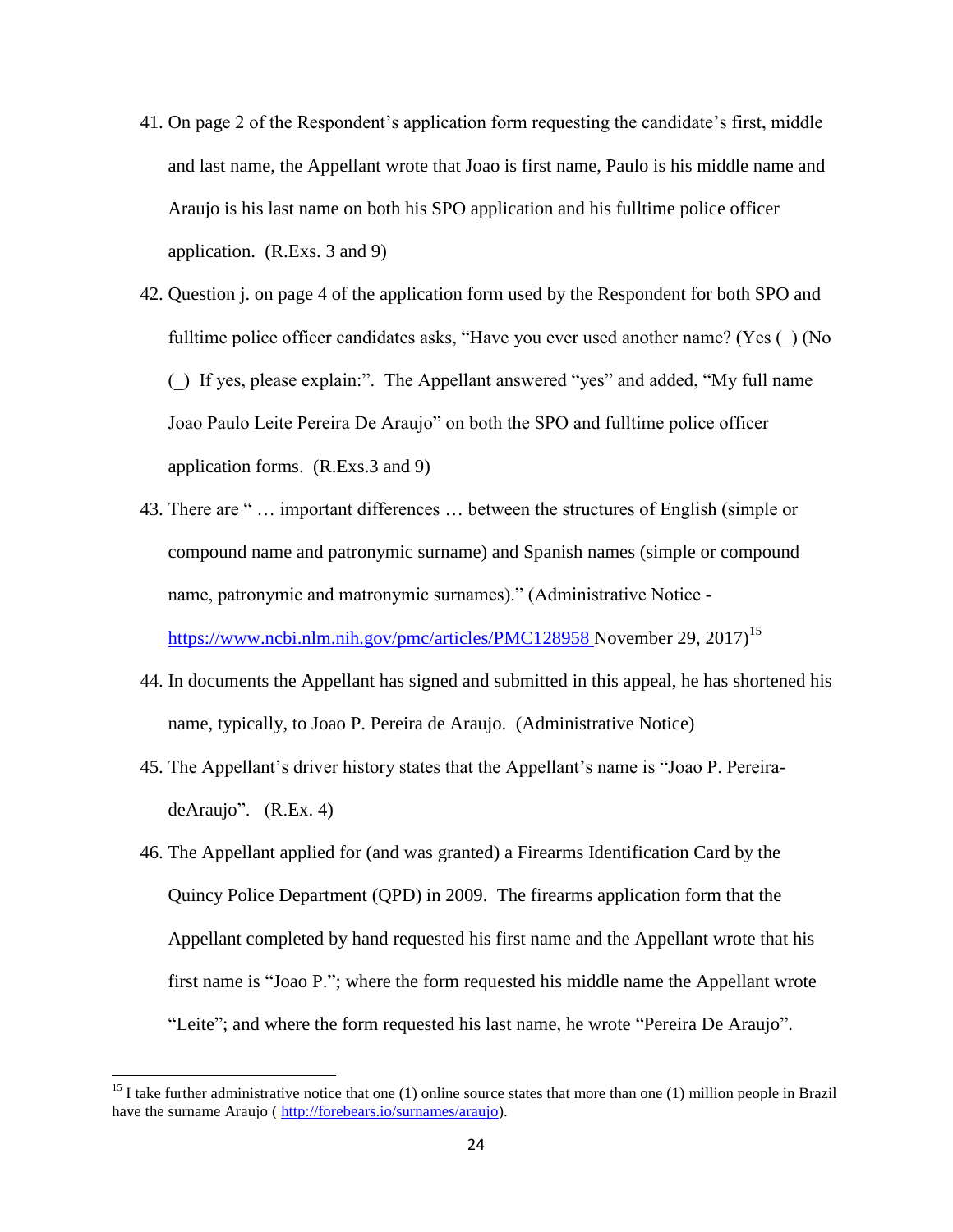Asked on the firearms application form if he has "ever used or been known by another name, he wrote "My friends call me 'John' because they can't pronounce my first name". (R.Ex. 8)

- 47. The Appellant applied for (and was granted) a renewal of his Firearms Identification Card by the QPD in 2014. The Appellant filled out the application form by hand. Where the form requested the Appellant's first name, the Appellant wrote "Joao Paulo", where the form requested his middle name he wrote "Leite", and where the form requested his last name, he wrote "Pereira De Araujo". Where the form asked if he has used or been known by another name, the Appellant answered "yes" and wrote "Joao P. Araujo (shorter)". (R.Ex. 7) A QPD police officer typed the Appellant's information into the QPD system, entering the Appellant's name the same way that the Appellant had written it on the application. In response to the question asking if the applicant has used or been known by another name, the QPD officer entered "Y" and "Name: JOHN LEITE PEREIRA DE ARAUJO Comment: FRIENDS THAT CAN'T PRONOUNCE FIRST NAME." (R.Ex. 6)(EMPHASIS in original).
- 48. In 2010, the Appellant applied for the position of Correction Officer for the Plymouth County Sheriff's Department. The application form asked for the candidate's first name, middle name and last name. The Appellant wrote that his first name was "Joao", his middle initial was "P." and his last name was "Araujo". That application also asked if the applicant had used or been known by another name, nickname or alias and the Appellant wrote that he was known by the first name of "John".  $(R. Ex. 10)^{16}$

<sup>&</sup>lt;sup>16</sup> Although the Plymouth Sheriff's office did not hire the Appellant, the Plymouth Sheriff's Investigator Summary states, in part, " … [t]he applicant's personal references have produced positive information. … The investigation shows that the applicant presents to be a responsible, mature, and reliable candidate. Interviewers for PCSD noted that the applicant presented himself well. He received 'A's' from all interviewers. The applicant's self-assuredness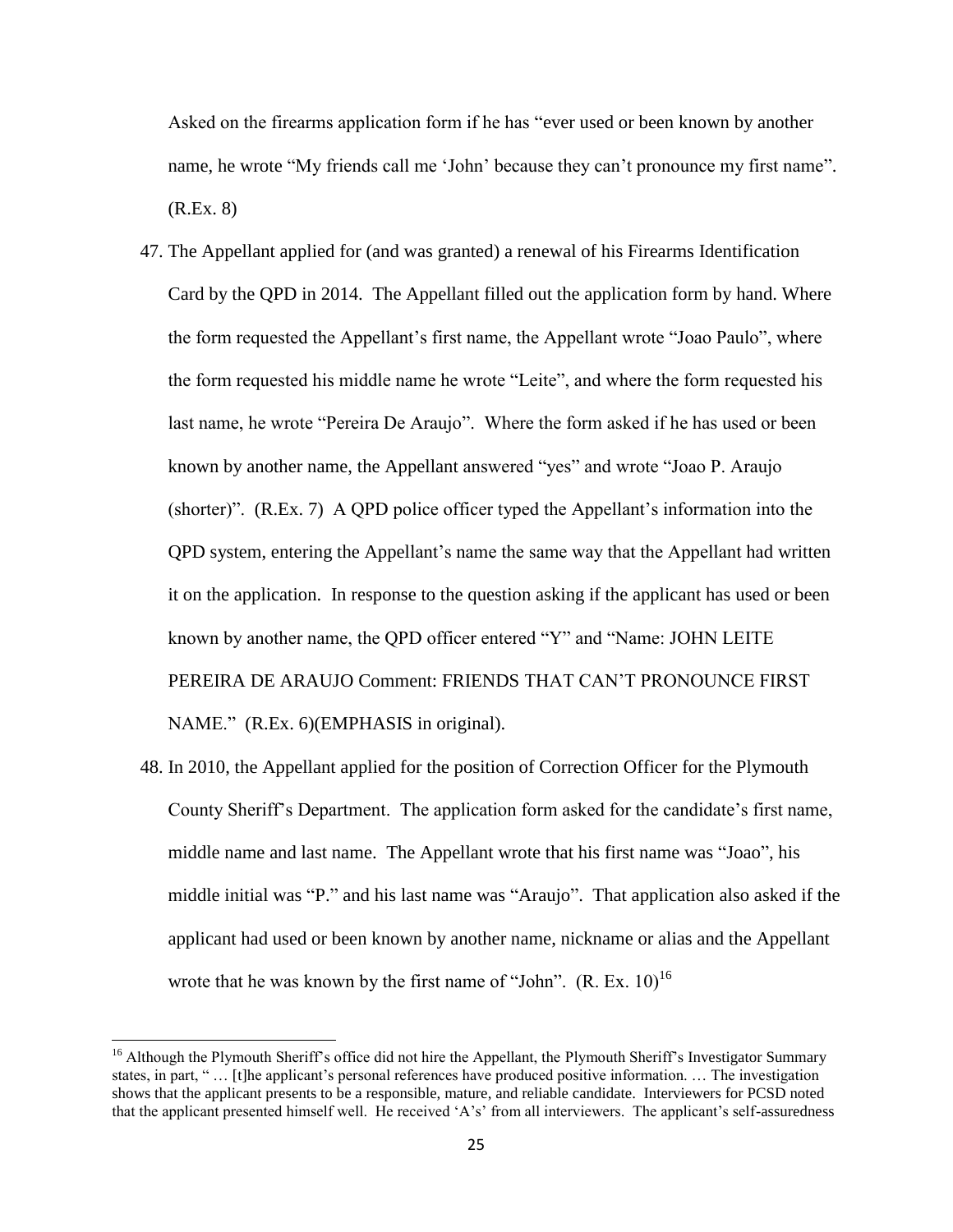- 49. On a W-4 tax form in connection with his current employment at the Norfolk Sheriff's Department, the Appellant wrote that his name was "Joao Paulo L. Pereira de Araujo". (Id.)
- 50. On the twelve (12)-year old tax return that the Appellant provided at APD's request, the Appellant wrote that his name was Joao Paulo L. Pereira de Araujo. (A.Exs. 11-13)
- 51. The Appellant's high school certificate indicates that the Appellant's name is Joao Paulo Leite Pereira de Araujo. (R.Exs. 11-13)
- 52. The Appellant's 2001 visa to the U.S. indicates that his "given name" is Joao Paulo Leite Pereira and his "surname" is Araujo. (Id.)
- 53. The Appellant's 2005 Permanent Resident Card indicates that his name is Joao Paulo L. Pereira de Araujo. (Id.)

#### *Allegations Regarding Criminal Record and Untruthfulness*

- 54. In 2009, prior to his naturalization that year, the Appellant asked the state Criminal History Systems Board (CHSB) to check his criminal record. An April 2009 sworn statement from CHSB reported, "A computerized search has been made of the database of the Criminal History Systems Board, which is the repository for criminal records in the Commonwealth of Massachusetts, for DE ARAUJO, JOAO PAULO, date of birth [redacted] and have determined that he or she has no adult criminal court appearances." (A.Ex. 3)(EMPHASIS in original; emphasis added)
- 55. Even though the CHSB indicated in April 2009 that he had no adult criminal court appearances, the Appellant handwrote "yes" on his June 2009 Firearms License

and work ethic have been noted as attributes that will ensure his success. In terms of behavior, the applicant has not acquired a criminal background … Throughout his career, the applicant has shown to be a dependable and stable employee. …" (R.Ex. 10)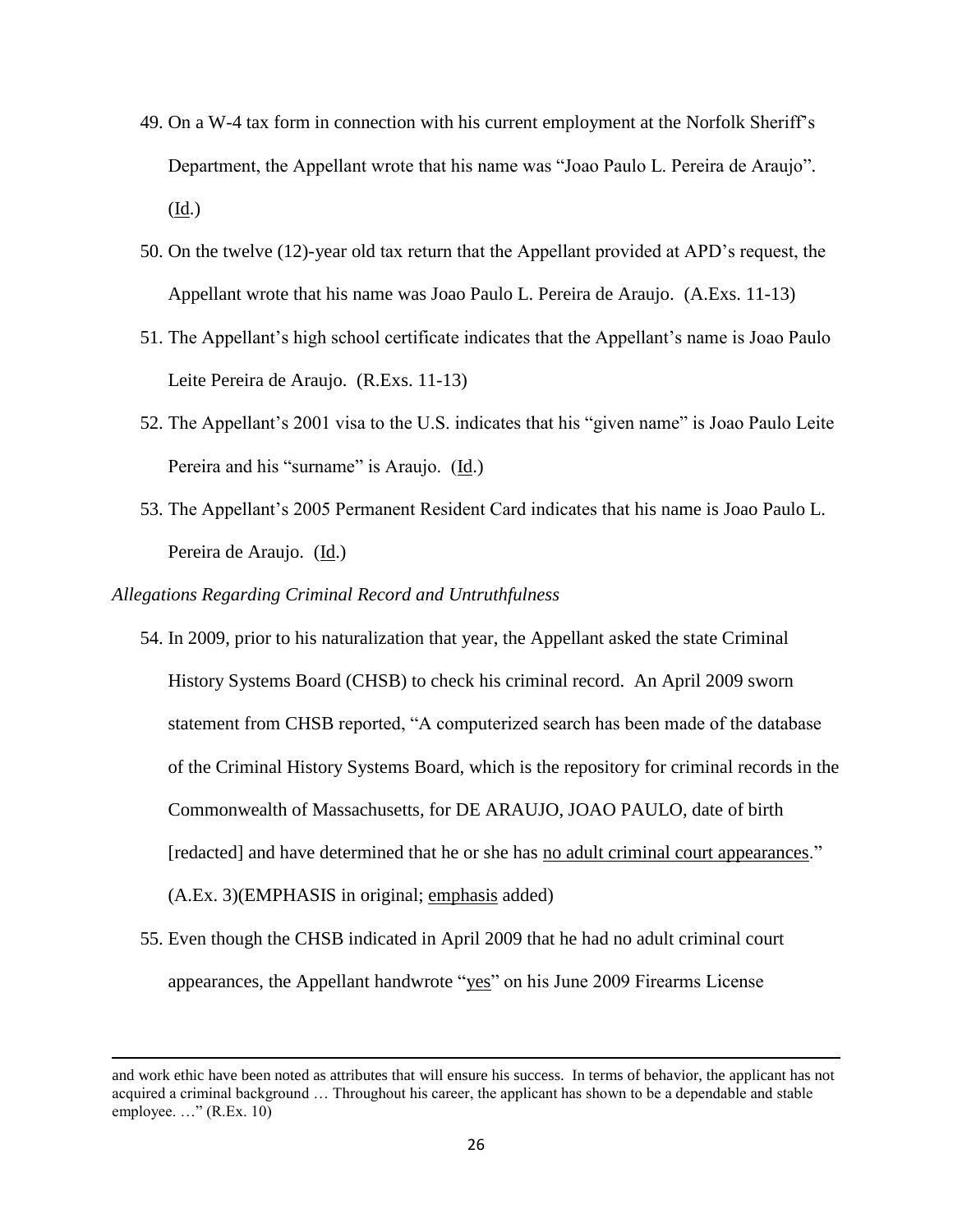application at the QPD when asked if he had "appeared in court" regarding a criminal offense. (R.Ex. 8)(emphasis added)

- 56. The Appellant handwrote "no" on his 2010 Plymouth Sheriff's Department application when asked if he had had "ANY dealings with a law enforcement agency, as a victim, witness, or other: Y/N If yes, give agency, date(s) and circumstances: ...." (R.Ex. 10)(EMPHASIS in original)(emphasis added)
- 57. An Investigator's report by the Plymouth Sheriff's Department regarding the Appellant's application for employment in 2010 indicates, in part, "The applicant's criminal information review shows nothing of derogatory nature." (R.Ex. 10)(emphasis added)
- 58. The Norfolk Sheriff's Department documents pertaining to the Appellant's employment application there in 2011 include prints of all ten (10) of his fingers and an accompanying form from the Criminal Justice Information System (CJIS) Division referring to "Joao Paulo Araujo", and indicating the Appellant's correct social security number, date of birth, height, weight and the color of his hair and eyes. The FBI CJIS report concludes, "[a] search of the fingerprints on the above individual has revealed no prior arrest data." (A.Ex. 16)(emphasis added)
- 59. In his handwritten July 2014 Firearms License renewal application at the QPD, the Appellant answered "no" when asked if he had "appeared in court" regarding a criminal offense. (R.Ex. 7)(emphasis added)
- 60. When a QPD police officer entered the Appellant's July 2014 Firearms License renewal application information into the QPD system, he indicated "yes" in response to the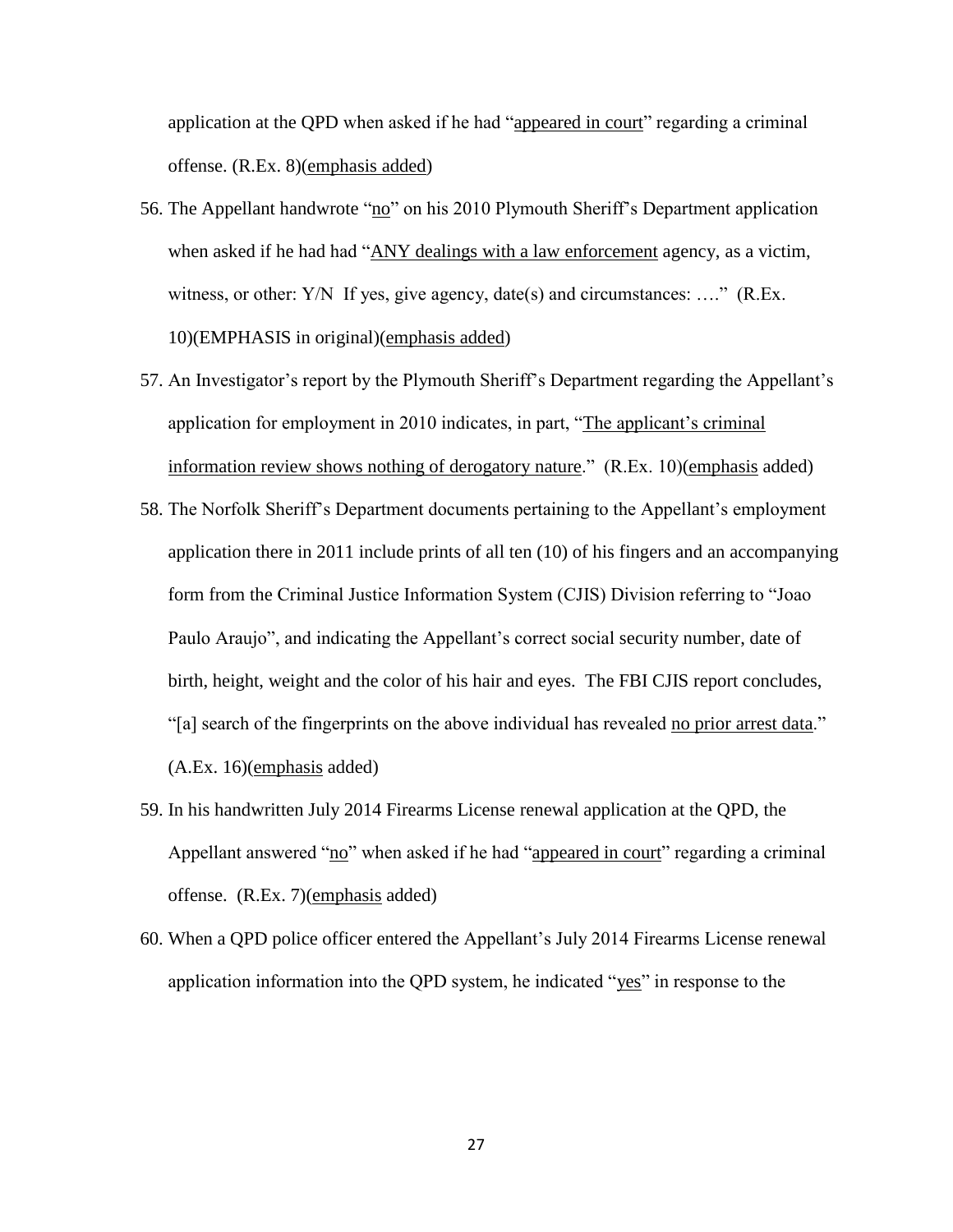question asking if the Appellant had "appeared in court" regarding a criminal offense.  $(R.Ex. 6)$ (*emphasis added*)<sup>17</sup>

- 61. A January 14, 2016 search by the APD of the name "Joao Araujo" in the Interstate Identification Index (III) for criminal records returned a list of names, a few of which included the name "Araujo" but no other parts of the Appellant's full name. The III document does not include criminal records for the Appellant or the other persons listed. The III document provides a date of birth for one of the persons listed but it is not the Appellant's date of birth; it also states that the one of the persons listed has tattoos described as "misc numbers". (R.Ex. 14) The Appellant's 2010 Plymouth Sheriff Department application indicates that the Appellant has "tribal tattoos"<sup>18</sup> and a tattoo of an animal on specific locations on his body and does not mention tattooed numbers. Conversely, the person listed in the III document does not mention the tribal and animal tattoos and their location on that person. (R.Ex. 10; Administrative Notice)
- 62. The Respondent's own May 13, 2016 letter to HRD requesting the bypass and removal of the Appellant from the eligible list states, "No record can be found" regarding a criminal offense for the Appellant.  $(R.Ex. 23)(emphasis added)^{19}$
- 63. In his 2013 SPO application to the APD, the Appellant answered "no" to question #3, "Have you ever been arrested or summoned to appear in criminal court on a complaint or

 $17$  The record here does not include a similar electronic entry by a QPD police officer when the Appellant initially applied for a Firearms License in 2009.

<sup>&</sup>lt;sup>18</sup> https://www.urbandictiona<u>ry.com/define.php?term=tribal</u> (December 29, 2017; " ... a form of tattooing that uses symmetrical patterns. ...")

 $19$ <sup>19</sup> The May 13, 2016 letter from the Respondent to HRD asserts that the reason there is no criminal record for the Appellant is that he "uses several variations of his naturalized name". (R.Ex. 23) As noted herein, I find that Portuguese names have more components than English names, that the Appellant had to abbreviate his name to fit English language forms, that he referred to himself as John twice on such forms to people only with regard to those who could not pronounce Joao, on formal documents the Appellant included his entire Portuguese name and there is nothing more than unsupported speculation that the Appellant used variations of his name to disguise himself.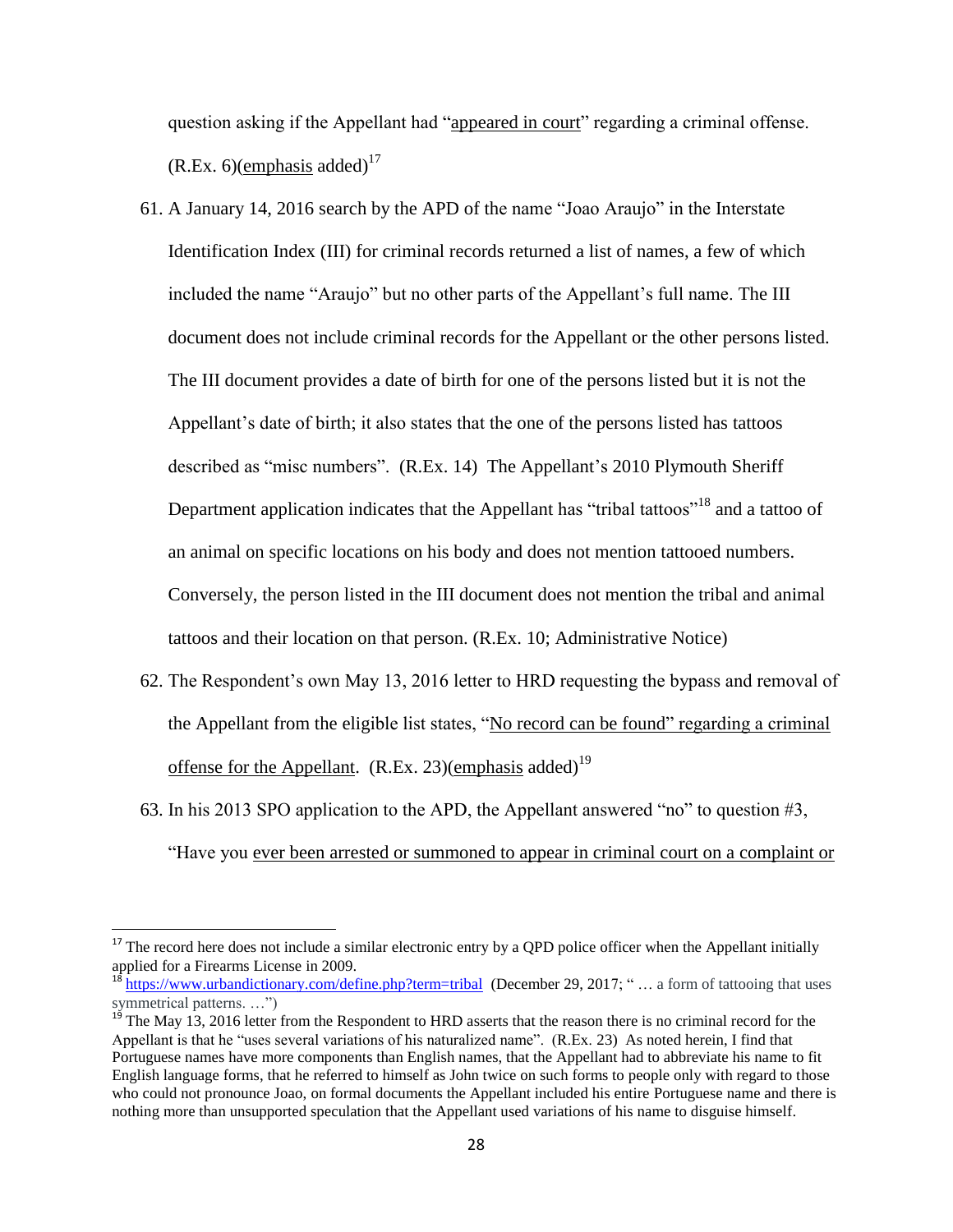hearing but never been tried for a criminal offense; (sic) ... If yes, please explain circumstances." (R.Ex. 9)

- 64. In his January 2016 application to the APD for the position of fulltime police officer, the Appellant answered "yes" in response to question #3. (R.Ex. 3) The Appellant added that there was a breaking and entry offense against him in Boston in 2002 and that the case was "dismissed". (Id.)
- 65. In his 2013 APD application for the position of SPO, the Appellant answered "yes" in response to question #5i, "[h]ave you ever been contacted, approached, questioned, stopped, detained, or arrested by ANY law enforcement officer for ANY reason?". The Appellant wrote that he was contacted by police in 2013 as a character witness. (R.Ex. 9)
- 66. In his 2016 APD application for the position of fulltime police officer, the Appellant answered "yes" in response to question #5i. (R.Ex. 3) The Appellant answered listed a speeding ticket in 2002, that he was pulled over in 2005 but no action was taken, and a plate violation in 2007. (Id.)
- 67. In his 2013 APD application for the position of SPO, the Appellant answered "no" in response to question #5j, "[h]ave you ever been directed to appear in *any court* for any criminal or civil action for any reason? …" (R.Ex. 9)(emphasis added)(*emphasis* in original)
- 68. In his 2016 APD application for the position of fulltime police officer, the Appellant answered "yes" in response to question #5j. (R.Ex. 3) The Appellant referenced a breaking and entering charge and added an attachment stating that while working at a contracting company, he and another worker were alleged to have entered a tenant's apartment and stolen some CDs and baseball caps, that the Appellant and another worker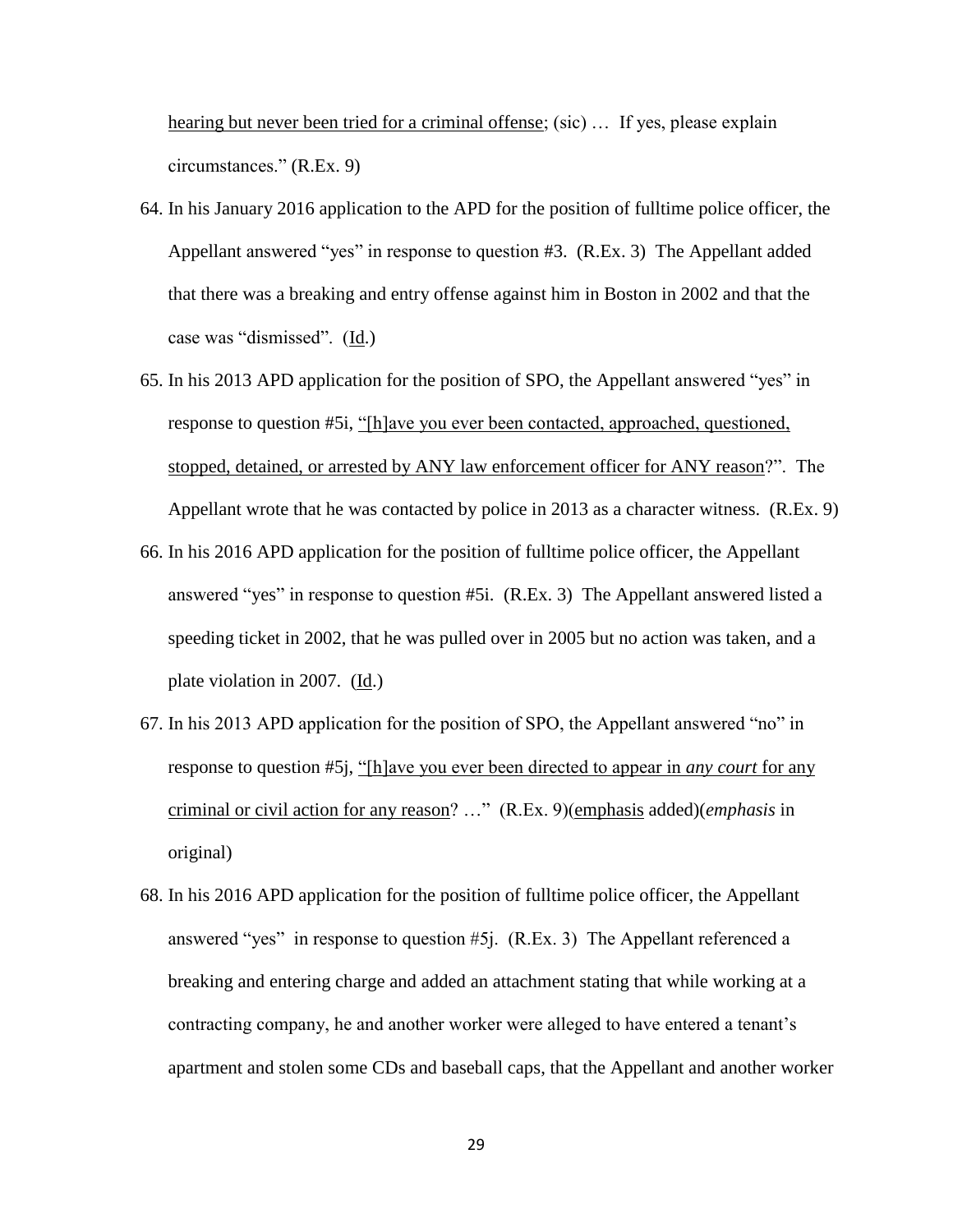were "called to appear in court", the tenant never appeared and the case was dismissed. Thereafter, someone from the tenant's family had gone into the apartment. ((R.Ex. 3; *see* Fact 11 for quoted text). When Dep. Chief Cutter asked about this during his background check, the Appellant explained in detail that he was mistaken and gave him the name and phone number of his employer at the time who could clarify that he was not even charged and with committing a crime. (A.Exs. 3 and 16) There is no indication that Dep. Chief Cutter contacted the Appellant's former employer in this regard. (Administrative Notice; *see* Fact #21)

#### *Allegations Regarding Employment Discipline and Untruthfulness*

- 69. In his 2013 application for the SPO position at the APD, the Appellant answered "no" to the questions "Have you ever: (sic) (Answer YES or NO only, in the following provided spaces to these … questions) … 8. Fought verbally or physically with other workers or your supervisor? 9. Been disciplined by an employer for any reason whatsoever. …" (E.Rx. 9 (p. 13))
- 70. In his 2016 application for the fulltime police officer position at the APD, the Appellant answered "yes" and "report attached" to question 8 (*supra*). The Appellant's verbal altercation with a correction officer in another county occurred in 2015. (Id.) The document that the Appellant had attached to his 2016 application regarding question 8 was not included in R.Ex. 3. (R.Ex. 3;Administrative Notice)
- 71. The Appellant's response to question 9 (*supra*) in his 2016 application, regarding any discipline he may have received was "yes (see attachment)". This attachment states,

After one year of employment at [the Norfolk Sheriff's Department], I was notified that my probationary period was being extended by 6 months. This was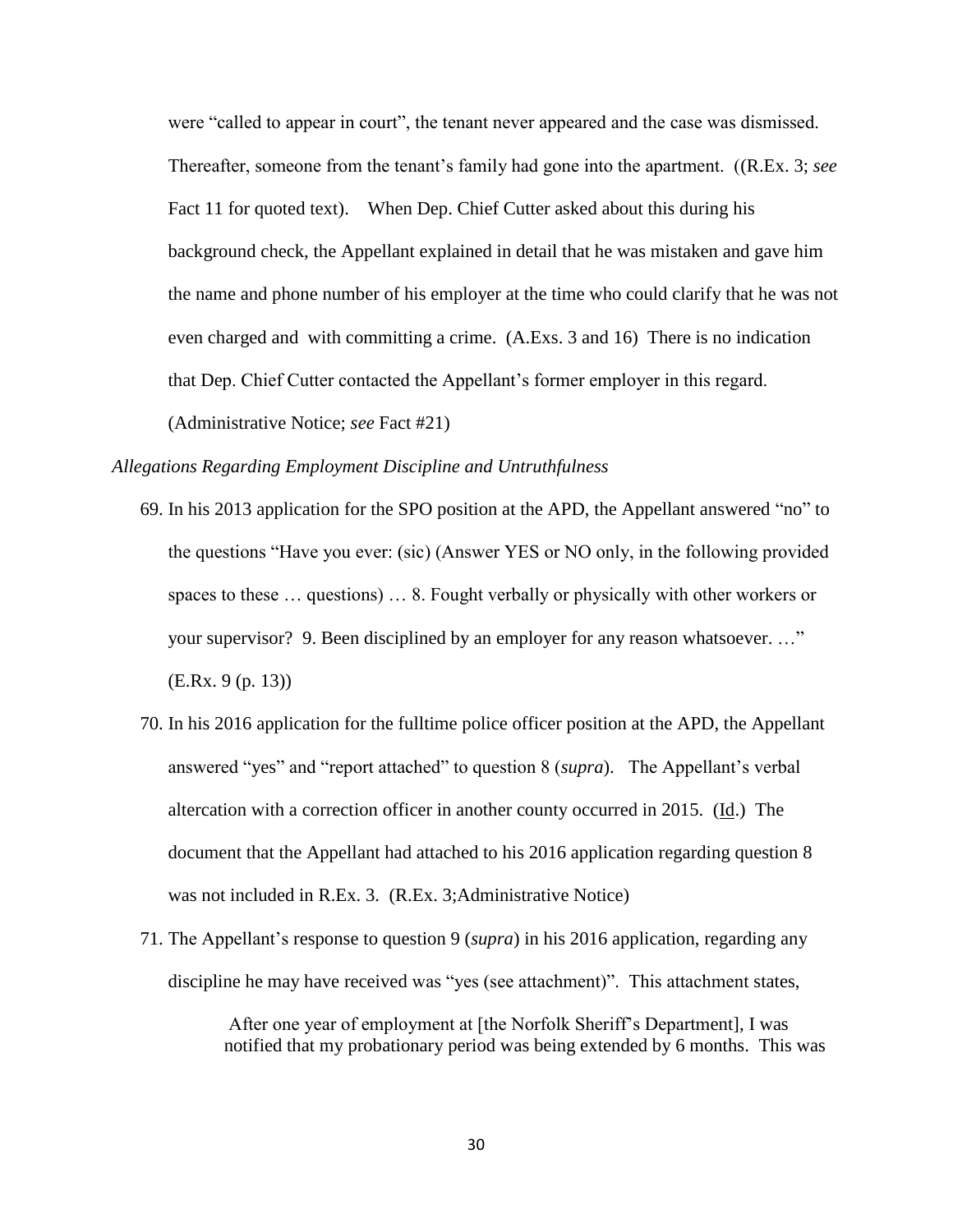surprising since I had received a very good performance review shortly after  $(attached)<sup>20</sup>$ (A.Ex. 18)

This occurred in 2012. (Id.) The Appellant credibly testified at the Commission that this

was common at the Norfolk Sheriff's Department. In fact, on May 18, 2016, after the

Appellant was bypassed and HRD approved the request to remove his name from the

eligible list of candidates, the Norfolk Sheriff's Department Director of Human

Resources wrote a letter stating,

I would like to detail Officer John Arajuo (sic) status within the Norfolk Sheriff's during his probationary period. Officer Arajuo as with all newly hired officers was placed on a probationary period for 12 months. At the conclusion of this 12 month period, his probation was extended for a period of 6 months. This is a very common occurrence within our agency. This allows our staff to further evaluate newer officers. The language to which this agreement is signed (sic) has been standard for many years and consistent for all. It is an agreement between the Norfolk Sheriff's office and the officers (sic) union that has been in place since the early 2000's. Officer Araujo has been an exemplary Officer within the Sheriff's Office over his career. He currently serves on our 'Sheriff's Response Team' which mandates not only high physical standards but also recommendations from supervisors and the passing of additional psychological testing. He also has been appointed to our transportation division which is also a rigorous selection process. If I can provide anything further on this matter please let me know. (A.Ex. 15; Testimony of Appellant)<sup>21</sup> (emphasis added)

72. After the Appellant submitted his 2016 application to the APD, Dep. Chief Cutter asked

him for documentation regarding an incident at the Plymouth Sheriff's Department of

Corrections involving the Appellant, as a Norfolk Sheriff's Corrections Officer, when he

was transferring inmates to the Plymouth correctional facility. (R.Exs. 11-13) In

response to this request, the Appellant provided a Norfolk Sheriff's Department

memorandum to file from Supt. Horgan about the incident. This memorandum states,

 $^{20}$  This attachment was also not included in R.Ex. 3 though it appears as A.Ex. 18.

<sup>&</sup>lt;sup>21</sup> Attached to May 18, 2016 letter is the pertinent Memorandum of Agreement between the Norfolk Sheriff's Department and the County Correctional Officers Association, Local 295.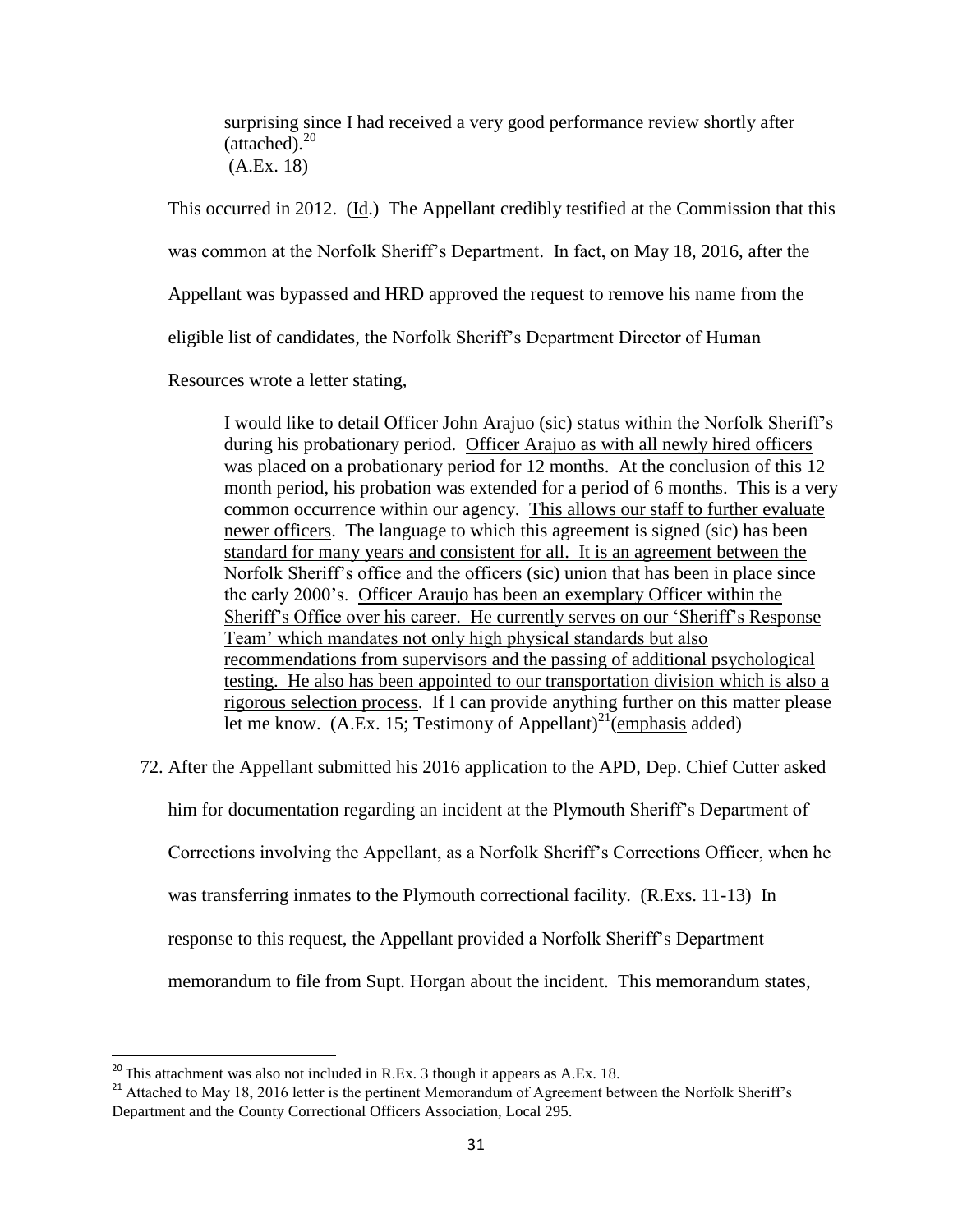September 2, 2015: Today, Assistant Superintendent Reilly and I spoke to Officer Araujo about an issue that occurred on August 31 at the Plymouth County facility. Officer Araujo was involved in a verbal altercation with a Plymouth County Officer in the intake area. Officer Araujo was on transportation and the entry of the [Norfolk Sheriff's] van was delayed at Plymouth's booking area. Araujo reported that he was upset at having to wait since he [and another Norfolk Officer] arrived at 9:40 PM and did not get into the facility until 10:10 PM. Araujo signed the paperwork and a Plymouth County Officer asked him if he was mad. When he replied that he was upset, Araujo reported that the Plymouth County Officer asked him if he thought he was tough because of his tattoos and stated that Norfolk County was a 'PC county'. A Plymouth County Lieutenant that (sic) informed him that he had made the call for the delayed entry due to a Carver Police vehicle being there.

Assistant Supt. Reilly and I counseled Officer Araujo and told him that we were taking him off of Transportation and SRT for a period of time. I advised him that we would observe how he reacted over the course of the next few weeks. Arajuo stated that he was disappointed to be off Transportation and SRT but that he understood.

October 2, 2015: Today Assistant Supt. Reilly and I decided to reinstate Officer Araujo to SRT. We called him and told him that we were impressed with the way that he handled himself over the past month and how he carried out his duties in the facility. He indicated that he wanted to demonstrate how important being on SRT was to him and he pointed to the professional growth that he (sic) shown from his probationary period to present. We agreed that he had progressed in his career and that he earned his way onto SRT. (A.Ex. 3)(emphasis added)

The Appellant was returned to the Norfolk Sheriff's office transportation department in

March, 2016. (Testimony of Appellant).

## *Allegations Regarding Driving Record and Untruthfulness*

73. Page 5 of the APD application asks, "Was your driver's license … ever suspended,

revoked, or denied? … If yes, give ALL details …." (R.Exs. 3 and 9) In both his 2016

and 2013 applications for employment at the APD, the Appellant answered "no". (Id.)

The Appellant was not aware that his license may have been suspended. (A.Ex. 3) Page

5 of the APD application asks, "… have you ever received a [driver] citation …. If yes,

explain fully with ALL details. Attach extra sheet, if necessary." (R.Ex. 3) In his 2016

application for the position of fulltime police officer, the Appellant responded "yes" and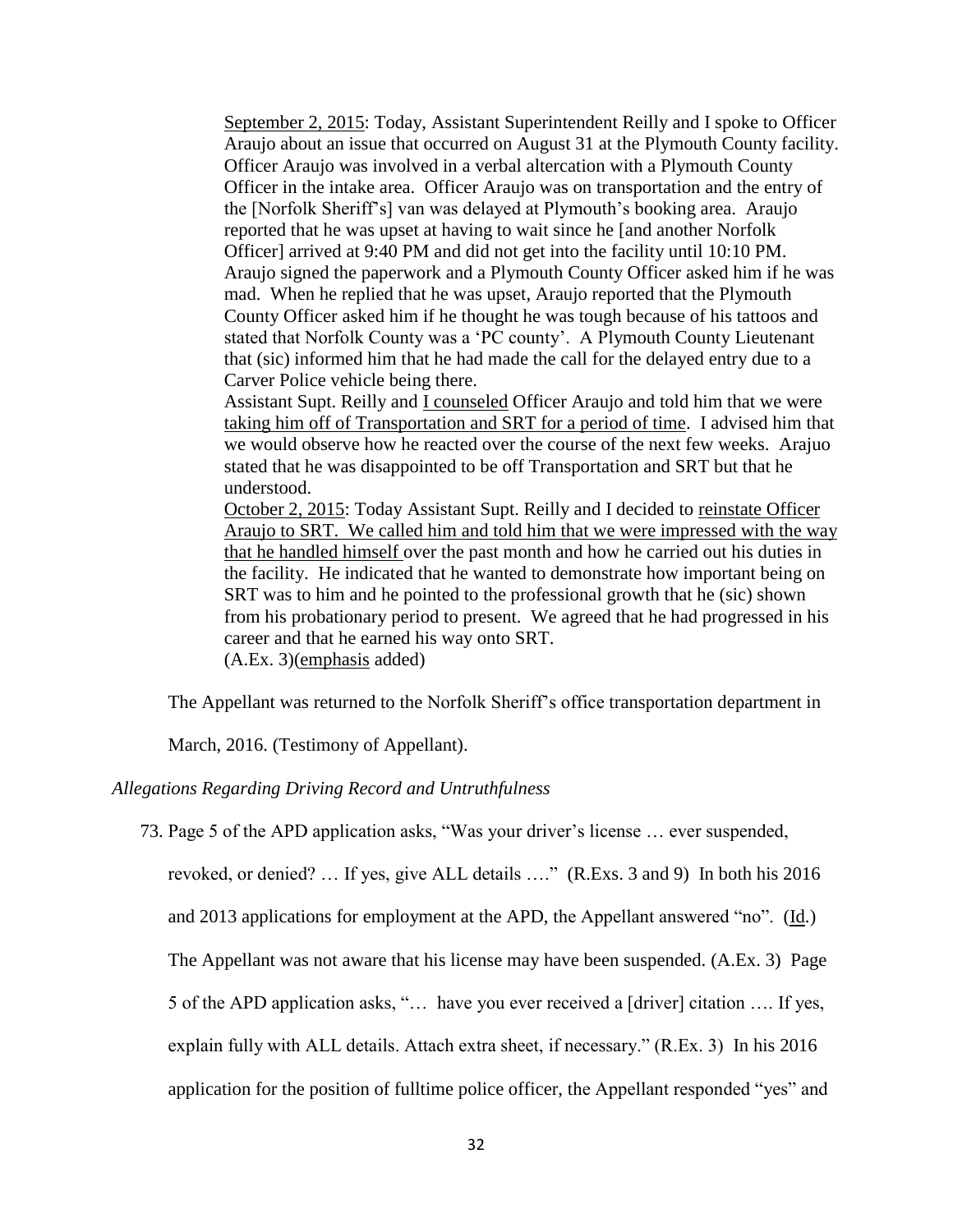wrote that he had a citation in June 2007 a "plate violation (on motorcycle)" and in August 2002 "speeding ticket." (R.Ex. 3)

- 74. As noted above (Fact 17), the Appellant was cited five (5) times for six (6) citations, the most recent of which was 2007. He was found responsible for only two (2) of the incidents. He received a "suspension payment notice" notice and a release therefrom in 2002) (R.Ex. 4)
- 75. Page 5 of the APD application asks, " … have you ever received a [driver] citation …." (R.Exs. 3 and 9) In his 2016 application for the fulltime police officer position, the Appellant responded "yes" and wrote that he had a citation in June 2007 a "plate violation (on motorcycle)" and in August 2002 a "speeding ticket." (R.Ex. 3) In his 2013 application, the Appellant answered "no". However, another question on the same page also asks if he had received a written warning, to which he replied "no" in 2016 and "yes" in 2013, referring to his 2007 plate violation and his 2002 speeding ticket.<sup>22</sup> (R.Exs. 3 and 9)
- 76. Page 5 of the application asks, "Have you ever driven a motor vehicle while under the influence of alcohol or drugs? …." (Id.) The Appellant answered "no". (Id.)
- 77. Page 5 of the application further asks, "Was your driver's license in this state, or elsewhere, ever suspended, revoked, or denied?" In both his 2016 and his 2013 applications, the Appellant wrote "no". (R.Exs. 3 and 9)
- 78. During the background check, the Appellant was asked for details regarding certain parts of his driving record. The Appellant responded to each such question in detail and

<sup>&</sup>lt;sup>22</sup> The Appellant seemed to confuse these two (2) questions but provided the same information, albeit in different places.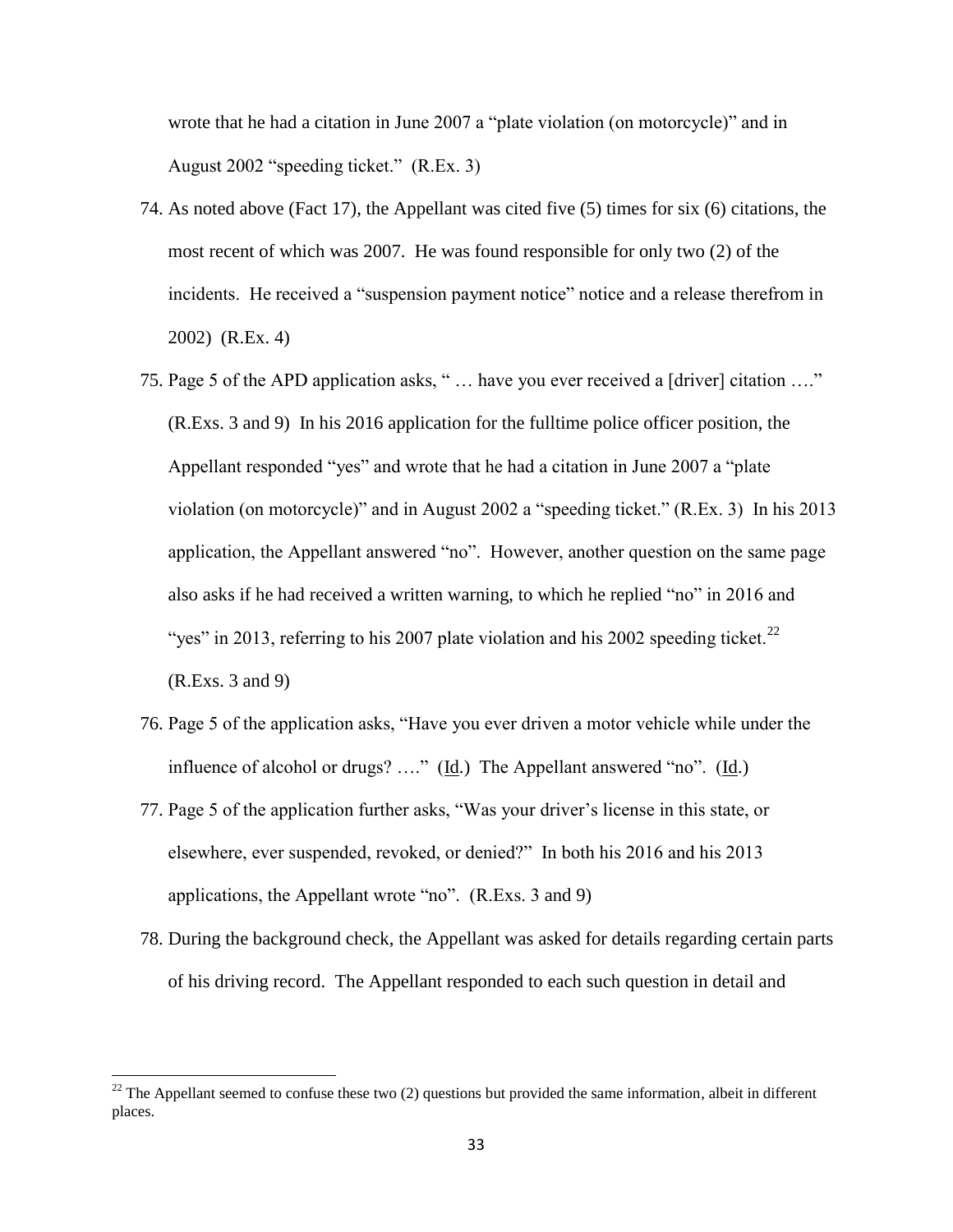submitted to Dep. Chief Cutter a copy of his unattested driver record, which states that there are no entries in the Appellant's record over the past ten (10) years. (A.Ex. 3)

#### *Candidate A Bypassed the Appellant*

- 79. Candidate A was ranked below the Appellant on the APD certification but he was appointed by the APD to the position of fulltime police officer. (R.Ex. 21)
- 80. The information about Candidate A herein is based on his application for employment at the APD and his previous application at an out-of-state municipal police department. Candidate A is a U.S. citizen and he is married. He attended school in a town near Abington. He has a B.A. degree in criminal justice with high grades. He has been a security employee at a Boston hotel for a number of years where he received counselling and written warnings for being tardy. For a year or two (2) prior to applying to the APD for the position of fulltime police officer, Candidate A had also been an auxiliary police officer in a Massachusetts municipal police department, for which he attended a reserve intermittent police officer academy. (R.Exs. 25 and 26)
- 81. Previously, Candidate A had unsuccessfully applied for employment at some campus police departments. (R.Exs. 25 and  $26^{23}$ )
- 82. Candidate A disclosed on his APD application that he:

l

has been paid for hours that he did not work on occasion, drove a motor vehicle while under the influence of alcohol in college, had been involved in a fight once while drinking, had been minimally disciplined in high school, smoked marijuana "12 – 24 times" between 2002 and 2006, and

<sup>&</sup>lt;sup>23</sup> Page 11 of R.Ex. 26, which is partly Candidate A's application to the out-of-state municipal police department and that department's background report, is missing. The bottom of page 10 of R.Ex. 26 is entitled,

<sup>&</sup>quot;Legal/Criminal/Motor Vehicle". Id. The last line of page 10 states, "After verifying the criminal record check, I also contacted the :". Id. Page 12 begins with a list of four (4) speeding tickets Candidate A received and that he was found responsible for only one (1) of them. Thus, it is unknown what information appeared on page 11 of the background report prepared by the out-of-state municipal police department where Candidate had applied.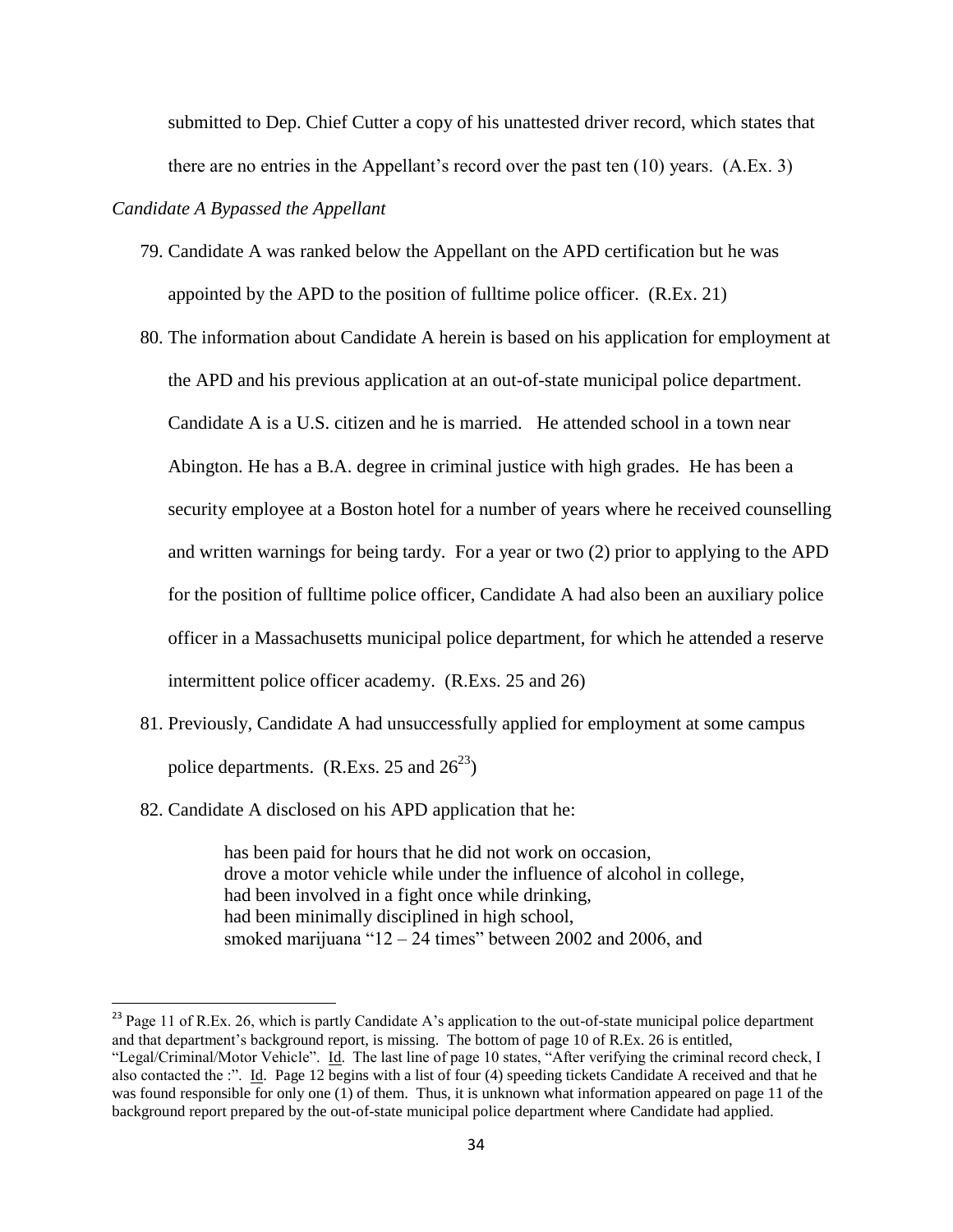was cited for speeding in 2005, 2006, 2007, 2008, 2009 and 2012 but was found responsible for only the speeding incidents in 2006, 2008 and 2009. In 2012, Candidate A was found responsible for one (1) ("ST HWAY TRAFFIC VIOL") of three (3) citations with which he was charged on one (1) day. (Id.)

- 83. Candidate A has no criminal record. (Id.)
- 84. Before the APD selected Candidate A, he had unsuccessfully applied for employment at an out-of-state municipal police department. Prior to being selected by the APD, Candidate A was hired by the out-of-state municipal police department and was about to begin employment there. When the APD hired Candidate A he resigned from the out-ofstate municipal police department. (Id.; Administrative Notice)
- 85. Although Candidate A was forthcoming with regard to unfavorable past conduct at the APD hiring process, he did not disclose certain driver records when he applied for employment at the out-of-state municipal police department, telling the background investigator there that he "misunderstood the wording … and was not trying to omit any information. He verified all the incidents listed and explained he has since changed his driving behavior." (R.Ex. 26)
- 86. The Appellant is the first naturalized citizen to be considered for employment as a fulltime police officer at the APD. (Testimony of Cutter)

#### *Relevant Authorities*

G.L. c. 31, s. 1 defines "basic merit principles", in pertinent part, as follows,

(a) recruiting, selecting and advancing of employees on the basis of their relative ability, knowledge and skills including open consideration of qualified applicants for initial appointment; … (e) assuring fair treatment of all applicants and employees in all aspects of personnel administration without regard to political affiliation, race, color, age, national origin, sex, marital status, handicap, or religion and with proper regard for privacy, basic rights outlined in this chapter and constitutional rights as citizens, and; (f) assuring that all employees are protected against coercion for political purposes, and are protected from arbitrary and capricious actions.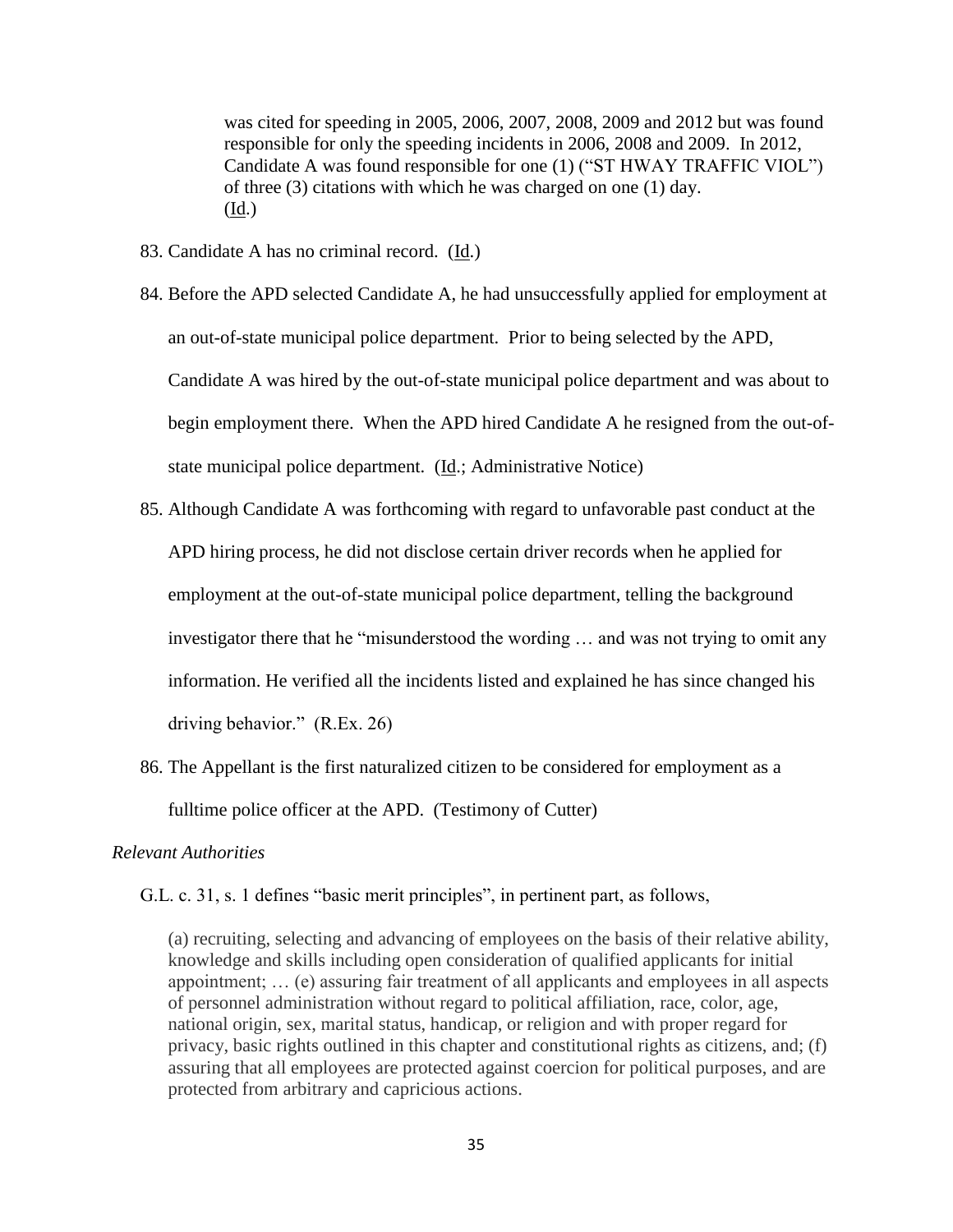Pursuant to G.L. c. 31, § 27, a bypass occurs,

… [i]f an appointing authority makes an original or promotional appointment from a certification of any qualified person other than the qualified person whose name appears highest, and the person whose name is highest is willing to accept such appointment, the appointing authority shall immediately file with the administrator a written statement of his reasons for appointing the person whose name was not highest.... (Id.)

Upon an appeal of a bypass by a candidate for employment, the appointing authority has the burden of proving by a preponderance of the evidence that the reasons stated for the bypass are justified. Brackett v. Civil Serv. Comm'n, 447 Mass. 233, 241 (2006). Reasonable justification is established when such an action is "done upon adequate reasons sufficiently supported by credible evidence, when weighed by an unprejudiced mind, guided by common sense and correct rules of law." Comm'rs of Civil Serv. v. Mun. Ct., 359 Mass. 211, 214 (1971)(quoting Selectmen of Wakefield v. Judge of First Dist. Ct. of E. Middlesex, 262 Mass. 477, 485 (1928)).

An appointing authority may use any information it has obtained through an impartial and reasonably thorough independent review as a basis for bypass. *See* City of Beverly v. Civil Serv. Comm'n, 78 Mass.App.Ct. 182, 189 (2010). In its review, the commission is to "find the facts afresh, and in doing so, the commission is not limited to examining the evidence that was before the appointing authority." Id. at 187 (quoting City of Leominster v. Stratton, 58 Mass.App.Ct. 726, 728, *rev. den.,* 440 Mass. 1108 (2003)). However, the commission's work "is not to be accomplished on a wholly blank slate." Falmouth v. Civil Serv. Comm'n, 447 Mass. 814, 823 (2006). Further, the commission does not ignore the previous decision of the appointing authority, but rather "decides whether there was reasonable justification for the action taken by the appointing authority in the circumstances found by the commission to have existed when the

(Id.)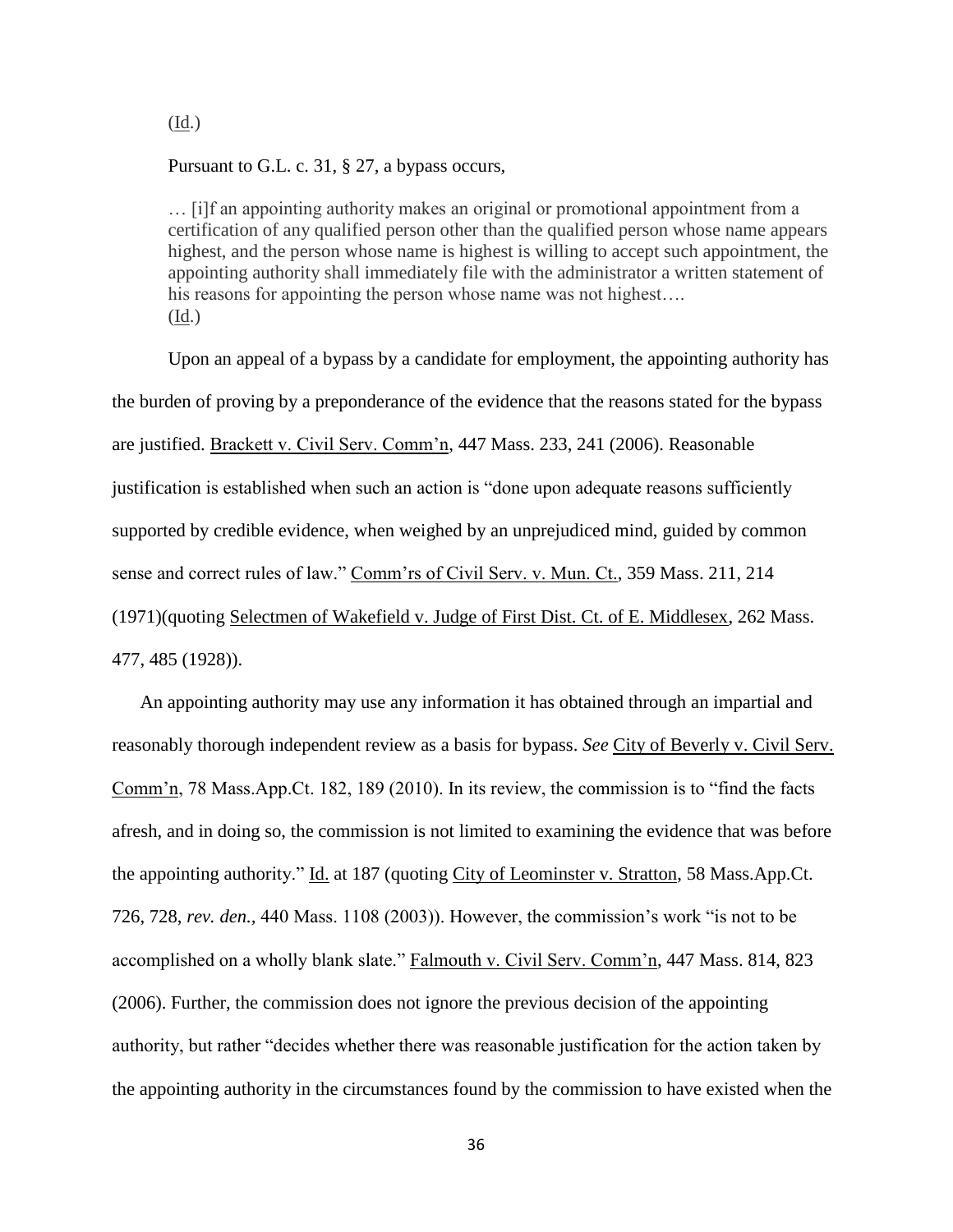appointing authority made its decision." Id. at 824 (quoting Watertown v. Arria, 16 Mass.App.Ct. 331, 334, *rev. den.*, 390 Mass. 1102 (1983)).

Therefore, in deciding an appeal, the commission "owes substantial deference to the appointing authority's exercise of judgment in determining whether there was reasonable justification" for the bypass. Beverly, 78 Mass.App.Ct. at 188. The Commission should not substitute its own judgment for that of an appointing authority. Id. (citing Sch. Comm'n of Salem v. Civil Serv. Comm'n, 348 Mass. 696, 698-99 (1965)); Debnam v. Belmont, 388 Mass. 632, 635 (1983); Comm'r of Health & Hosps. of Boston v. Civil Serv. Comm'n, 23 Mass.App.Ct. 410, 413 (1987)). Rather, the Commission is charged with ensuring that the system operates on "basic merit principles." Mass. Ass'n of Minority Law Enforcement Officers v. Abban, 434 Mass. 256, 259 (2001).

The deference that the Commission owes to the appointing authority is "especially appropriate" in respect to the hiring of police officers. Beverly, 78 Mass.App.Ct. at 188. The Commission is mindful of the standard of conduct expected of officers of the law. *See* Dumeus v. Boston Police Dep't, 24 MCSR 124 (2014) (finding that a police officer must be a model of good citizenship). An officer of the law "carries the burden of being expected to comport himself or herself in an exemplary fashion." Mclsaac v. Civil Serv. Comm'n, [38 Mass. App. Ct. 473,](http://sll.gvpi.net/document.php?id=sjcapp:38_mass_app_ct_473) 474 (1995). Police officers "voluntarily undertake to adhere to a higher standard of conduct than that imposed on ordinary citizens." Attorney General v. McHatton, [428 Mass. 790,](http://sll.gvpi.net/document.php?id=sjcapp:428_mass_790) 793 (1999). Therefore, the appointing authority can give some weight to an applicant's criminal record when making its hiring decisions. Thames v. Boston Police Dep't, 7 MCSR 125, 127 (2004).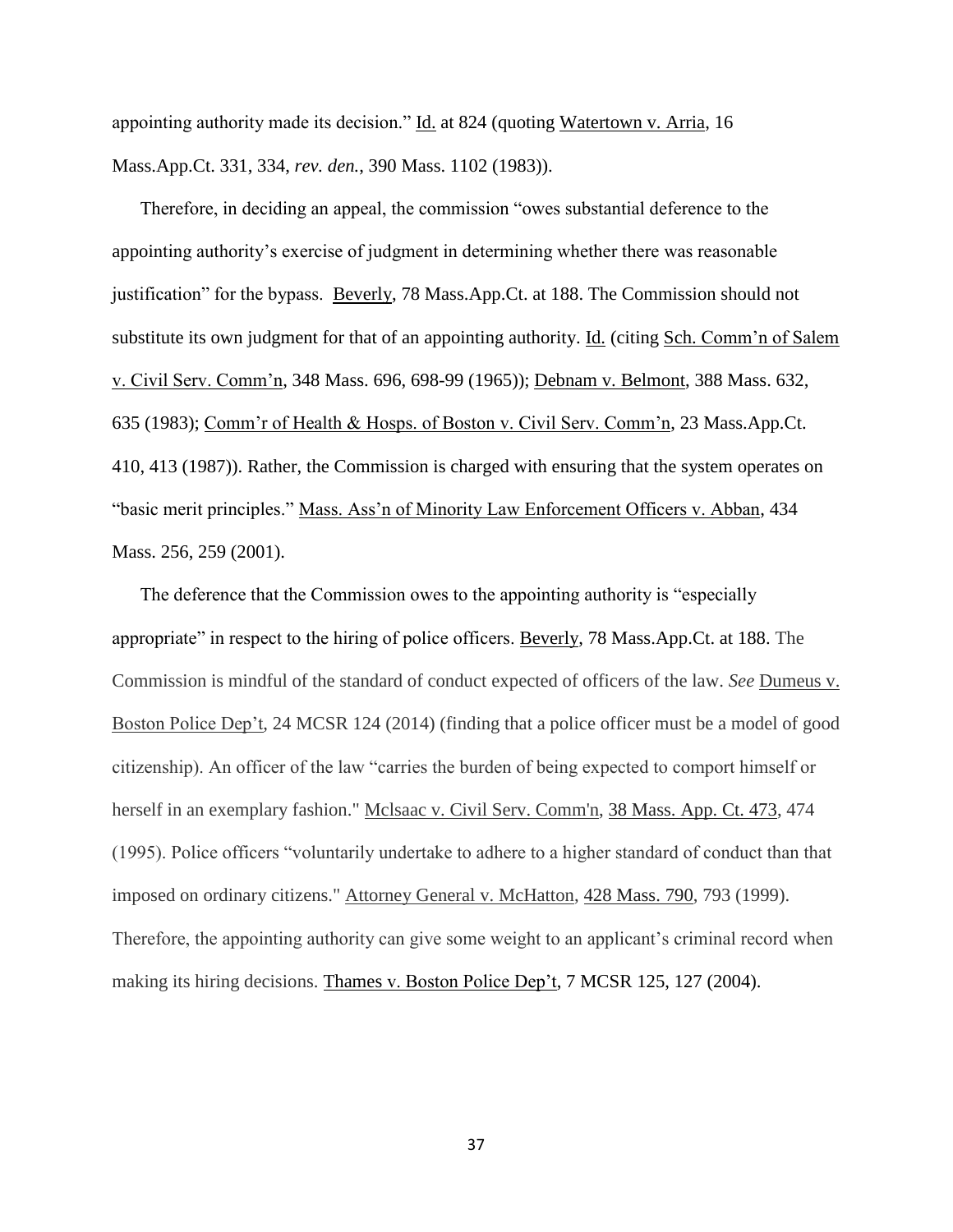Beyond bypassing a candidate, an appointing authority may seek removal of a

candidate's name from an eligible list of candidates pursuant to Personnel Administrator Rules

(PAR).09(2). This provision states,

If an appointing authority concludes the appointment of a person whose name has been certified to it would be detrimental to the public interest, it may submit to the administrator a written statement giving in detail the specific reasons substantiating such a conclusion. The administrator shall review each such statement, and if he agrees, he shall remove the name of such person from the certification and shall not again certify the name of such person to such appointing authority for appointment to such position. For the purposes of this section, 'appointments' shall include promotions. (PAR.09)(emphasis added)

Specifically, to ask the Personnel Administrator at HRD to remove the name of a candidate

requires more than that required for a bypass. The HRD Certification Handbook – Entry Level

Public Safety Appointments Subject to Civil Service provides, in pertinent part,

In extreme instances, an Appointing Authority may conclude that the appointment of an applicant whose name appears on an eligible list would be detrimental to public safety and to the community. Request for removal under PAR 09(2) (sic) or PAR .03 must be made in writing and accompanied by specific reasons documenting the circumstances under which the request is made. ….

Id. (emphasis added)

As noted in Radochia v. Somerville, 25 MCSR 559 (2012), the PAR.09 process "appears to be meant to apply only in <u>exceptional circumstances</u> ... and is not intended to serve as a routine substitute for the established statutory process for bypassing a candidate …." Id. (emphasis added). *See, e.g*. Davis v. Boston Police Department, 21 MCSR 212 (2008)(candidate removed from eligible list for having "an array of criminal charges against him, including Operating Under the Influence of Liquor, Malicious Destruction of Property, Assault and Battery on a Police Officer, Possession of Class D Controlled Substance, Compulsory Insurance Violation, Attempted Breaking & Entering, Breaking and Entering Night Time with Intent to Commit a Felony, and Malicious Destruction of Property Over \$250", committed when he was younger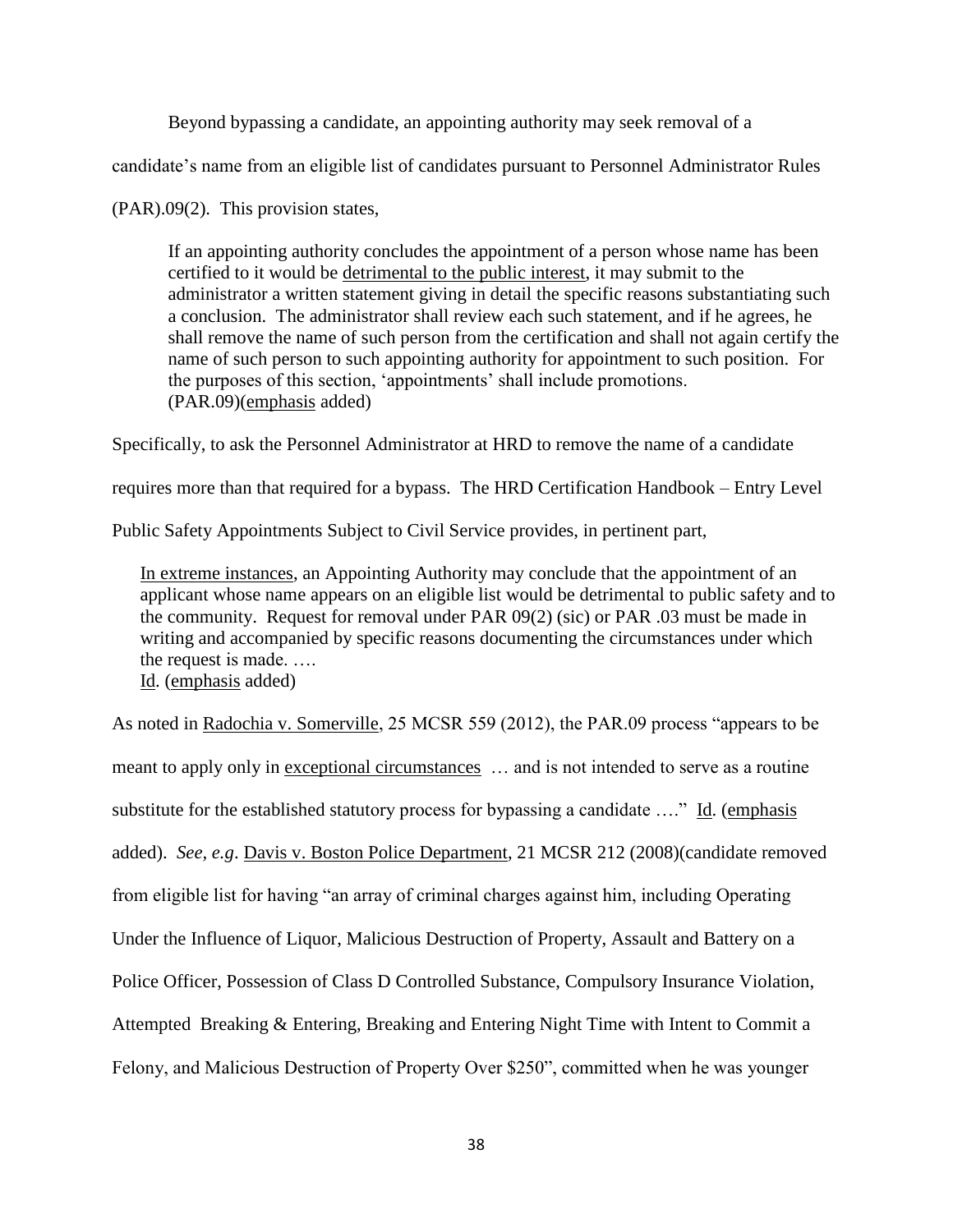and he had since learned from his errors but he had been on probation for three (3) years); Losano v Swampscott, 20 MCSR 97 (2007)(candidate removed from list for having his firearms license revoked by the Respondent's Police Chief, violating a restraining order, admitting to having many fights when he was young (including one in which he acknowledged he may have bit off someone's ear), having been charged with assault and battery with a dangerous weapon (which charge was later dismissed)); Campbell v. Boston Fire Department, 22 MCSR 482 (2009)(candidate removed from list for having been arraigned six times in nine years (for matters such as disorderly conduct carrying a dangerous weapon, trespassing and operating with a suspended license, although the charges were later dismissed), he had been placed on probation, he had numerous driving citations for speeding, failing to stop and attaching an improper license plate, and he was arrested three times for driving with a suspended license).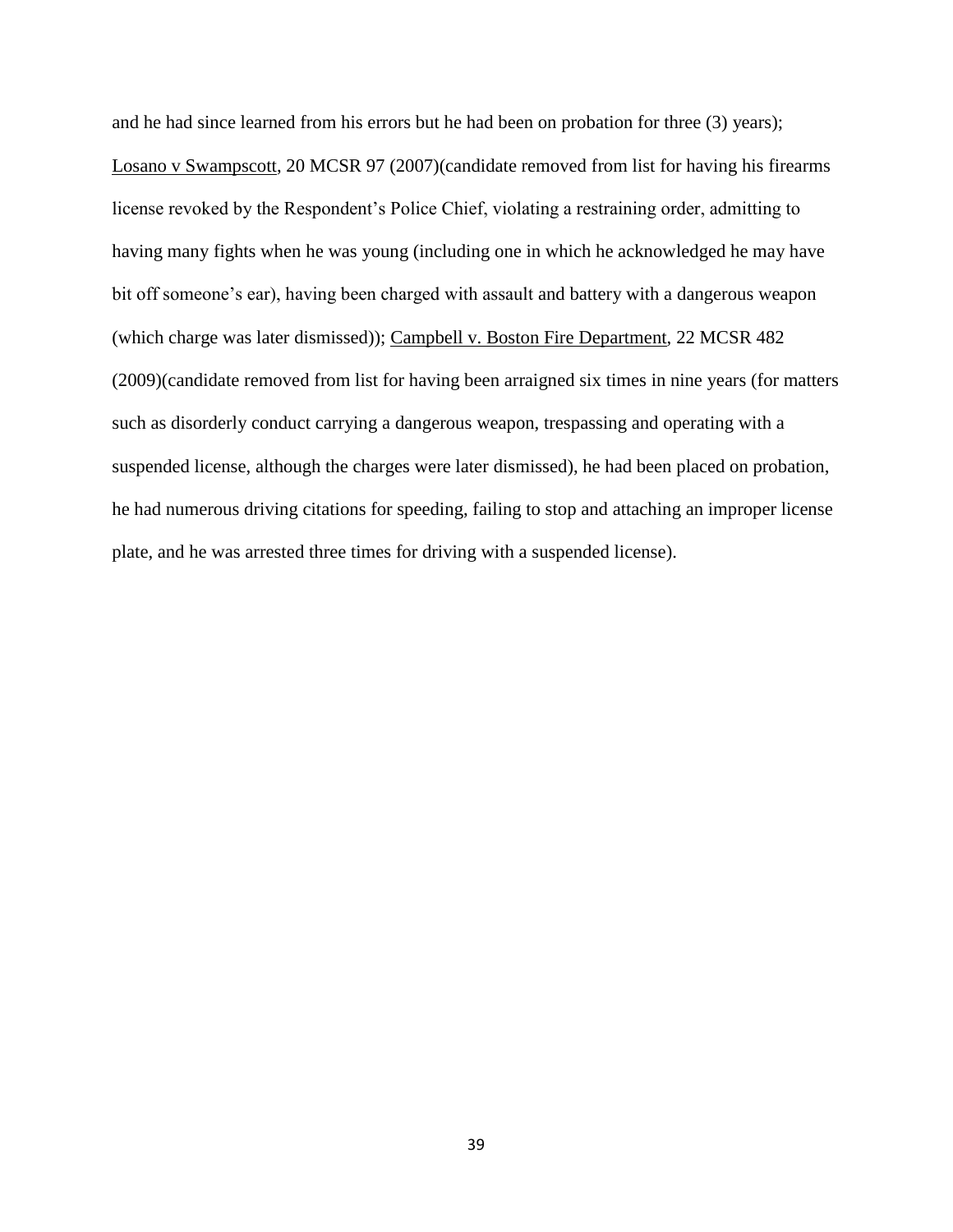#### *Minority Analysis and Conclusion (Commissioner Ittleman)*

The Respondent has established by a preponderance of the evidence that it had reasonable justification to bypass the Appellant based on his failure to pay taxes between 2002 and 2004 and untruthfulness related thereto. When asked at the Commission hearing if he had filed an income tax return for that time period, the Appellant declined to respond, invoking his 5<sup>th</sup> Amendment right against self-incrimination under the U.S. Constitution. When the Appellant was asked if he has since filed amended tax returns, the Appellant asserted that the IRS does not pursue such matters after a seven (7) year period.<sup>24</sup> This was more than a decade before he applied to be a fulltime police officer at the APD. The Commission's finding in this regard does not say that the Respondent has proved that the Appellant failed to report his income for tax purposes or that the Respondent is required to prove that he failed to report his income. Rather, the Respondent is required to prove that its reasonable justification is based on a reasonably thorough review of the pertinent, reliable information, which I find that it did by obtaining the Appellant's 2004 income tax filing and reviewing the employment history that the Appellant himself provided in responding to the Respondent's employment 2016 application.

The Appellant's 2016 application for employment as a permanent full-time Abington police officer indicates that the Appellant worked in construction between 2001 and 2004.<sup>25</sup> During the Respondent's background investigation in February 3 through 9, 2016, the Respondent asked the Appellant to produce his tax records for 2002 through 2005. The Appellant promptly responded, stating that he would request his tax return for 2005. The Appellant produced his 2004 tax return and asserted that he was unemployed 2001 to 2003. However, by February 11 (if not at the meeting on February 10), the Respondent had clearly

<sup>&</sup>lt;sup>24</sup> As the Appellant is *pro se*, he did not indicate what information he relied on in making this assertion. I make no finding whether this assertion is accurate as a matter of law.

<sup>&</sup>lt;sup>25</sup> In his 2013 application, the Appellant indicated that he was employed 2002-2004. (R.Ex. 9)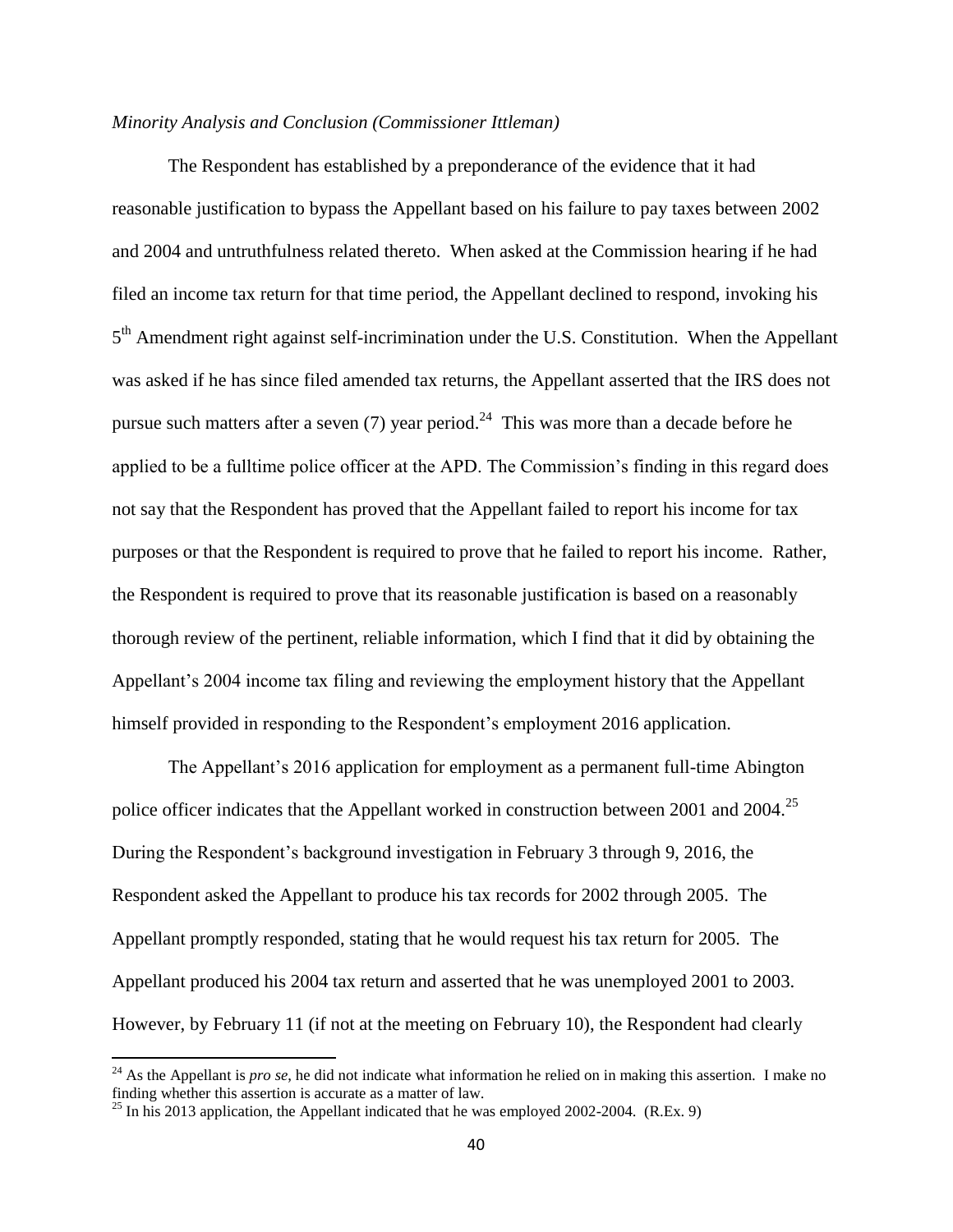decided against hiring the Appellant and a few days was insufficient time for the Appellant to obtain his 2005 tax return. Clearly the few days between the Respondent's request for this information and the Respondent's February 11 decision provided inadequate time for the Appellant to obtain this transcript. Therefore, the Respondent's allegations that it waited for these documents are inaccurate. In addition, at the Appellant's February 10, 2016 meeting with Dep. Chief Cutter and Chief Majenski (which was either an interview or a meeting to discuss the Appellant's termination as an SPO) the Appellant was asked again if he paid taxes in 2002 through 2005 and the Appellant acknowledged that he had not and that he had not subsequently reported his earnings for that period. Although these events occurred a decade or so before the Appellant applied for the position of permanent, full-time police officer in Abington, the Respondent found that the Appellant's failure to report his income for that time period indicated that he was untruthful. Police are held to a higher standard, especially with regard to truthfulness, as they are required to testify truthfully in court and regularly prepare truthful reports of their actions to their Police Departments. The Respondent conducted a reasonably thorough review of the Appellant's background in these regards and found that the Appellant's non-payment of taxes during the stated period when he was employed was untruthful and, therefore, unacceptable. For these reasons, the Respondent had reasonable justification to bypass the Appellant on this basis.

Although I find there was reasonable justification to bypass the Appellant (but not to remove his name from the eligible list) based on the foregoing, I do not find there was sufficient evidence to bypass him and remove his name from the eligible list pursuant to PAR.09 for the other reasons offered by the Respondent.<sup>26</sup> First, although documentation in evidence establishes

 $26$  The Respondent makes numerous other assertions about the Appellant which are not specifically mentioned herein. They too have been considered and have been rejected as lacking merit.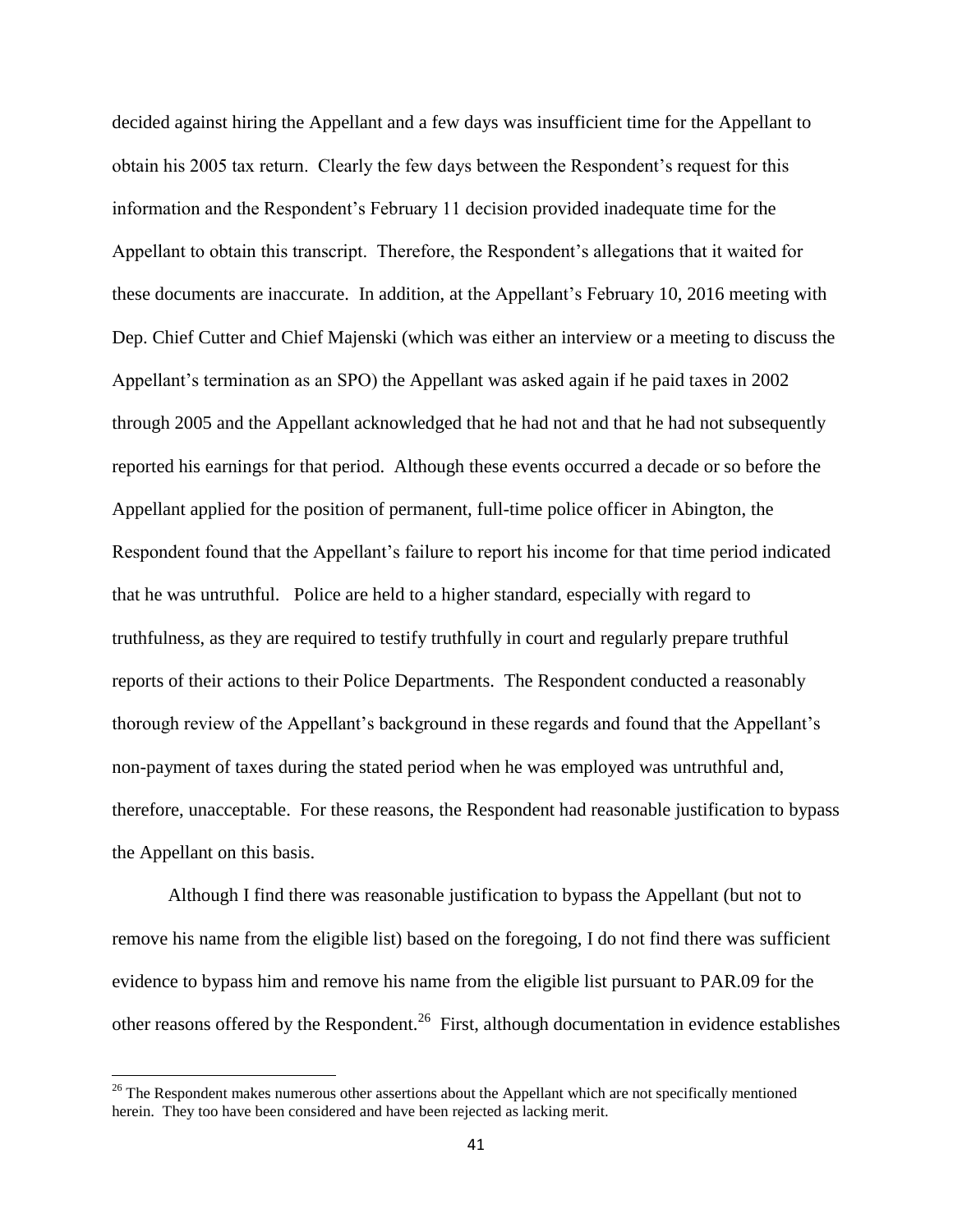for civil service purposes that the Appellant failed to pay taxes  $2002 - 2004$ , during which time he had been employed, more than a decade earlier, there is no indication that he has failed to pay taxes since then or been involved in any criminal conduct. Secondly, the PAR.09 request is predicated on a number of unproven allegations and/or allegations that are stale. Further, the Respondent's May 13, 2016 letter asking HRD to remove the Appellant's name from the eligible list, which request HRD granted, alleges that the Appellant has a criminal record.<sup>27</sup> FBI documents indicate that he does not have a "prior arrest" and a CHSB report states that the Appellant "has no adult criminal court appearances". The May 13 letter further alleges that the Appellant has "no interpersonal skills". (R.Ex. 23) This is inaccurate as there is evidence of only one (1) incident of a verbal altercation during the Appellant's five (5)-year career at the Norfolk Sheriff's office for which the Appellant was "counseled" (as the Respondent notes in R.Ex. 23, p. 4) by the Sheriff's office, he was removed from SRT for one (1) month and restored to the assignment when his superiors "told him that we were impressed with the way that he handled himself over the past month". (A.Ex. 3) Indeed, it is unlikely that such counseling, with a related temporary change of duty, would qualify as discipline that a civil service employee could appeal to the Commission.

The Respondent has not established by a preponderance of the evidence that the Appellant was untruthful regarding his use of illegal drugs. Although the Respondent's application form does not ask about an applicant's drug use (other than asking if the applicant

<sup>&</sup>lt;sup>27</sup> The Respondent's May 13, 2016 letter also alleges that the Appellant failed to disclose that he had a criminal record on his Norfolk Sheriff's Department employment application. However, the Appellant did not have a criminal record to disclose and the Appellant's full personnel file at the Norfolk Sheriff's Department is not in evidence. (The Appellant, not the Respondent, produced the part of his Norfolk Sheriff's Department personnel file that includes the FBI report, based on the Appellant's fingerprints, that the Appellant has "no prior arrest".) If instead the Respondent was referring to the Appellant's application to the Plymouth Sheriff's Department in 2010, which is in evidence, the Appellant did not fail to disclose a criminal record because he did not have one, the only related question in the application asks "have you ever been party to ANY civil or criminal proceedings?", the Appellant answered "no" and there is no evidence that the Appellant has been a party in a criminal or civil proceeding.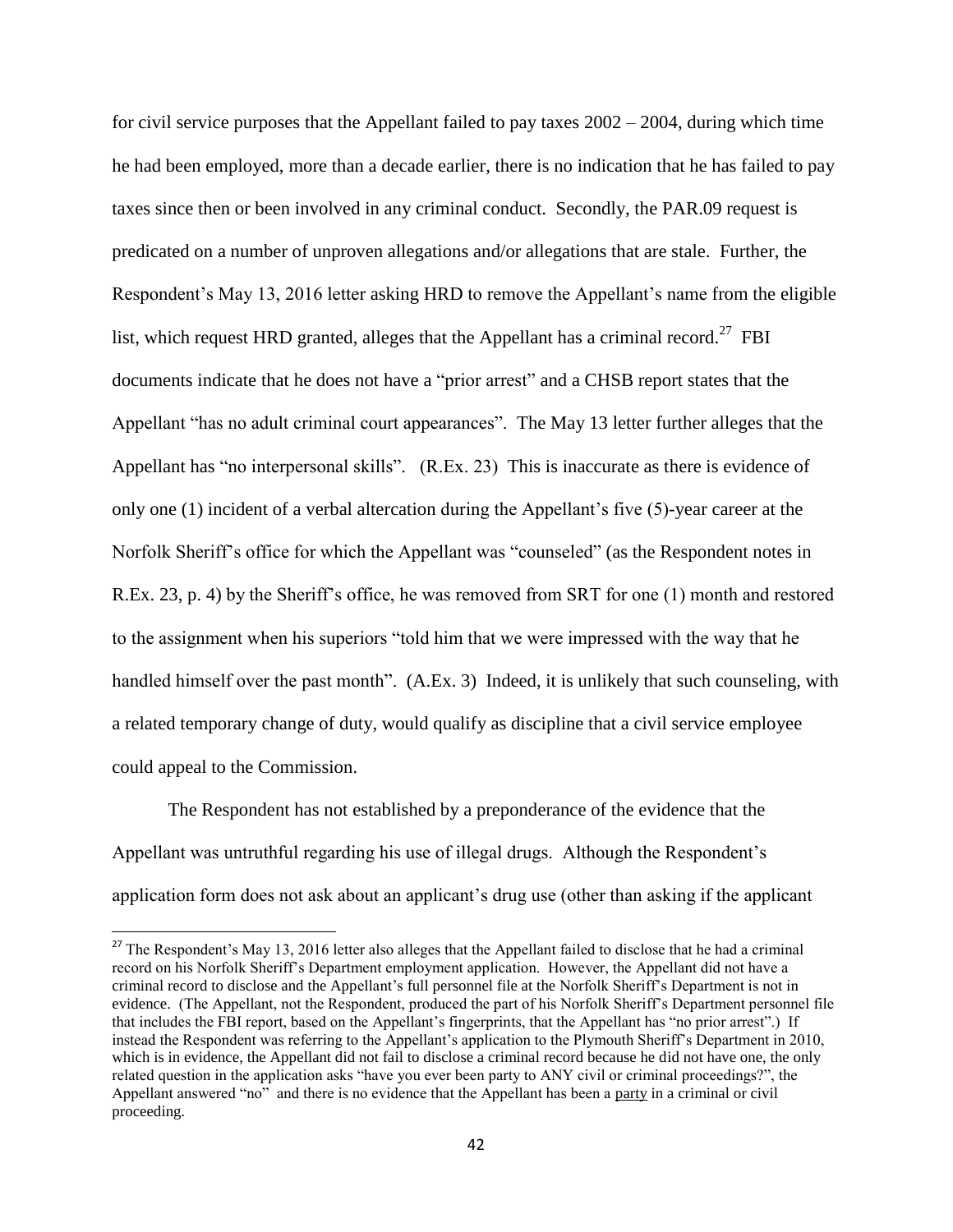has been charged with violating drug laws), the psychologist who interviewed the Appellant wrote that the Appellant said that he did not take any illegal drugs. However, there is no indication what question the psychologist posed to the Appellant in this regard. Did the psychologist ask the Appellant at their meeting? Was it one of the many questions the Appellant had to answer when he took the MMPI and/or PAI psychological examinations? If the question/s about illegal drug use were in the psychological examinations, was the psychologist paraphrasing the questions and/or the Appellant's answers? The psychologist was not called to testify at the Commission hearing to respond to these and other questions based on his personal knowledge. Further, on a more basic level, the psychological exams on which the Respondent relied here were administered when the Appellant applied for the SPO position. It is unclear if the Respondent was authorized to require an SPO candidate to take such tests and, even if the Respondent was so authorized, there is no indication that the Respondent issued a conditional offer to the Appellant prior to the testing. Moreover, it is unclear what authority the Respondent had to bypass the Appellant for the fulltime police officer position based on a psychological exam he had taken when being considered for the SPO position, especially since the Respondent did not extend a conditional offer of employment to the Appellant prior to the tests as required. Finally, I note that when the Appellant responded in writing to Dep. Chief Cutter's email question regarding illegal drug use, the Appellant's response matched his response to a similar question in his employment application at the Plymouth Sheriff's office, i.e. that he had used marijuana twice when he was in high school in Brazil. Therefore, the Respondent has failed to provide reasonable justification to bypass the Appellant and seek the removal of his name from the eligible list for based on his alleged untruthfulness about his use of illegal drugs.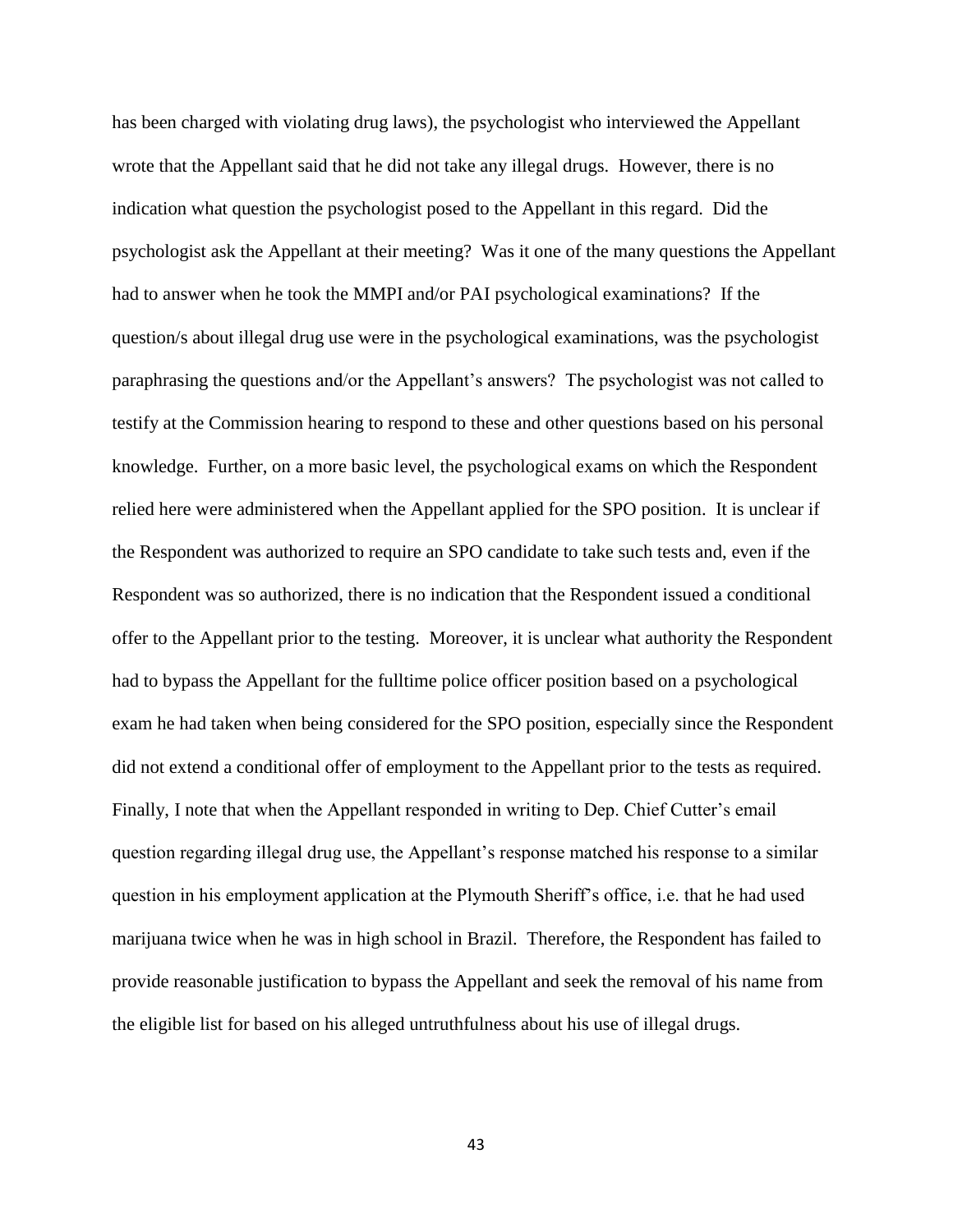Further, the Respondent inaccurately asserts that the Appellant's bypass is justified because the psychological report states that "if candidate (sic) shows anger and job problems he would fail psychological (sic) as a police officer" and the Appellant has had such problems at work. (R.Ex. 23) However, the psychological report states that tests applied assess each candidate's risk of receiving a poorer rating and the report rated the Appellant as a "moderate risk of receiving a poorly suited rating …" (R.Ex. 18, p. 4) The psychological report also states that because the Appellant admitted to certain flaws and yet denied having been disciplined that, "… psychologists generally prefer to rely on past history to predict future behavior, rather than on psychological testing, which is less reliable than a claimant's historical behavior. … this examiner would rather rely on a solid 5-year work history, especially since it is in correctional work, rather than relying on the testing alone. ..." (R.Ex. 18, p. 4) The Appellant has had one (1) negative interpersonal incident in his five (5)-year tenure at the Norfolk Sheriff's Department resulting in his being counseled and temporarily removed from an assignment, which does not establish that the Appellant had the type of anger and job problems that would result in his failure of the psychological exam. In fact, the evidence establishes that the Appellant so favorably "impressed" his superiors that they returned him to his special assignment and submitted a letter in support of the Appellant's application to the APD with high praise. For this reason, the Respondent has failed to establish reasonable justification for bypassing the Appellant and seeking the removal of his name from the eligible list in these regards.

The Respondent further alleges that the Appellant's purported problems with interpersonal skills was evident at the February 10, 2016 meeting that Dep. Chief Cutter and Chief Majenski had with the Appellant, saying that the Appellant was aggressive. Chief Majenski even testified at the Commission that he thought that the Appellant was going to come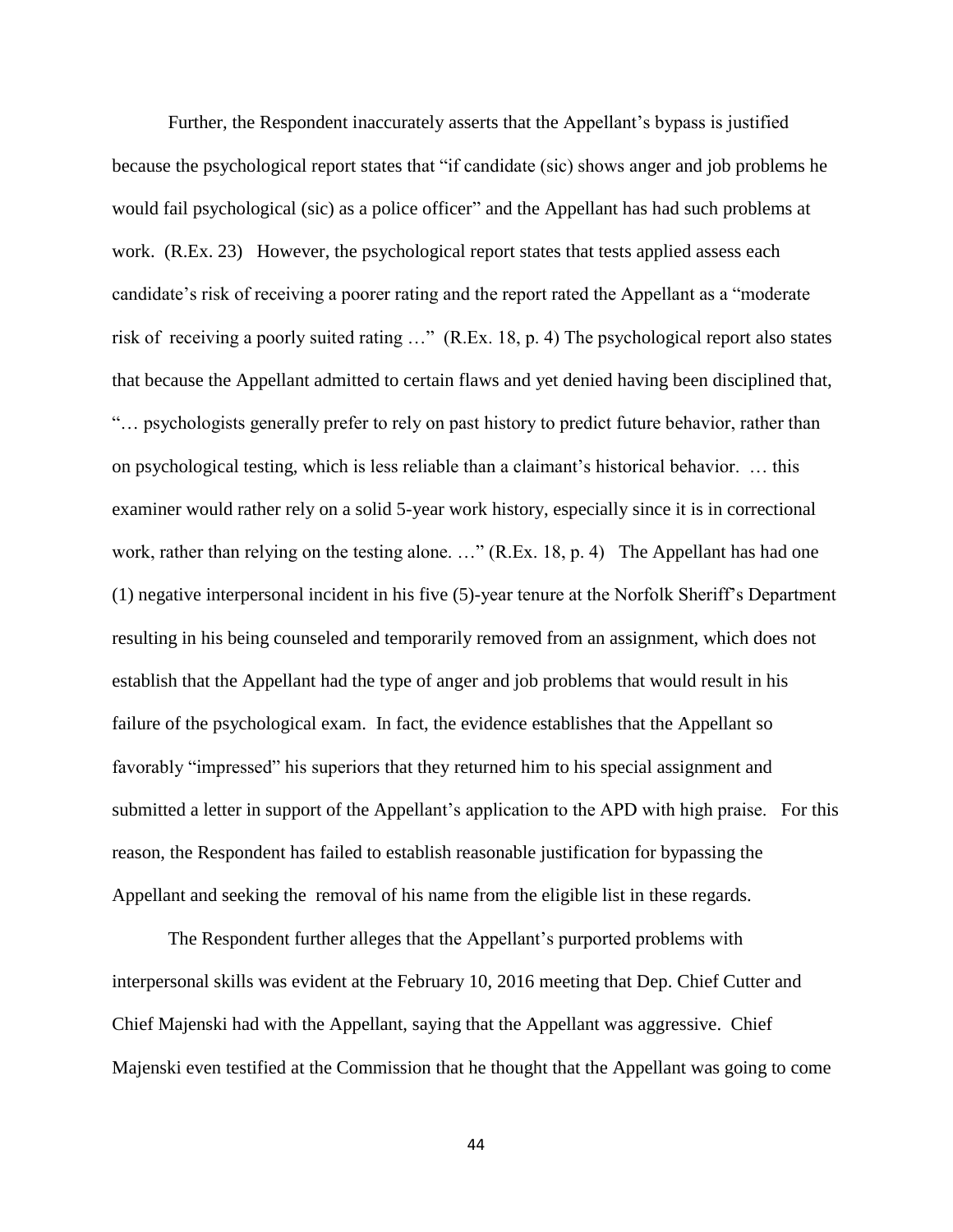at them over the table when they met. I repeatedly reviewed the recording of this meeting. (R.Ex. 19) The Appellant evinced no such aggression. Further, the Chief Majenski and Dep. Chief Cutter alleged in their testimony at the Commission that the Appellant ended the February 10, 2016 meeting when it was Dep. Chief Cutter who ended the meeting telling Chief Majenski, "Chief, he doesn't want to answer the questions and he feels like he's being discriminated against there's no sense going forward." R.Ex.19. However, by that point, the Appellant had answered a number of their questions. In addition, Chief Majenski and Dep. Chief Cutter unfairly used their meeting with the Appellant on February 10, 2016, for two purposes without clearly stating so at the meeting: 1) to terminate the Appellant from his SPO position and 2) to ask him about in connection with his application for the fulltime police officer position. In fact, Dep. Chief Cutter's email message to the Appellant the day before the meeting similarly blurred the lines between the same two (2) purposes, stating on one hand that the Department could not go forward in the process with the Appellant and asking him to return his gear to the Department and submit his resignation. In his email responses, the Appellant was asking the Department to reconsider its apparent determination not to hire him as a fulltime police officer. At the meeting, it was apparent that the Appellant dutifully returned his gear to the Department at their meeting but he declined to resign since he believed he had done nothing wrong. At the meeting, the Appellant declined to respond to repeated questions about his immigration status prior to receiving a green card, asserting that such questions constitute discrimination. The Appellant was firm in such statements and he was clearly disappointed that, despite responding to Dep. Chief Cutter's many email inquiries, he was being asked repeatedly about his immigration. Considering the apparent dual-purpose of the meeting and repeated questions which the Appellant felt were discriminatory, the Appellant's conduct was appropriate and, therefore, it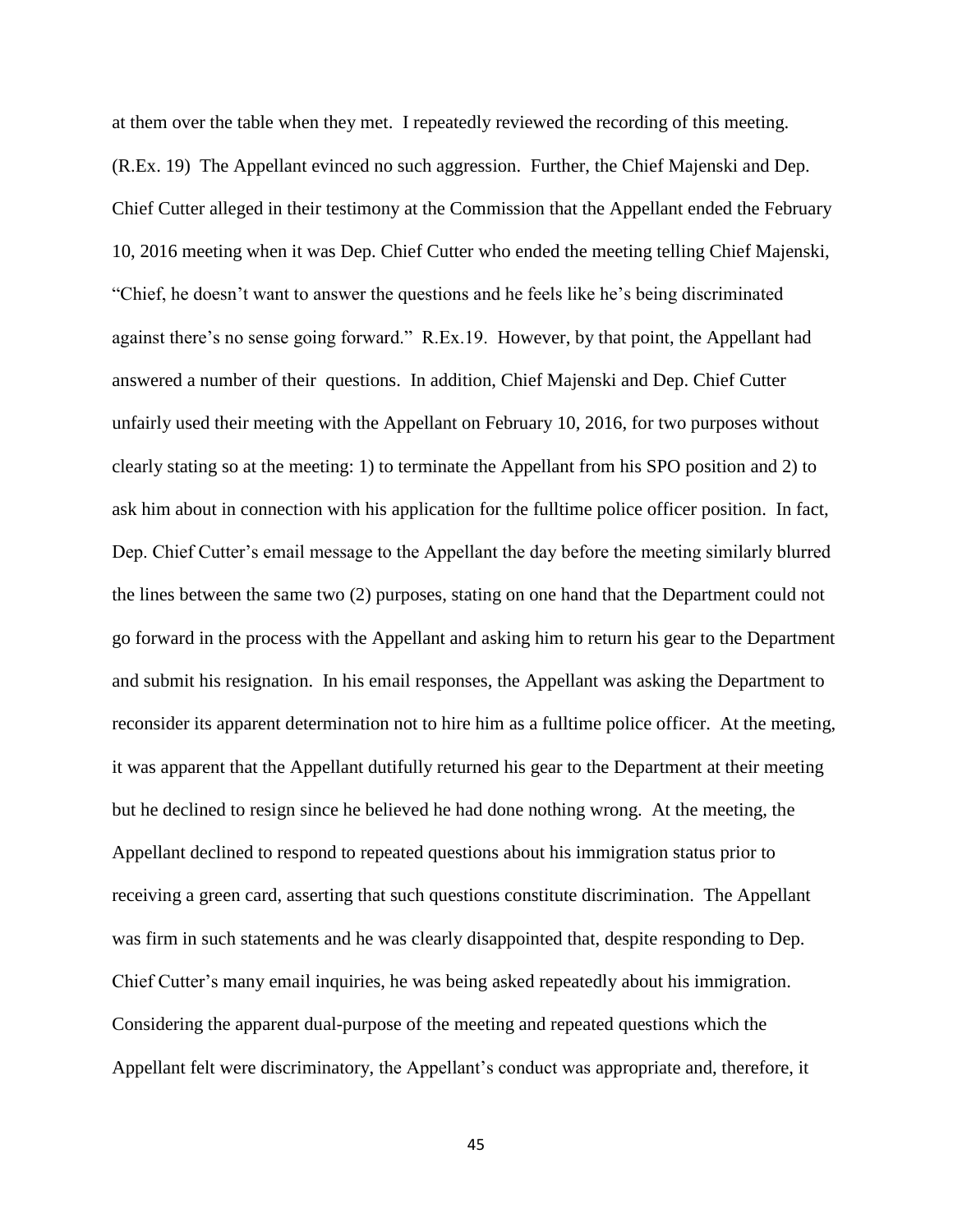does not provide reasonable justification for bypassing the Appellant or removal of his name from the eligible list.

The Respondent further asserts inaccurately that the Appellant "was going to be terminated from his prison guard job in 2012 if he didn't agree to a probation extension", that the Appellant "failed to disclose the threat of termination on his application and the candidate knowingly signed receipt of the threat of discipline." (R.Ex. 23) As the Appellant credibly testified and as indicated by a letter from the Norfolk Sheriff's Department Director of Human Resources, all newly hired officers had their twelve (12)-month probationary periods extended six (6) months in this manner pursuant to a Memorandum of Agreement with the pertinent union that has been in effect for years. Therefore, there was no threat of termination that the Appellant failed to disclose and this assertion does not provide reasonable justification for bypassing the Appellant and seeking the removal of his name from the eligible list.

Next, the Respondent relied on an assertion by someone at ICE that the Appellant was in the U.S. illegally for a period of time as a reason to seek removal of the Appellant's name from the eligible list. However, we do not know the authority of the ICE personnel who responded to Dep. Chief Cutter's brief email inquiries to make such determinations. However, federal immigration officials approved the Appellant's green card and naturalization. We are not in the position to second guess the decisions of federal immigration officials in these regards. Therefore, I find that the assertions in the ICE email to Dep. Chief Cutter, alleging that the Appellant was in the U.S. illegally before receiving his green card, has not been established by a preponderance of the evidence and, therefore, the Respondent failed to provide reasonable justification for bypassing the Appellant and seeking to remove his name from the eligible list on this basis.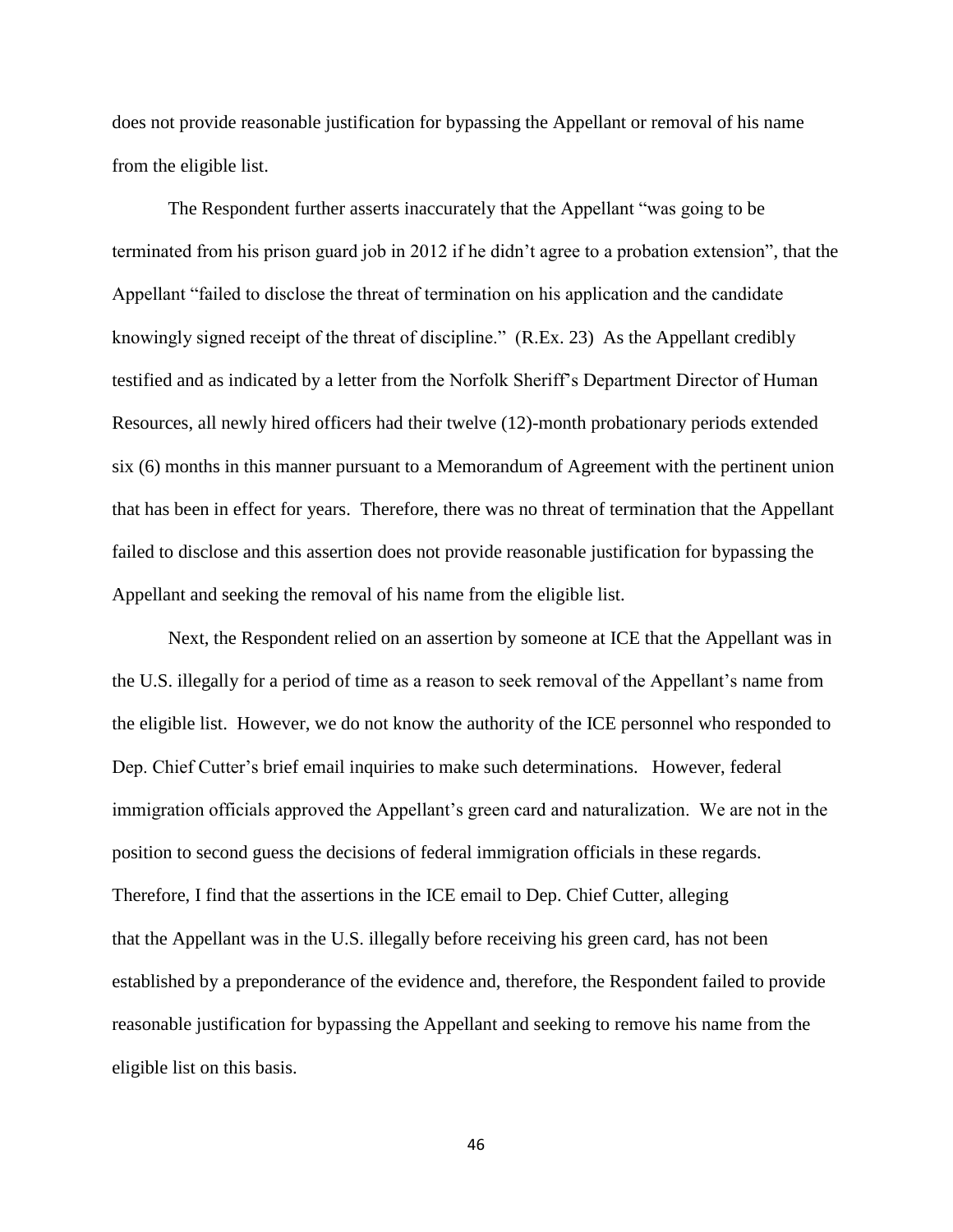Further, notwithstanding the multiple documents indicating that the Appellant has no criminal record, the Respondent's letters to HRD requesting the removal of the Appellant's name from the eligible list make many assertions that the Appellant has a criminal record related to a matter in 2002. One of the definitive documents indicating that the Appellant has no criminal record is an FBI report based on fingerprints of all ten (10) of the Appellant's fingers, which states that he has no criminal record. The Appellant mistakenly stated in his 2016 APD application that he had gone to court about an alleged breaking and entering fourteen (14) years earlier but that the matter was dismissed. When Deputy Chief Cutter asked the Appellant to provide documentation in this regard, the Appellant reported that there were no documents in this regard and that he had contacted his 2002 employer to verify what happened. In so doing, the Appellant learned that he had not been charged and he had not gone to court in 2002, that he (and others from the company) had gone to a Boston Police station to discuss the matter but that the police were pursuing someone else. The Appellant's error, as he indicated in his email response to Deputy Chief Cutter, was that he wanted to be as forthcoming as possible. As a result, with respect to his 2016 application to the APD, he described what he could recall of the incidents fourteen (14) years earlier. Here, the Appellant was never even charged with a crime. While the Appellant sometimes provided inconsistent information in response to the many criminal record questions, I do not find that he was untruthful in these regards. First, I find that a number of the questions asked overlap, leading to confusing answers. Secondly, the Appellant was mistaken, against his own interest, in stating that he was involved in a breaking and entering case in 2002, which was more than a decade prior to his 2016 application at the APD. He had contacted his 2002 employer, who clarified what happened. The Appellant gave Dep. Chief Cutter the employer's name and phone number to call to verify this information. Since Dep.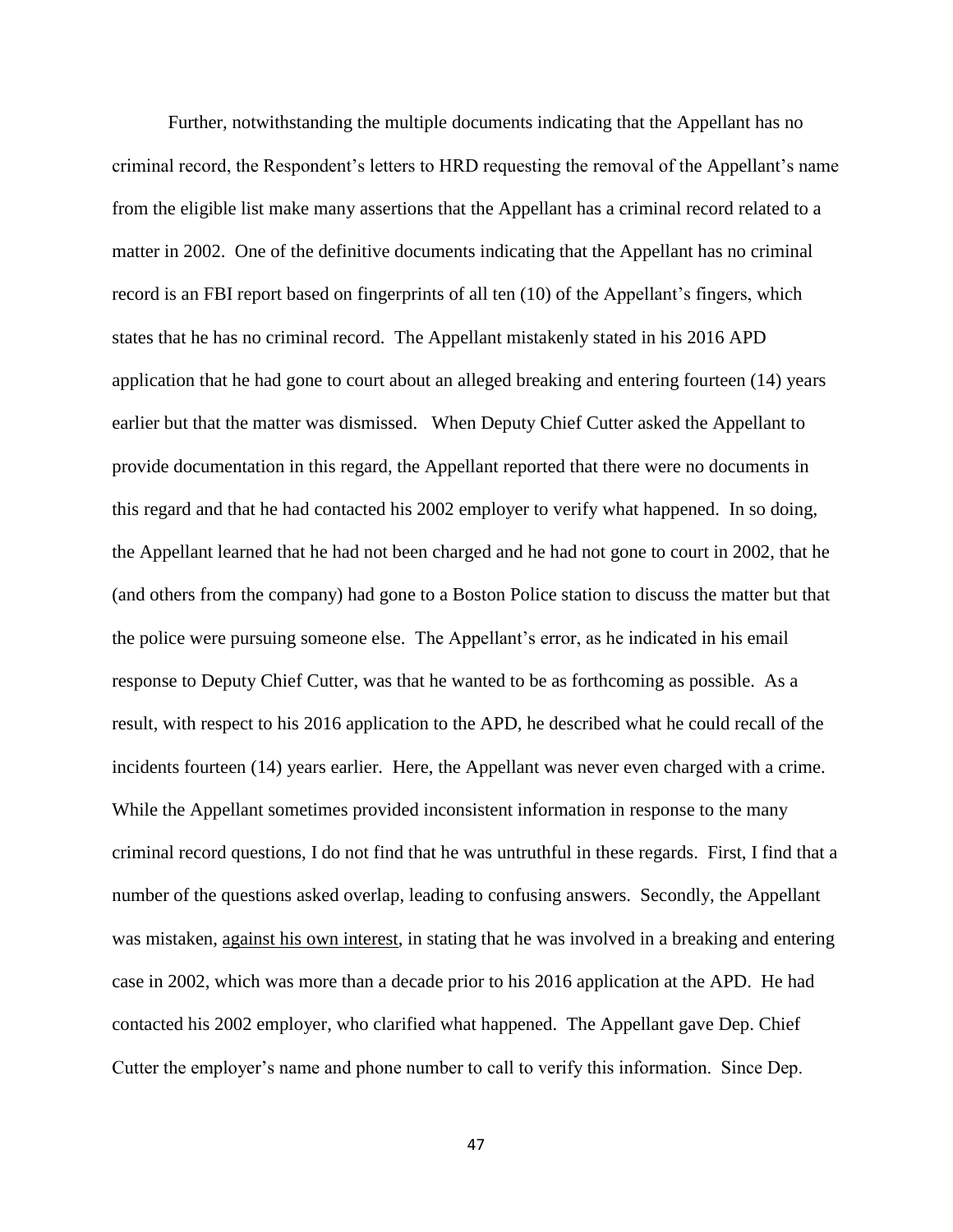Chief Cutter did not call the Appellant's prior employer, the mistaken self-reporting of the incident in 2002 snowballed and the Respondent ignored the multiple documents indicating that the Appellant had no criminal record.<sup>28</sup> For these reasons, the Respondent has not established that it had reasonable justification to bypass the Appellant and to seek removal of his name from the eligible list based on a criminal record.

The Respondent further alleged that it could not verify the Appellant's criminal record because he used different names to avoid detection. The evidence establishes that the Appellant did not alter his name except to abbreviate it so that it would fit into the various English language application forms he completed which afforded spaces only for a first name, middle name and last name. The one exception is that the Appellant has indicated that some people who cannot pronounce "Joao" correctly, they refer to him as "John", which the Appellant readily disclosed. The Appellant's full name is Joao Paulo Leite Pereira De Araujo. I have taken administrative notice that Portuguese names do not, typically, have only one first name, a middle name and one "last" name. Even when the Appellant signed his joint 2004 tax filing and reported no earnings that year, the Appellant signed his full name. For these reasons, the Respondent's asserted reasons for bypassing the Appellant and seeking the removal of his from the eligible list based on a criminal record and use of an alias to avoid detection are unfounded.

The Respondent also sought removal of the Appellant's name from the eligible list based on its assertions about his driver record. Specifically, the Respondent alleged that the Appellant failed to disclose that his driver's license had been suspended and that he had failed to report other moving violations. However, there is insufficient evidence to find that the Appellant's license was suspended. In addition, the Respondent failed to note that the Appellant had been

 $^{28}$  There is no indication of what the Quincy Police Department relied on to assert on the Appellant's firearms license application that he had a criminal record.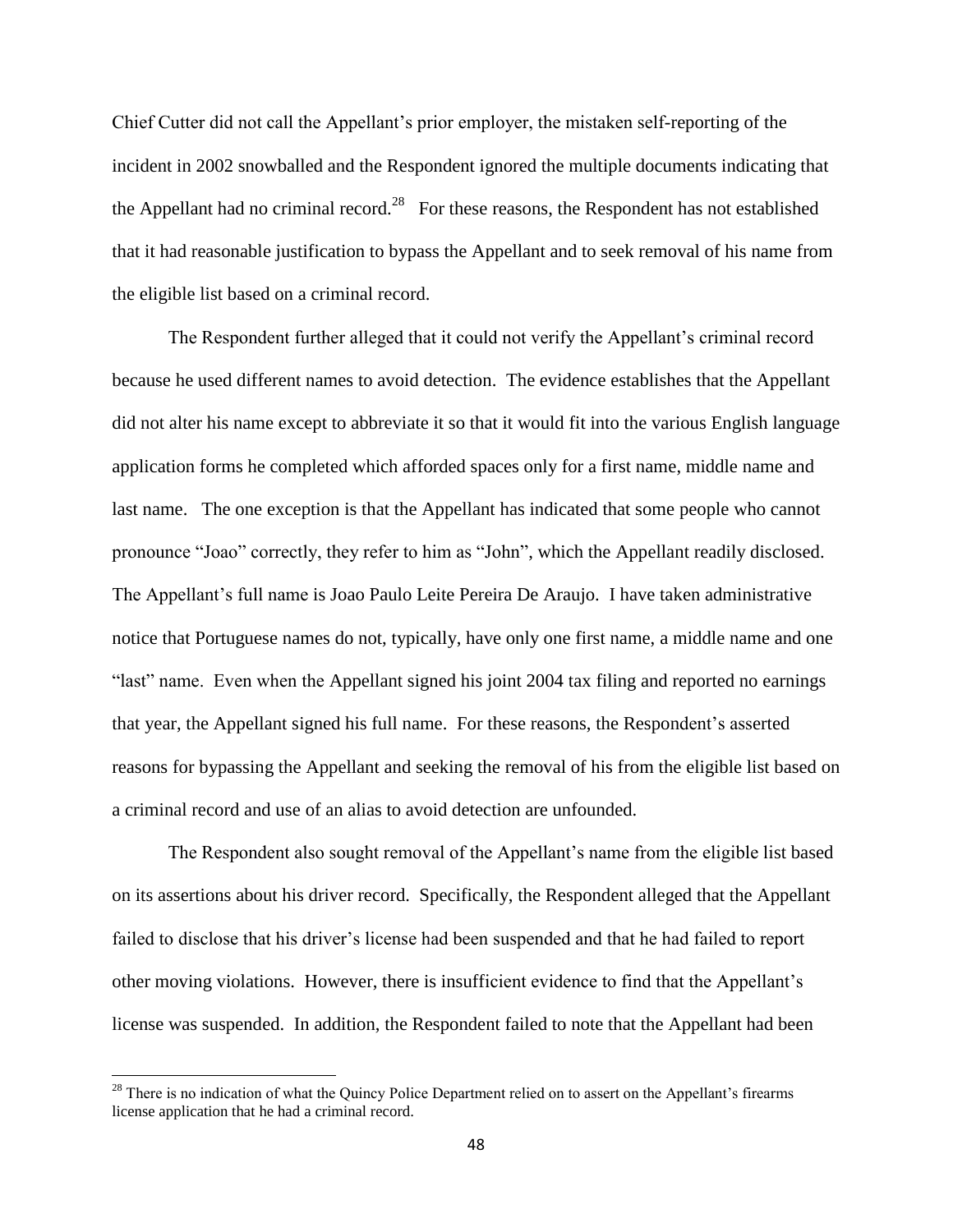found not responsible for four (4) of the six (6) moving violations and that the most recent violation on the Appellant's driver record occurred more than a decade ago. Further, the RMV record obtained by the Appellant simply stated that he had no driving incidents in the past ten (10) years. In his response to one of Dep. Chief Cutter's many email questions, the Appellant openly indicated that, this many years later, he did not recall an incident but said that he would not deny it. Therefore, the Respondent failed to establish reasonable justification for bypassing the Appellant or removing his name from the eligible list on this basis.

The Respondent also alleged that the Appellant failed to produce his high school transcript from Brazil (in addition to the high school diploma he had obtained and translated for the Respondent) even though it waited to receive the document. Dep. Chief Cutter requested this document on or about February 9, 2016. By February 11, 2016, the Respondent had already sent a lengthy letter to HRD asking it to remove the Appellant's name from the eligible list. Clearly the few days between the Respondent's request for this information and the Respondent's February 11 decision provided inadequate time for the Appellant to obtain this transcript and the Respondent did not wait for the Appellant to produce it. Therefore, the Respondent has not established that it had reasonable justification to bypass the Appellant and to seek removal his name from the eligible list on this basis.

PAR.09 provides that an appointing authority make seek to remove the name of a candidate on an eligible list if it finds that appointment of such person "would be detrimental to the public interest". Id. Our case law indicates that removal of a candidate's name from the eligible list is intended to address cases allegedly involving extreme misconduct, not an alternative for bypass. Given the absence of such misconduct in this case and the findings herein that the Respondent established by a preponderance of the evidence only one (1) reason to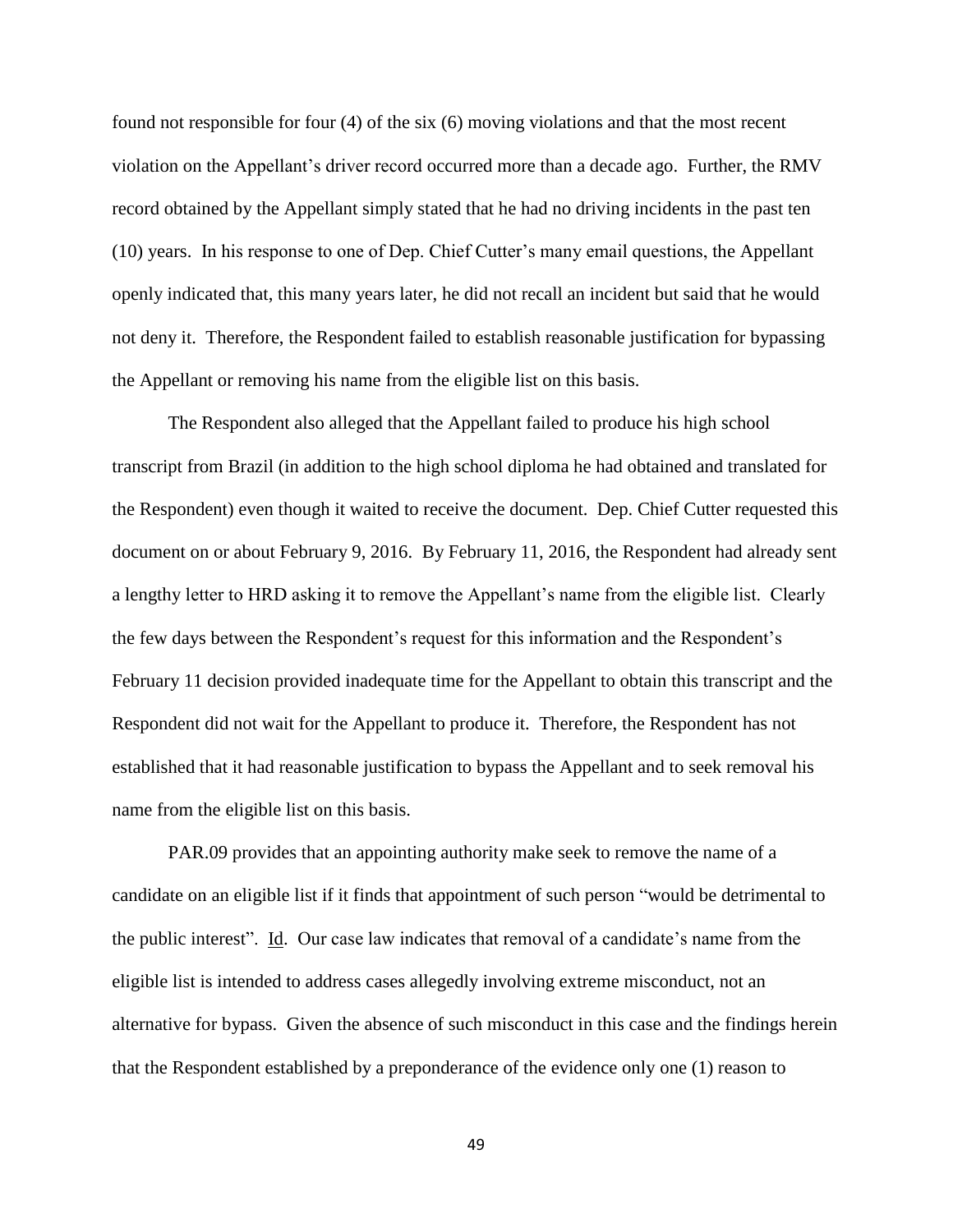provide reasonable justification to bypass the Appellant, and the nature of the one (1) reason, compared to the many speculative, questionable, and/or inaccurate reasons it offered to HRD in support of its request to remove the Appellant's name from the eligible list, I find, at a minimum, that the Respondent did not have adequate reason to request that HRD remove the Appellant's name from the list and that HRD should not have approved the request.

#### *Discrimination Allegation*

The Appellant alleges that the APD violated his rights by discriminating against him based on his national origin when it sought to remove his name from the police officer eligible list. G.L. c. 151B is "the state's primary civil rights law regarding discrimination in employment". <http://www.mass.gov/mcad/pubs/regs/statutes-regs/>Pursuant to section 3 of Chapter 151B, MCAD has functions, powers and duties including,

… 6. [t]o receive, investigate and pass upon complaints of unlawful practices … alleging discrimination because of the race, color, religious creed, national origin, sex, gender identity, sexual orientation, which shall not include persons whose sexual orientation involves minor children as the sex object, age, genetic information, ancestry, children, marital status, veteran status or membership in the armed services, the receiving of public assistance, or handicap of any person alleging to be a qualified handicapped person. … (Id.)(*see also* MCAD regulations regarding employment discrimination at 804 CMR 03.00)

The Appellant avers that the removal of his name from the list constitutes discrimination. In particular, he argues that the Respondent asked him to produce information concerning his taxes for 2001 through 2004 and information about his immigration status at that time when he applied for employment at the Abington Police Department in 2016 and that the Respondent did not request such information from other police officer candidates during the selection process at issue here. Federal law, he asserts, in 8 U.S.C. s. 1324b, prohibits discrimination against someone applying for employment based on his or her national origin or immigration status. It states, in part,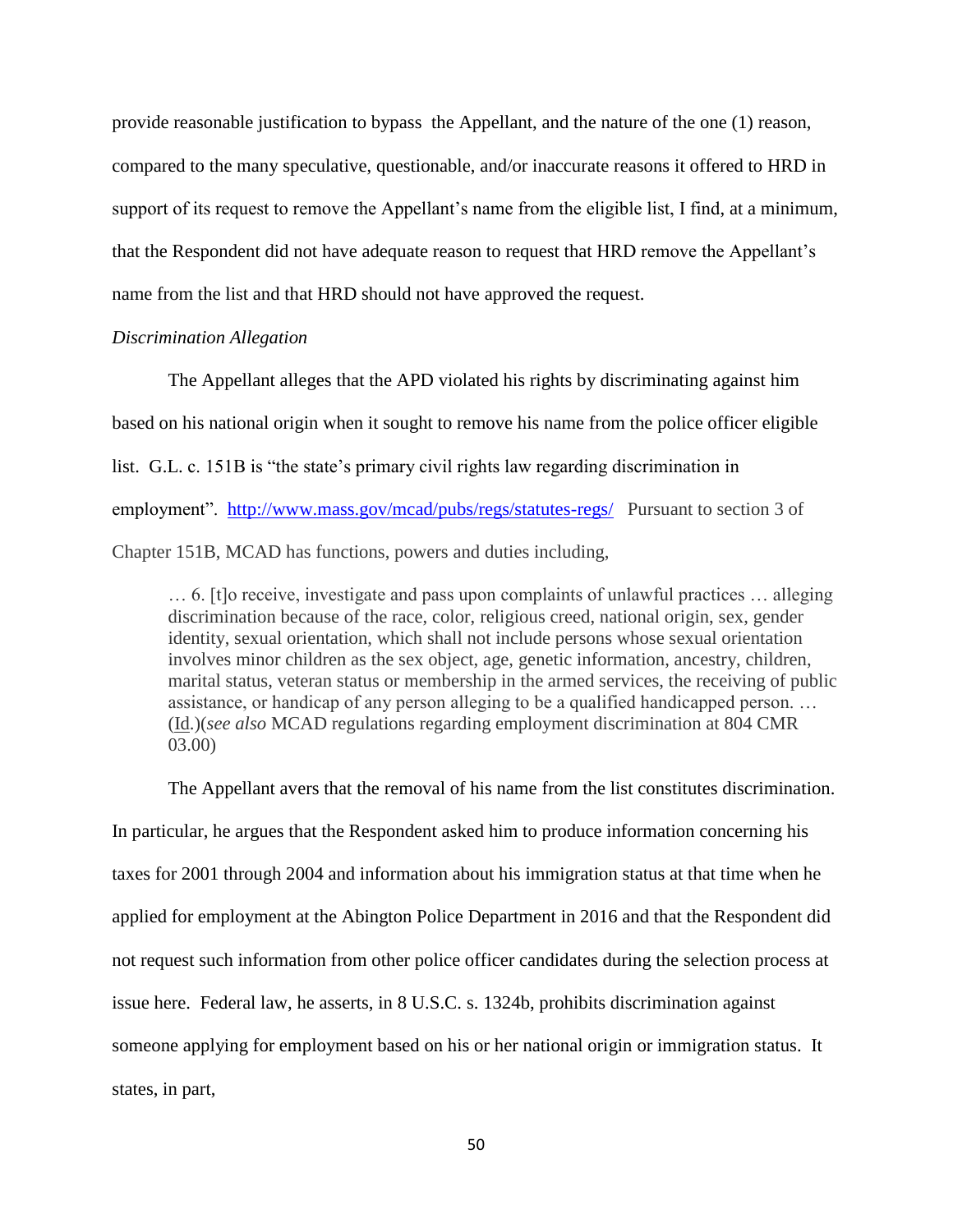… Employers may not request more or different documents than are required to verify employment eligibility, reject reasonably genuine-looking documents, or specify certain documents over others with the purpose or intent of discriminating on the basis of citizenship status or national origin. U.S. citizens and all work authorized individuals are protected from document abuse. …

A.Ex. 14 [\(https://www.justice.gov/crt/types-discrimination](https://www.justice.gov/crt/types-discrimination) (March 10, 2016)<sup>29</sup>

The U.S. Department of Justice enforces this part of the statute.<sup>30</sup>

[\(https://www.justice.gov/crt/immigrant-and-employee-rights-section\)\(November](https://www.justice.gov/crt/immigrant-and-employee-rights-section)(November) 28, 2017)<sup>31</sup>

The Appellant filed a discrimination charge against the APD at the U.S. Department of Justice

Civil Rights Division. The Appellant also filed a discrimination claim at the Mass. Commission

Against Discrimination.

 $\overline{a}$ 

The Respondent argues that it did not discriminate against the Appellant. To the

contrary, it avers, the APD hired the Appellant as an SPO. In addition, the Respondent argues

that it "does not dispute that the Appellant lawfully applied and was granted citizenship in 2009.

However, any unlawful acts or omissions committed by him prior to this date are the fair subject

of investigation, independent of his citizenship or immigration status." Respondent's Post-

Hearing Brief. In this regard, the Respondent refers to the U.S. Department of Justice U.S.

Citizenship and Immigration Services (USCIS) Policy Manual (Manual), Vol. 12, Part F,

 $29$  I note that 8 U.S.C. s. 1324b(a)(4) also states, in part, " ... [n]otwithstanding any other provision of this section, it is not an unfair immigration-related employment practice for a person or other entity to prefer to hire, recruit, or refer an individual who is a citizen or national of the United States over another individual who is an alien if the two individuals are equally qualified. …" (Id.)(emphasis added)

<sup>&</sup>lt;sup>30</sup> At the USDOJ, Office of the Chief Administrative Hearing Officer (OCAHO) conducts hearings under the Immigration [Reform and Control Act of 1986](https://www.justice.gov/eoir/IRCA.pdf) (IRCA) and the [Immigration Act of 1990.](https://www.justice.gov/eoir/IMMACT1990.pdf) These acts, among others, amended the [Immigration and Nationality Act of 1952](http://www.uscis.gov/portal/site/uscis/menuitem.eb1d4c2a3e5b9ac89243c6a7543f6d1a/?vgnextoid=f3829c7755cb9010VgnVCM10000045f3d6a1RCRD&vgnextchannel=f3829c7755cb9010VgnVCM10000045f3d6a1RCRD) (INA). These hearings address: " … (1) knowingly hiring, recruiting, or referring for a fee unauthorized aliens, or the continued employment of unauthorized aliens, failure to comply with employment eligibility verification requirements, and requiring indemnity bonds from employees in violation of section 274A of the INA (employer sanctions); (2) immigration-related unfair employment practices in violation of section 274B of the INA; and (3) immigration-related document fraud in violation of 274C of the INA. Complaints are brought by the Department of Homeland Security, the Immigrant and Employee Rights Section in the Civil Rights Division of the Department of Justice (formerly the Office of Special Counsel for Immigration-Related Unfair Employment Practices), or private individuals or entities as prescribed by statute. …"<https://www.justice.gov/eoir/office-of-the-chief-administrative-hearing-officer> (February 7, 2018)(emphasis added)

<sup>&</sup>lt;sup>31</sup> As the extended references to at least part of 8 U.S.C. indicate, federal immigration and naturalization law has been amended numerous times.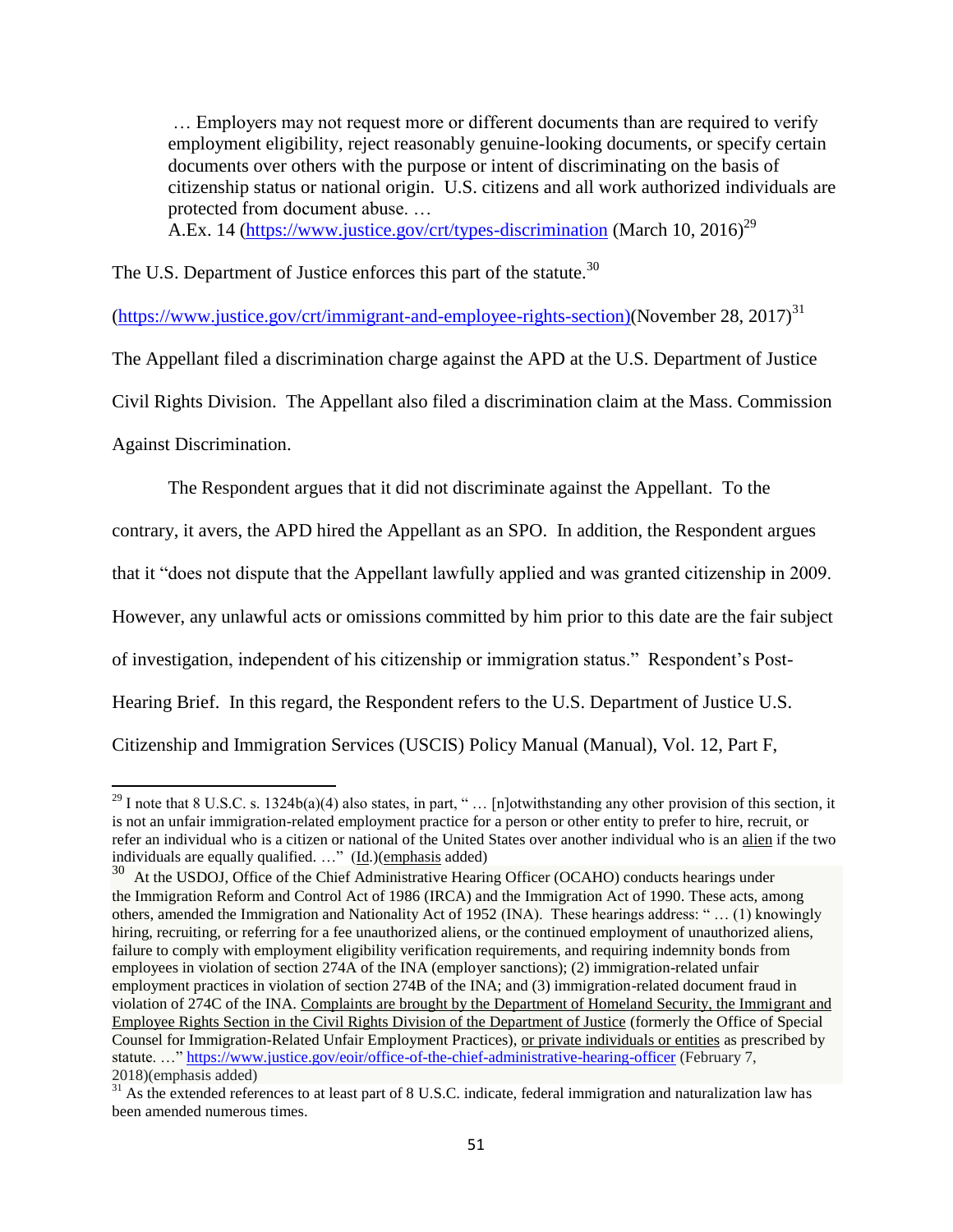Chapter 5, section M.2., regarding whether citizenship candidates who fail to file tax returns or pay taxes can establish the requisite Good Moral Character for citizenship. <sup>32</sup> Finally, in this regard, the Respondent argues,

In sum, it was reasonable and lawful for the Department to inquire into the Appellant's status when he provided information that led to a reasonable inference that he was working earning wages in the country without authorization. Because he was applying for a position as a law enforcement officer, where integrity and respect for the law are paramount, the Department could not, in good faith, turn a blind eye to these blatant violations. Respondent's Post-Hearing Brief

The Appellant's arguments concerning discrimination are unavailing here. First, this Commission has no jurisdiction over discrimination. That said, the basic merit principles of civil service law require that all applicants receive fair treatment, *inter alia*, without regard to national origin and with proper regard for their constitutional rights. The Appellant provided information about himself relating to his immigration and employment in his 2016 application for appointment to the position of permanent full-time police officer in Abington. In the conduct of a background investigation, the Respondent asked the Appellant for additional information based, to some extent, on what the Appellant had disclosed in his application, which the Appellant provided, and obtained additional information on its own. At the February 10, 2016 meeting the Appellant attended with Dep. Chief Cutter and Chief Majenski the Appellant admitted that he did not pay taxes on his earnings 2001 through 2004 but he declined to answer

 $\overline{a}$ 

<sup>&</sup>lt;sup>32</sup> The Department of Homeland Security's U.S. Citizenship and Immigration Services (USCIS) office is currently charged with processing applications for citizenship and naturalization. [\(https://www.uscis.gov\)\(November](https://www.uscis.gov)(november/) 28, 2017) The USCIS Policy Manual (Manual)<sup>32</sup>, Volume 12, Part F (as of August 23, 2017) describes part of the administrative process for naturalization, according to cited statutes, regulations, policies and caselaw. One of the requirements for naturalization is for the applicant to have Good Moral Character (GMC) over a pertinent period of time. "An applicant who has committed, was convicted, or imprisoned for an unlawful act or acts during the GMC period may be found to lack GMC. … This provision does not require the applicant to have been charged or convicted of the offense." Further, this Manual provides, "[i]n prescribing specific periods during which GMC must be established, Congress generally intended to make provision for the reformation and eventual naturalization of persons who were guilty of certain past misconduct." [https://www.uscis.gov/policymanual/Print/PolicyManual-](https://www.uscis.gov/policymanual/Print/PolicyManual-Volume12-PartF.html)[Volume12-PartF.html](https://www.uscis.gov/policymanual/Print/PolicyManual-Volume12-PartF.html) (November 16, 2017; citations and footnotes omitted)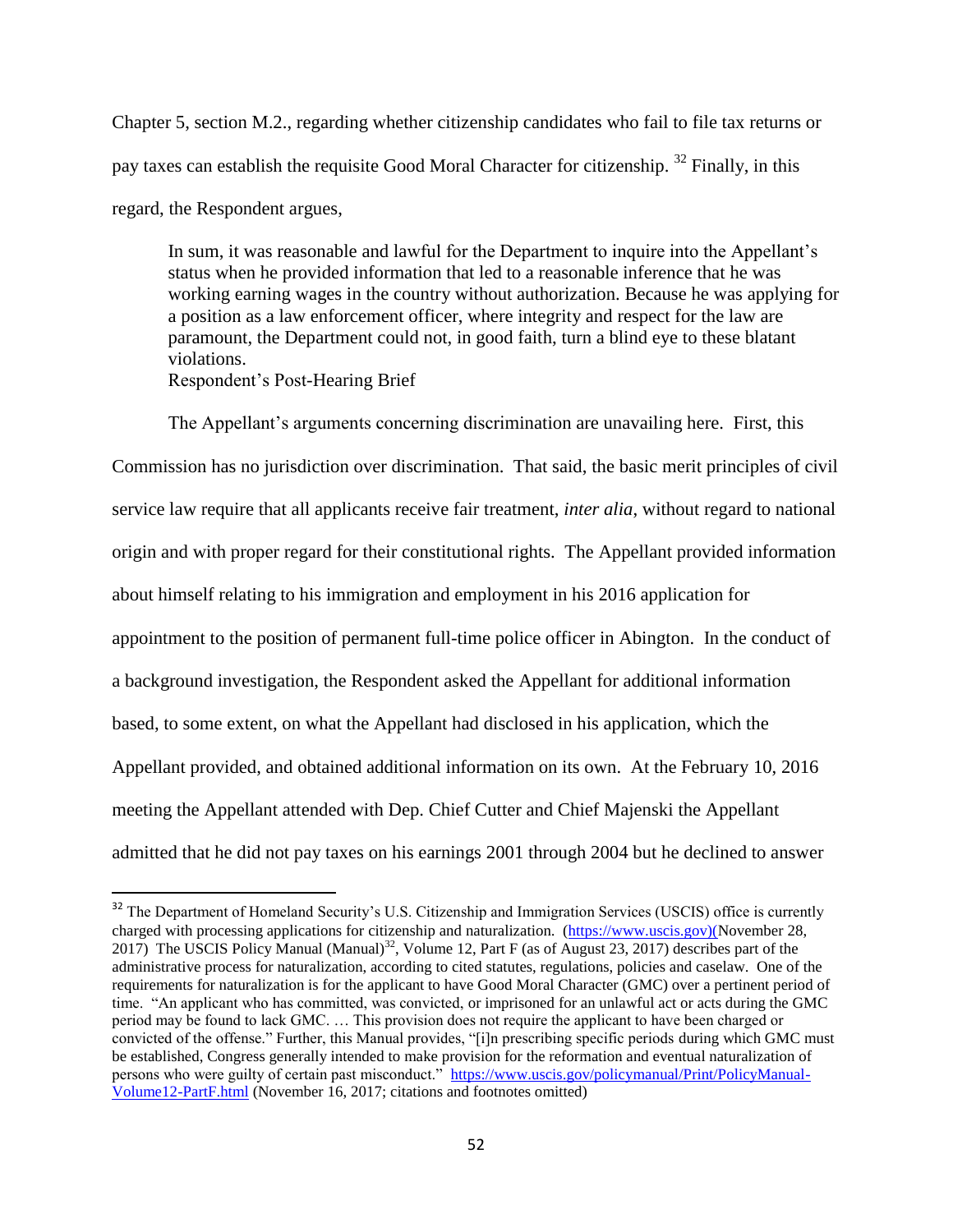other questions about his immigration, although he had answered the same questions in response to Dep. Chief Cutter's email questions in that regard. As a result, the Respondent concluded that the Appellant was untruthful. There is no indication whether every candidate was asked for the same documentation that the Respondent requested of the Appellant or obtained regarding the Appellant but there is also no indication that any other candidate in the same hiring cycle as the Appellant indicated in his or her application that he or she was employed during a period for which he or she did not pay income tax and/or disclosed in his or her application that he or she overstayed his or her visa to the U.S. Candidate A, the one (1) candidate who bypassed the Appellant, was asked additional questions after submitting his application, like the Appellant, but on different topics. Candidate A's driving record appeared to be worse that the Appellant's in that he had repeated speeding citations in more recent years but he was found responsible for few of them. Candidate A also disclosed in his application that he had driven a car after drinking once and that he had used marijuana a couple of dozen times in college but has not done so since then. The Respondent hired Candidate A because it found that he was more open about past misconduct. He had also attended an intermittent reserve police officer academy for parttime work at a police department nearby and has a Bachelor's degree in criminal justice. In the end, the Respondent established by a preponderance of the evidence that it had other, neutral reasons (documented failure to pay income taxes at a time that the Appellant had indicated in his application that he had been employed and untruthfulness regarding his use of illegal drugs) for not selecting the Appellant. Further, the USDOJ Civil Rights Division found that there was "insufficient evidence of reasonable cause to believe that [the Appellant] was discriminated against as prohibited by 8 U.S.C. s. 1324b." Respondent's Post-Hearing Documents.<sup>33</sup> Lastly,

 $33$  The Civil Rights Division notice regarding the Appellant's complaint states that the Appellant could file a complaint with the Office of the Chief Administrative Hearing Officer (OCAHO) within ninety (90) days. On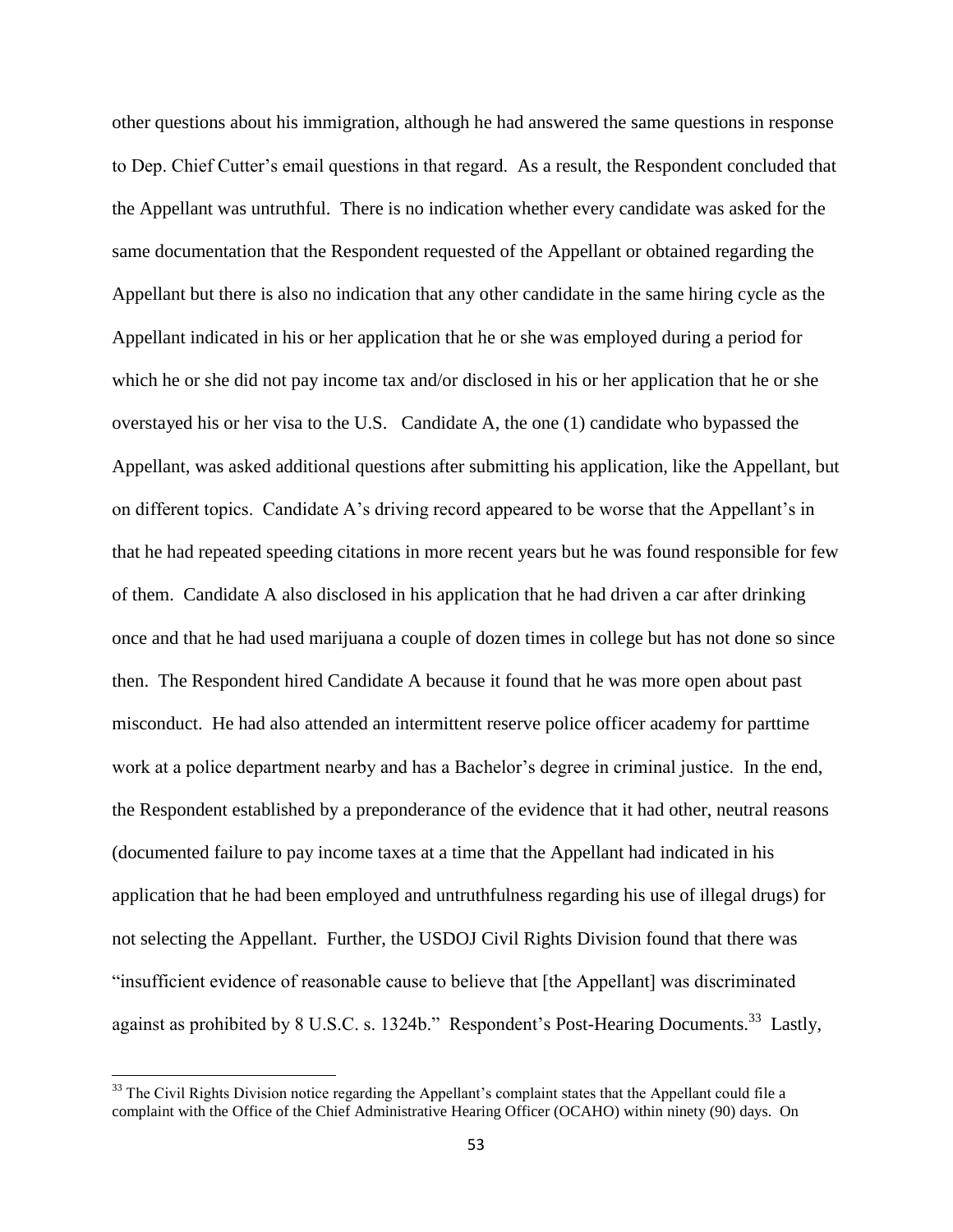the MCAD has yet to issue a decision regarding the Appellant's claim there.<sup>34</sup> Id. As a result, there is insufficient evidence of disparate treatment in violation of civil service basic merit principles.

#### *APD Employment Application Questions Regarding Criminal Conduct and Medical Issues*

As recently noted in Kerr v. Boston Police Department, G1-16-203 and G1-17-230 (2018), the federal Americans With Disabilities Act, 42 U.S.C. §§12112(d)(2)-(3), and the Massachusetts Employment Discrimination Law, G.L.c.151B,§4(16), regulate how employers may obtain and use medical information about a candidate for employment, precluding inquiry into a candidate's medical history without first having extended an offer of employment based on an evaluation of "all relevant non-medical information." *See, e.g*., Police Dep't of Boston v. Kavaleski, 463 Mass. 680, 682, n.5 (2012); O'Neal v. City of New Albany, 293 F.3d 998, 1007- 1009 ( $7<sup>th</sup>$  Cir. 2002); Downs v. Massachusetts Bay Transp. Auth., 13 F. Supp. 2d 130, 137-39 (D. Mass. 1998), *citing*, "ADA Enforcement Guidance: Preemployment Disability-Related Questions and Medical Examinations", (EEOC Notice 915.002 October 10, 1995); Massachusetts Commission Against Discrimination, "Guidelines; Employment Discrimination on the Basis of Handicap-Chapter 151B", §IV & §V,

[http://www.mass.gov/mcad/resources/employers-businesses/ emp-guidelines-handicap-gen.html.](http://www.mass.gov/mcad/resources/employers-businesses/%20emp-guidelines-handicap-gen.html) Kerr v. Boston Police Department, G1-1203 and G1-17-230 (2018), p. 17.

As noted in <u>Man v. Quincy</u>, G1-17-023 (2018), G.L. c. 151B, s. 4(9) and 4(9<sup>1/2</sup>) prohibit employers from asking about criminal behavior orally or in an application or discriminating against applicants who fail to provide such information. On the other hand, G.L. c. 31, ss. 20

November 28, 2017 I phoned the OCAHO and was informed that the Appellant had not filed a complaint there. (Administrative Notice)

 $34$  I phoned MCAD on November 9, 2017 about the status of the Appellant's claim and was informed that it is pending investigation. (Administrative Notice)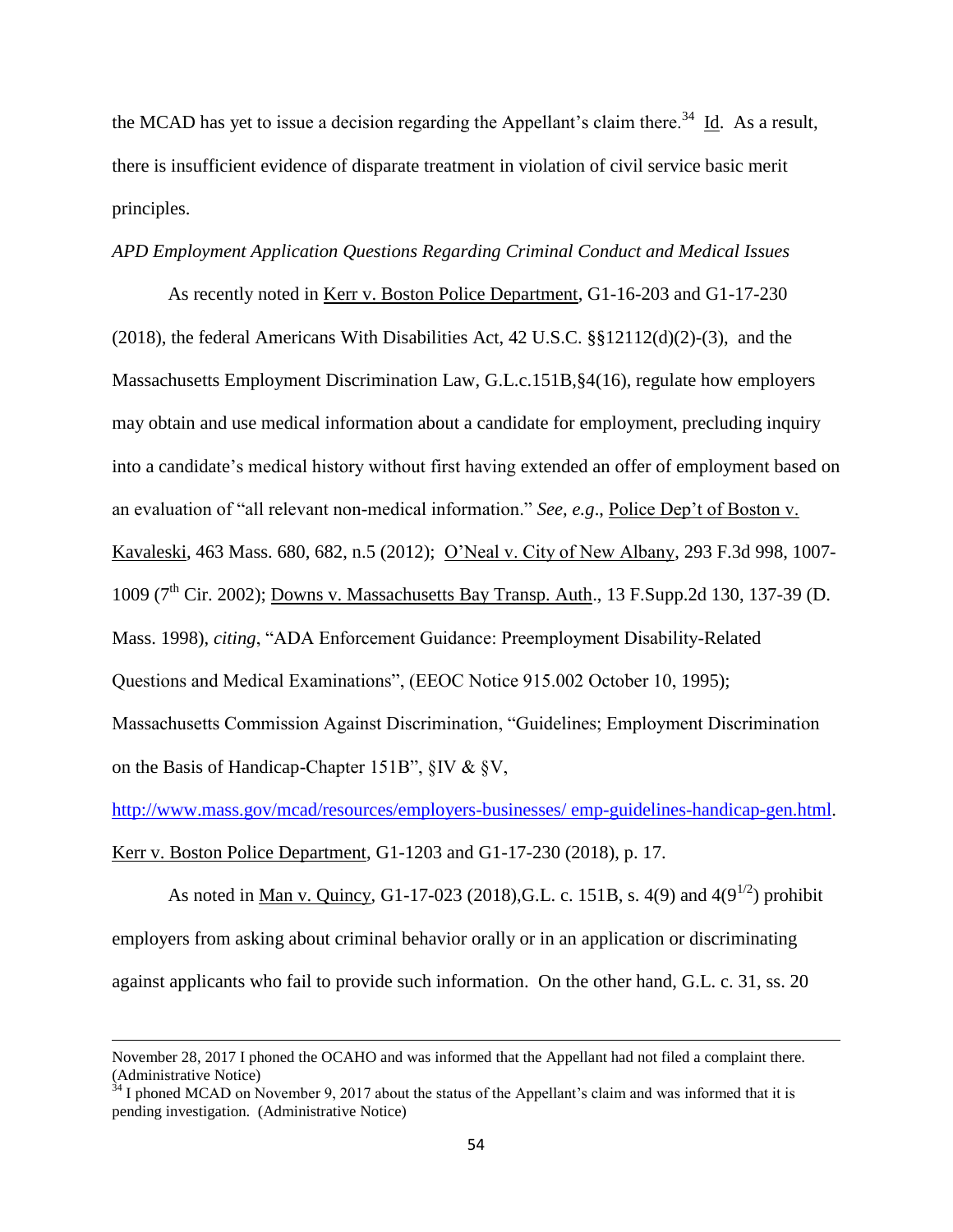and 50 permit questions regarding criminal convictions. Further, G.L. c. 41, s. 96A actually prohibits a police department from appointing anyone who has been convicted of a felony. *See* related statutes, such as G.L. c. 6, s. 167, et seq, regarding the use of criminal records from various sources. The Commission has recently specified its concerns about law enforcement employers requesting such information on their applications and/or by oral questions in that regard is appropriate under the law. *See* Man; Kerr, *supra*; and Wine v. City of Holyoke, G1-17- 022 (2018). However, the Commission has yet to issue a decision in this regard as the cases were decided based on other issues. These recent Commission decisions have also acknowledged that judicial decisions have similarly not yet decided whether civil service employers may obtain criminal record information from applicants or if, and the extent to which, law enforcement agencies are exempt from G.L. c. 151B, s. 4 and related laws barring discrimination in employment. *See* Man v. Quincy, G1-17-023 (2018) at 19-20 and cases cited.

That said, there are many troubling criminal record inquiries in the instant appeal. The Respondent's application alone has a section entitled "Criminal Record", asking numerous questions, such as have you ever been arrested, have you ever been placed in any type of Protective custody by law enforcement, have you ever been arrested or summoned to appear in criminal court, have you ever been tried for a criminal offense, but were not convicted, have you ever been convicted of a felony, were you convicted of a misdemeanor more than 5 years ago which resulted in a jail sentence from which you were released within the last 5 years, have you ever been convicted of a sexual offense, have you ever been charged or convicted of a drugrelated violation, have you ever been "contacted, approached, questioned, stopped, detained or arrest by ANY law enforcement officer for ANY reason?", and, in a section entitled "Other Personal Declarations", asking have you ever had sex with another person without consent, have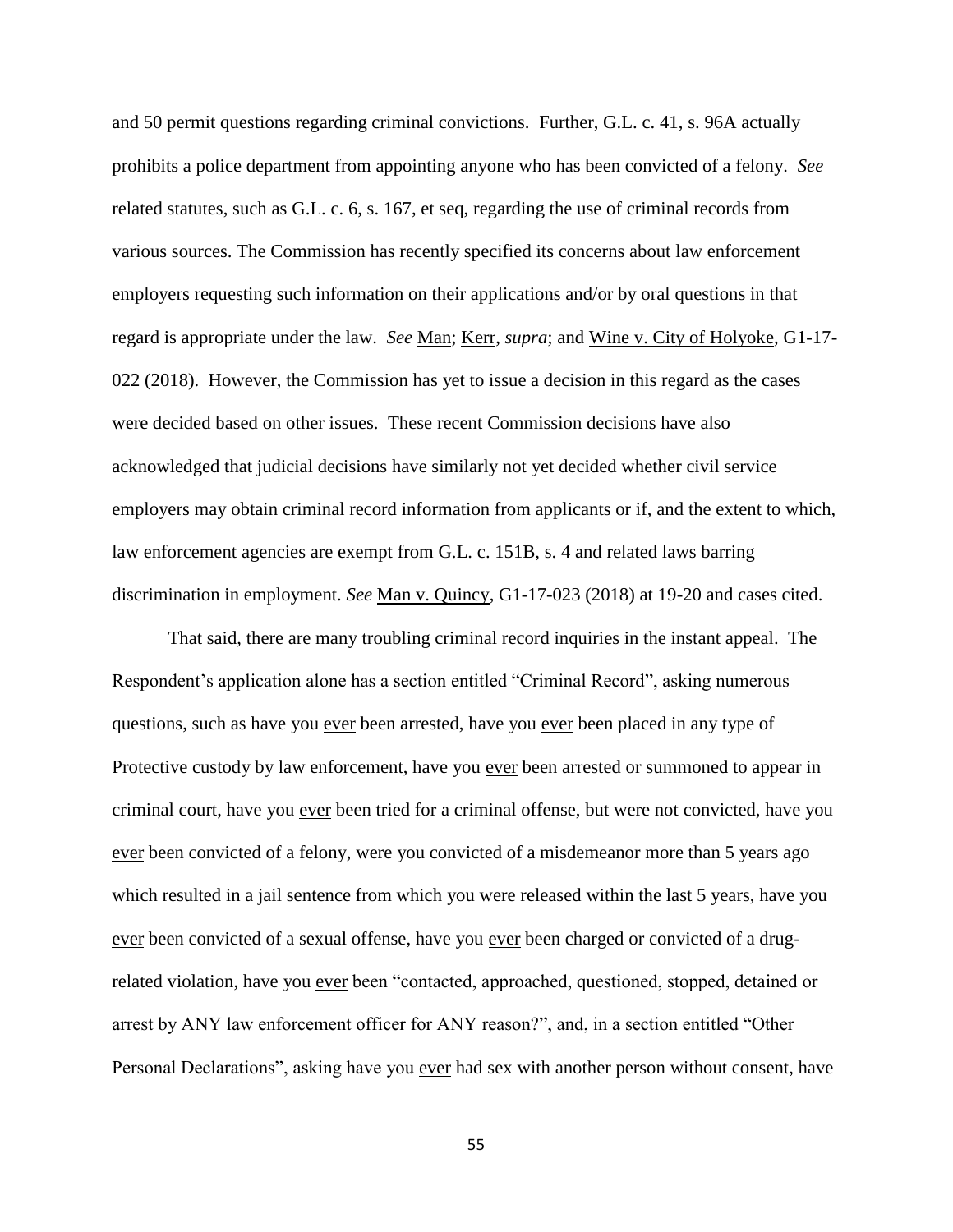you ever had sex with a person under 16, have you ever used drugs or alcohol to seduce a sex partner, have you ever paid for sexual favors, all of which are followed by a requirement to describe the offense, the date of the offense, the court where you appeared, were convicted or sentenced, if any. Further, the period of time in which someone can request that his criminal record be sealed was reduced when state criminal offender registry information laws were amended in 2010. *See, e.g*. G.L. c. 6, s. 172. The endless inquiries whether the candidate has "ever" committed the described offenses or actions seem ripe for address in the appropriate case. This is not that case. Ironically, the Respondent here found a "criminal record" where there was none, despite abundant evidence to the contrary.

Similarly, the Appellant's 2016 APD application for the position of fulltime police officer asked, under the heading "Other Personal Declarations", "[h]ave you ever been committed to any hospital or institution for mental illness, or alcohol or substance abuse?" and "[h]ave you ever been diagnosed as having Post Traumatic Stress Disorder (PTSD)".  $(R.Ex. 3^{35})$ As indicated above, the federal Americans With Disabilities Act and the Massachusetts Employment Discrimination statute bar inquiries about a candidate's medical history without first having extended an offer of employment. Although the Appellant answered "no" to these questions, the APD's decision to seek removal of his name from the eligible list was not based on his responses to the questions or medical information he supplied, he was not given a conditional offer of employment before being asked these questions. The law in this regard is clear and unambiguous and the Respondent shall remove such medical questions from its applications forthwith.

 $35$  I note that these two (2) questions were not contained in the application that the Appellant completed in 2013 for the SPO position.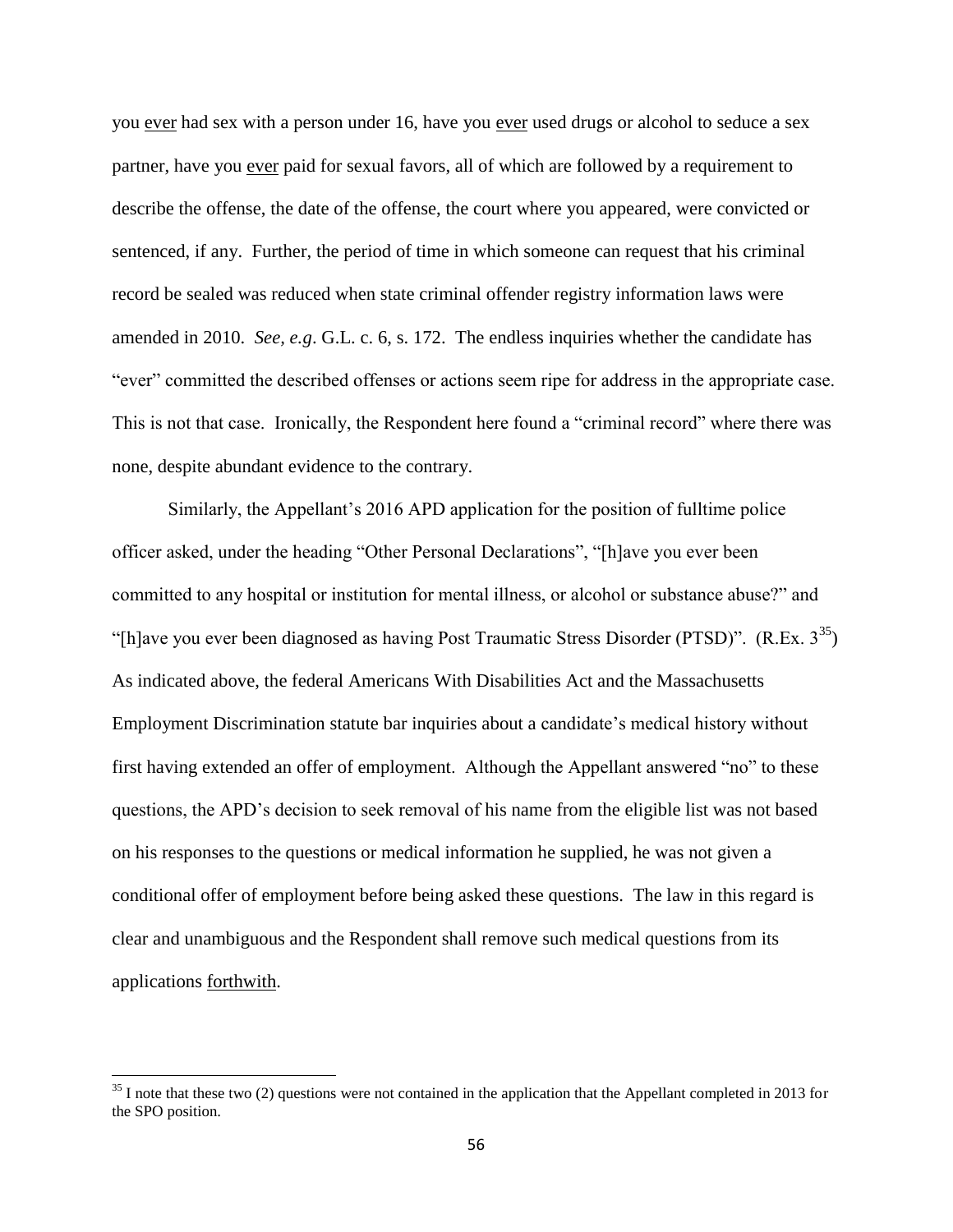For all of the above reasons, I have concluded that the Appellant's appeal under Docket

No. G1-16-065 should be denied.

Civil Service Commission

*/s/ Cynthia A. Ittleman* Cynthia A. Ittleman Commissioner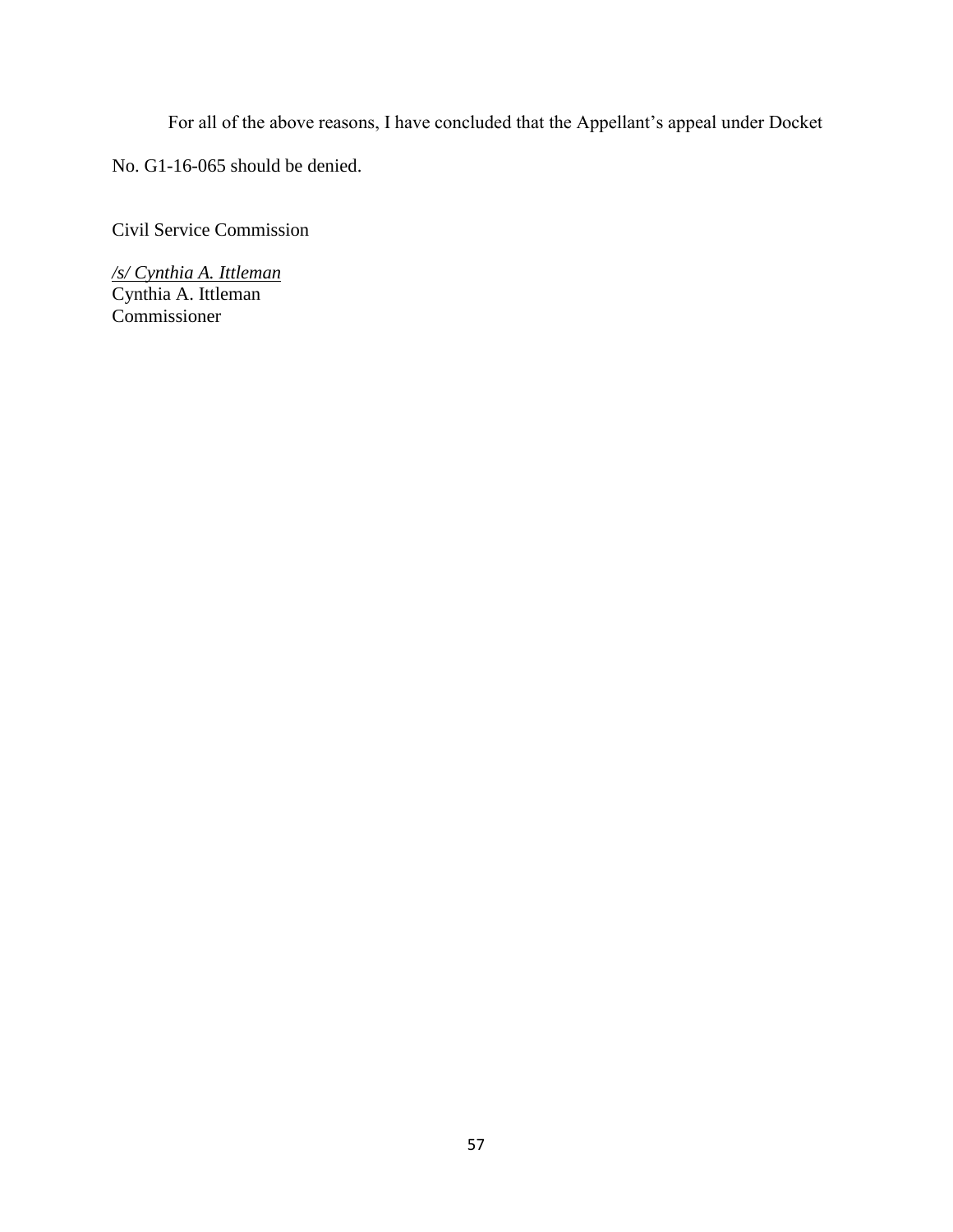*Majority Analysis and Conclusion (Commissioners Bowman, Stein, Camuso and Tivnan)*

 "I have two beautiful daughters who will grow up in the Town of Abington. I want to make my girls proud, and serve and protect the community we live in." That statement was included in the Appellant's application for full-time police officer for the Town of Abington. Had the review process been conducted in a fair, impartial manner, free of personal or political bias, the Appellant would have every reason to believe that he had a fair chance of being appointed. At the time of his application, the Appellant:

- Was a United States citizen;
- Had taken the civil service examination for police officer and received a score of 94;
- Was residing in Abington in a home that he and his wife own;
- Was currently serving as a Special Officer in the Abington Police Department;
- Had been employed as a correction officer since 2011 for the Norfolk County Sheriff's Office, where the Human Resources Director describes him as "an exemplary Officer within the Sheriff's Office over his career;"
- Had no criminal record;
- Had been issued a license to carry a firearm; and
- Had a driving record similar to a candidate ranked below him who was appointed.

 At some point, however, the review of the Appellant's background took a turn for the worse, ultimately resulting in the Police Chief producing a list of *over two (2) dozen* allegations in an attempt to justify the Appellant's bypass, most of which are either unsupported by the record, taken out of context or simply untrue.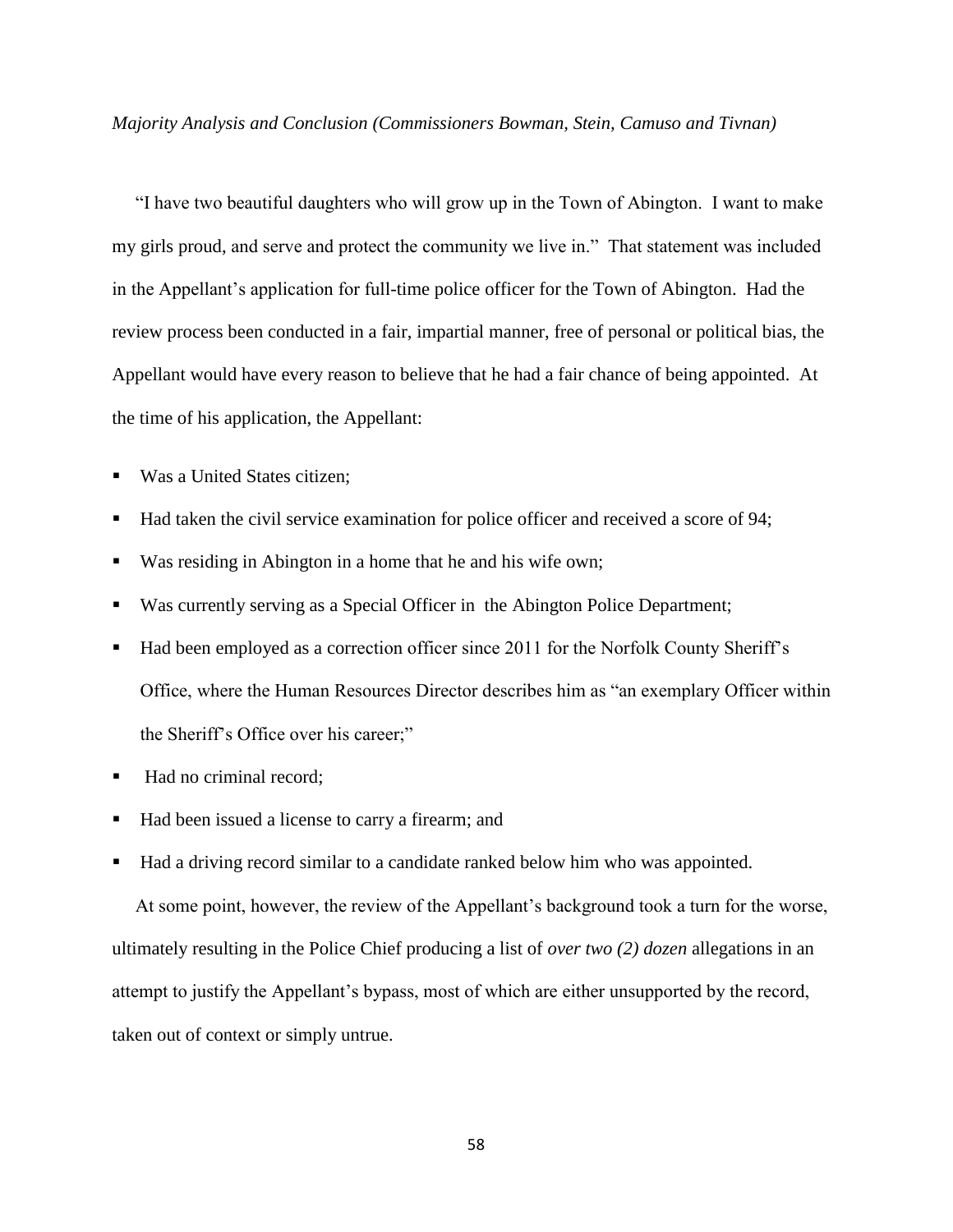A careful review of the record shows that the turning point here occurred at the time the Deputy Police Chief penned the following question to the Appellant:

 "Under what legal authority did you remain in this country from 2001-2005? Did you possess some other type of Visa, other than the one you presented to me? If you have no other authority, can I assume you were an illegal alien, or is there something I'm missing."

 Shortly thereafter, the Appellant appeared at the Abington Police Department for a meeting with the Police Chief and Deputy Police Chief, where he was interrogated (not interviewed) about his immigration status between 2001-2005; terminated from his employment as a Special Police Officer and effectively bypassed for appointment as a full-time police officer. The Police Department then took the additional step of requesting that the Appellant's name be removed from the eligible list altogether under a provision of the Personnel Administration Rules (PAR.09 (2)) that allows for such removal if the person's appointment "would be detrimental to the public interest." As poignantly stated by the Appellant in his post-hearing submission: "It wasn't just enough for this department to bypass me. They have painted a picture of a criminal and a liar, neither of which I am." Numerous examples, including, those cited below, support the Appellant's contention:

| <b>REASONS GIVEN AND OTHER STATEMENTS</b><br><b>MADE BY ABINGTON</b><br>POLICE DEPARTMENT |                                                                                                             |                | <b>FACTS</b>                                                                                                                            |
|-------------------------------------------------------------------------------------------|-------------------------------------------------------------------------------------------------------------|----------------|-----------------------------------------------------------------------------------------------------------------------------------------|
| ٠                                                                                         | "Candidate failed to disclose on his application"<br>that his license was suspended."                       | п              | The RMV records do not show that the<br>Appellant's license was ever suspended. The<br>Police Department mis-read the RMV records.      |
| ٠                                                                                         | "Candidate failed to disclose on his application"<br>several other moving violations from 2002-<br>$2007$ " | Е              | The Appellant was found responsible for two<br>violations between 2002 and 2007, both of<br>which were listed on his application.       |
| п                                                                                         | "Candidate violated the law by driving a motor"<br>vehicle in 2002 unlicensed "                             | $\blacksquare$ | The RMV records do not show that the<br>Appellant's license was ever suspended or that<br>he ever operated a vehicle without a license. |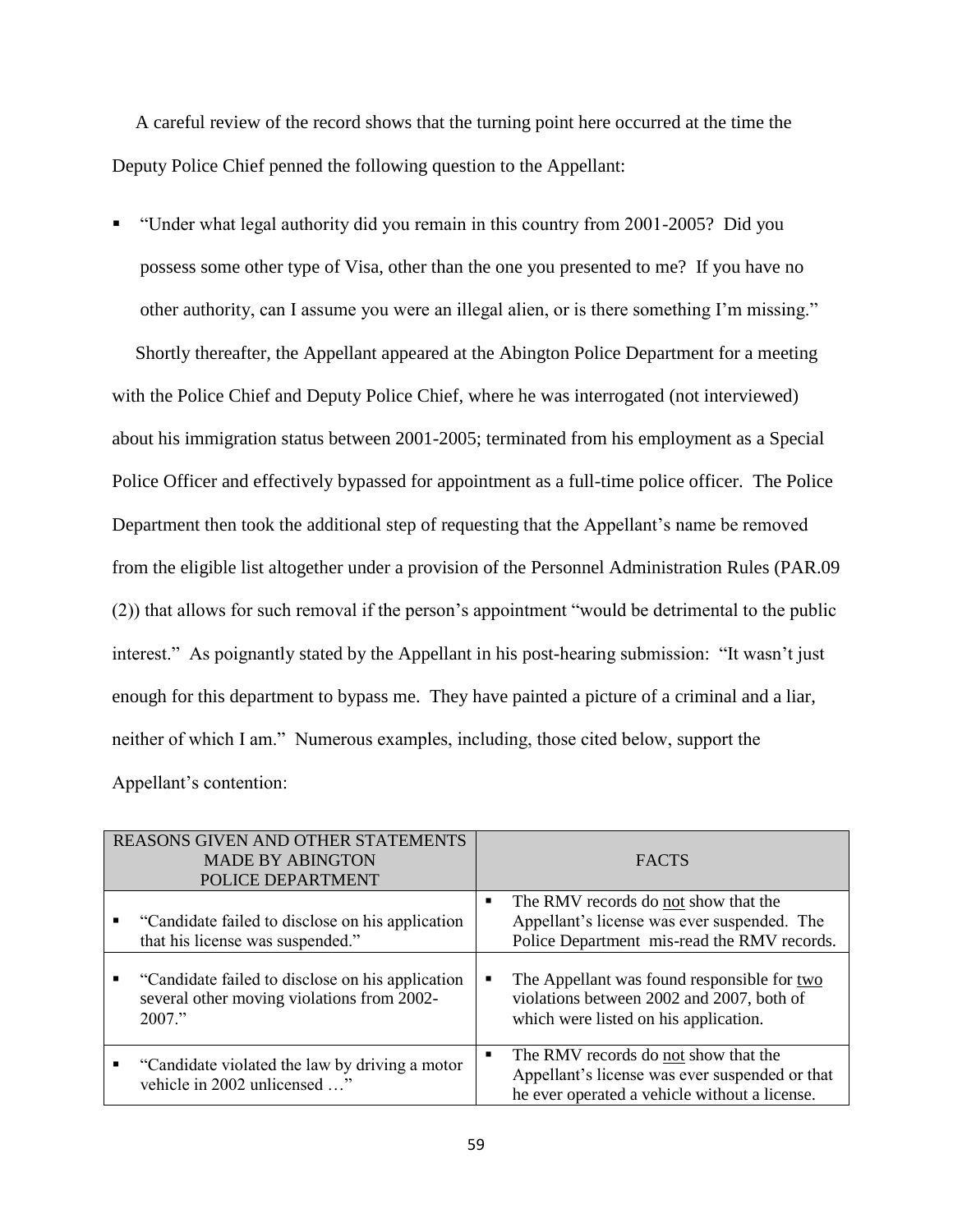| <b>REASONS GIVEN AND OTHER</b><br>STATEMENTS MADE BY ABINGTON<br>POLICE DEPARTMENT                                                                                                                                                                                                                                                                                                                                                                      | <b>FACTS</b>                                                                                                                                                                                                                                                                                                                                                                                                                                                                                                                                                                                                                     |
|---------------------------------------------------------------------------------------------------------------------------------------------------------------------------------------------------------------------------------------------------------------------------------------------------------------------------------------------------------------------------------------------------------------------------------------------------------|----------------------------------------------------------------------------------------------------------------------------------------------------------------------------------------------------------------------------------------------------------------------------------------------------------------------------------------------------------------------------------------------------------------------------------------------------------------------------------------------------------------------------------------------------------------------------------------------------------------------------------|
| Candidate was untruthful on his LTC<br>application (when) he indicated that he was<br>never criminally charged.                                                                                                                                                                                                                                                                                                                                         | There is no evidence that the Appellant was<br>٠<br>ever charged with a crime. He does NOT have<br>a criminal record. He provided a detailed<br>explanation regarding an incident in which he<br>appears to have been falsely accused of a crime<br>by a citizen who later recanted the accusation.                                                                                                                                                                                                                                                                                                                              |
| "Candidate failed to provide an official high<br>٠<br>school transcript as requested in order to<br>compare educational equivalences to the<br>United States  it was learned that that many<br>times high school diplomas from other<br>countries don't equal an equivalent United<br>States high school diploma "                                                                                                                                      | The Appellant was terminated from his<br>٠<br>position as a Special Police Officer one (1) day<br>after the request to produce the transcript. The<br>Police Chief's statement that the Appellant was<br>still under consideration for appointment as a<br>police officer after his termination is not<br>credible. (see below)                                                                                                                                                                                                                                                                                                  |
| "Candidate was going to be terminated from<br>٠<br>his prison guard job in 2012 if he didn't agree<br>to a probation extension."                                                                                                                                                                                                                                                                                                                        | The Norfolk County Sheriff's Office describes<br>×,<br>the Appellant as an exemplary employee "over<br>his career" and that extensions of probationary<br>periods are common, pursuant to a union<br>agreement.                                                                                                                                                                                                                                                                                                                                                                                                                  |
| "Having a candidate that has no interpersonal<br>п<br>skills would be a detriment to the police<br>profession."                                                                                                                                                                                                                                                                                                                                         | The evidence does not support the conclusion<br>٠<br>that the Appellant (husband for 12 years, father<br>of two daughters and veteran correction<br>officer) has "no interpersonal skills".                                                                                                                                                                                                                                                                                                                                                                                                                                      |
| [T]he candidate was terminated as Special<br>$\blacksquare$<br>Police Officer based on his overly aggressive<br>attitude when questioned and the uncovering of<br>untruthfulness on the application he submitted<br>as a Special Police Officer in 2013 "<br>П<br>"Even though the candidate was terminated as<br>a Special Police Officer, at no time did we<br>inform the candidate that his candidacy for a<br>full-time police officer was ending." | Ξ<br>The decision to end the Appellant's<br>employment – and stop the processing of his<br>application – was made before any purported<br>"interview".<br>On February 9, 2016, prior to the "interview"<br>٠<br>of the Appellant, the Deputy Police Chief<br>penned the following email to the Appellant:<br>Based on the circumstances, the Chief<br>would like to give you the opportunity to resign<br>from your Special Police position. Knowing<br>the information that was uncovered during your<br>background investigation puts our department<br>in a difficult position to continue this process."<br>(emphasis added) |

 There are (many) other troubling aspects to the review process here. The Police Department, without ever issuing a conditional offer of employment, relies (and, arguably misconstrues) the results of a prior psychological interview to justify the Appellant's non-selection. They cite that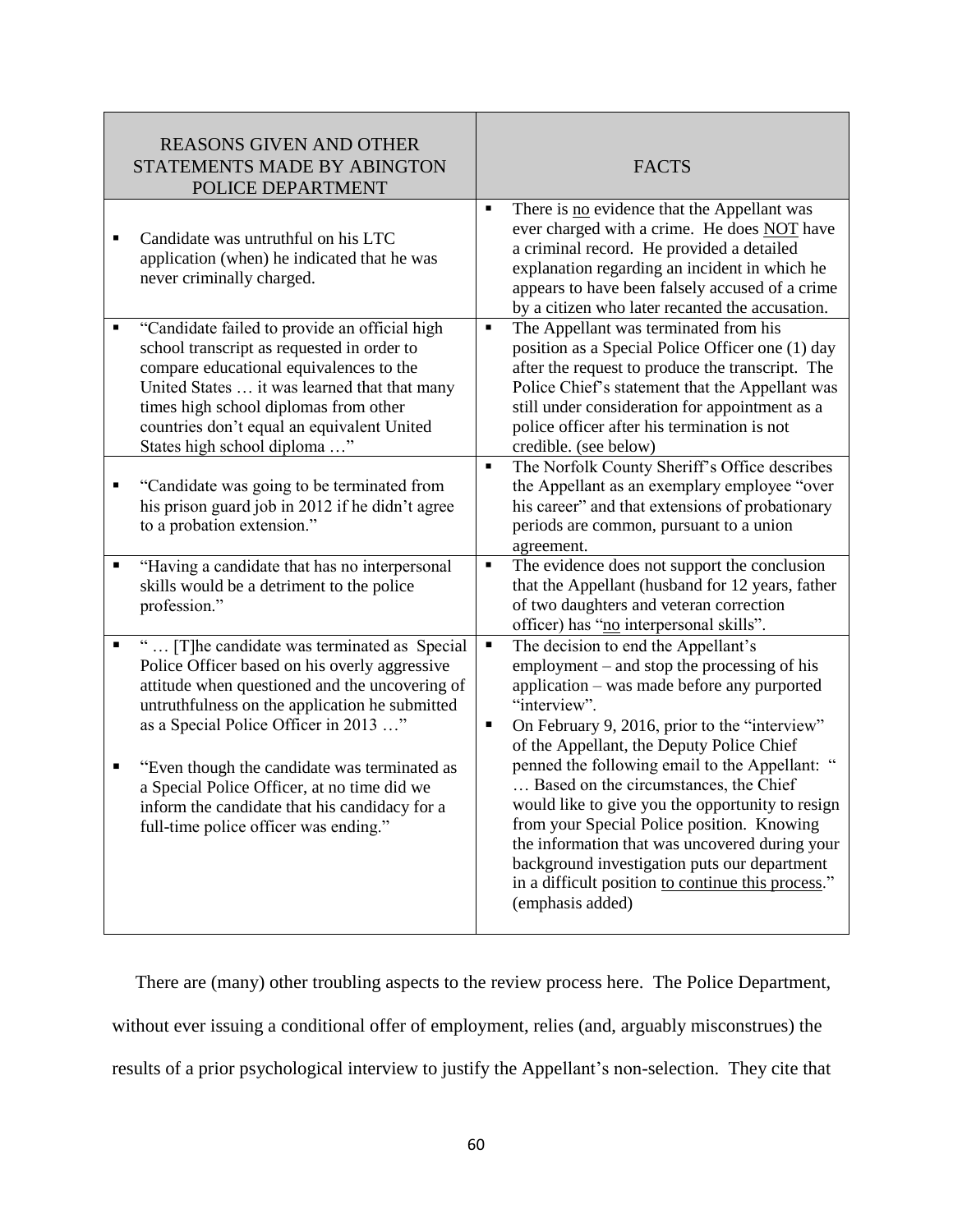same psychological assessment to conclude that the Appellant untruthfully denied ever using "illicit drugs", without ever producing the actual question (among several hundred) that was allegedly asked of the Appellant and what his response was. The reality, when viewed fairly and impartially, is that the Appellant has been forthright and honest about experimenting with marijuana many years ago, similar to a candidate who was appointed. The Police Department's misuse of those psychological interview results is highly problematic as are many other questions and statements made by the Police Department. We share all of the concerns cited by Commissioner Ittleman in her detailed findings and analysis.

 We disagree, however, with Commissioner Ittleman's conclusion that, among the two (2) dozen bypass reasons put forth by the Police Department, those related to the Appellant's alleged non-payment of taxes provide a valid reason for bypass for the following reasons.

 First, a review of another candidate's application, who was appointed as a full-time police officer in this hiring process, appears to show how the Appellant was treated differently than other candidates.

 As part of that candidate's application, the candidate reported receiving counseling and written warnings for being tardy multiple times in a 12-month period while employed as a security officer at a hotel. He further reported that he called in sick to this employment to work a detail for a police department where he was employed as a special police officer. The Police Department cites this employment as a positive stating: "candidate has held positions with employers for upwards of 7 years showing an ability to maintain a job" and "Candidate comes with extensive private security experience that closely correlates to some of a police officer's duties." We infer that the Respondent was either not concerned about the issues cited above or,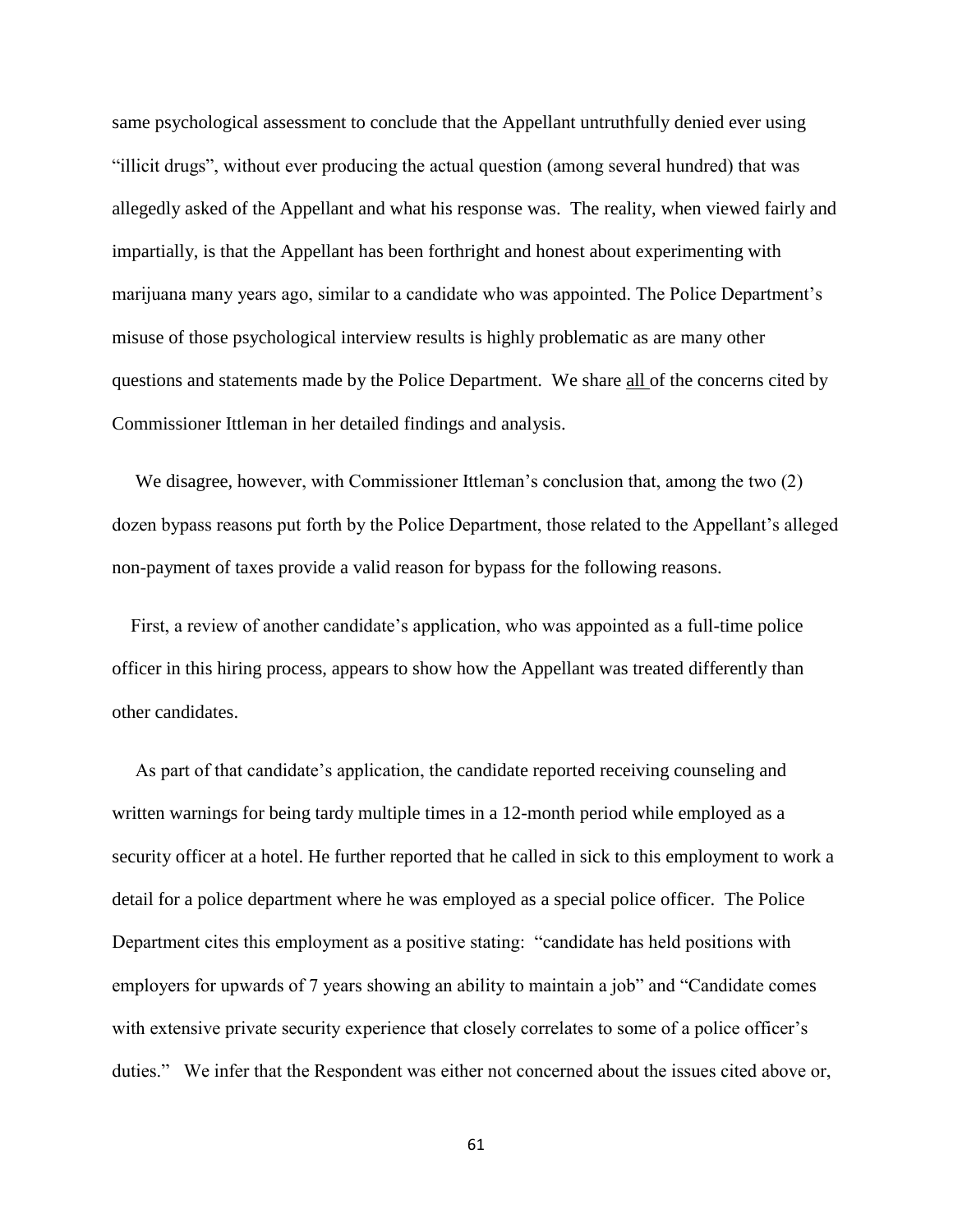in the alternative, based its assessment on a thorough review of that candidate's entire career as a security officer at the hotel. In regard to the Appellant, the Police Department either didn't complete a similar, thorough review, or simply mischaracterized the Appellant's exemplary career as a correction officer, either of which show disparate treatment.

 Second, there is nothing in the record to show that the Police Department required all other candidates to undergo the same level of scrutiny regarding whether they reported all of their earnings from fifteen (15) years ago, including the review of jointly filed tax returns from approximately twelve (12) years ago. For example, were all candidates asked whether, when they were a teenager (as the Appellant was in 2001) they ever received income that was not reported on their tax returns (i.e. – through odd jobs, shoveling snow, mowing lawns, etc.)? The point here is that the Police Department appears to have asked the Appellant to produce this information based on their conclusion that he was an "illegal alien" at some point prior to becoming a [lawfully naturalized U.S.] citizen. To us, that is the type of disparate treatment that the civil service law was meant to prevent.

 Third, and finally, the basic merit principles of civil service law require, among other things, consideration of qualified applicants for civil service positions based on assessment of their "ability, knowledge and skills". G.L.c.31,§1. Disqualification, in our opinion, is "reasonably justified" only after "impartial and reasonably thorough independent review" by the Appointing Authority of all facets of a candidate's credentials bearing on his or her present fitness to serve as a police officer. While we acknowledge that the Commission must rightly give "deference" to a judgment that a particular candidate is an unacceptable risk to serve as a police officer, we believe that, in cases such as this one, that deference is appropriate only when the judgment is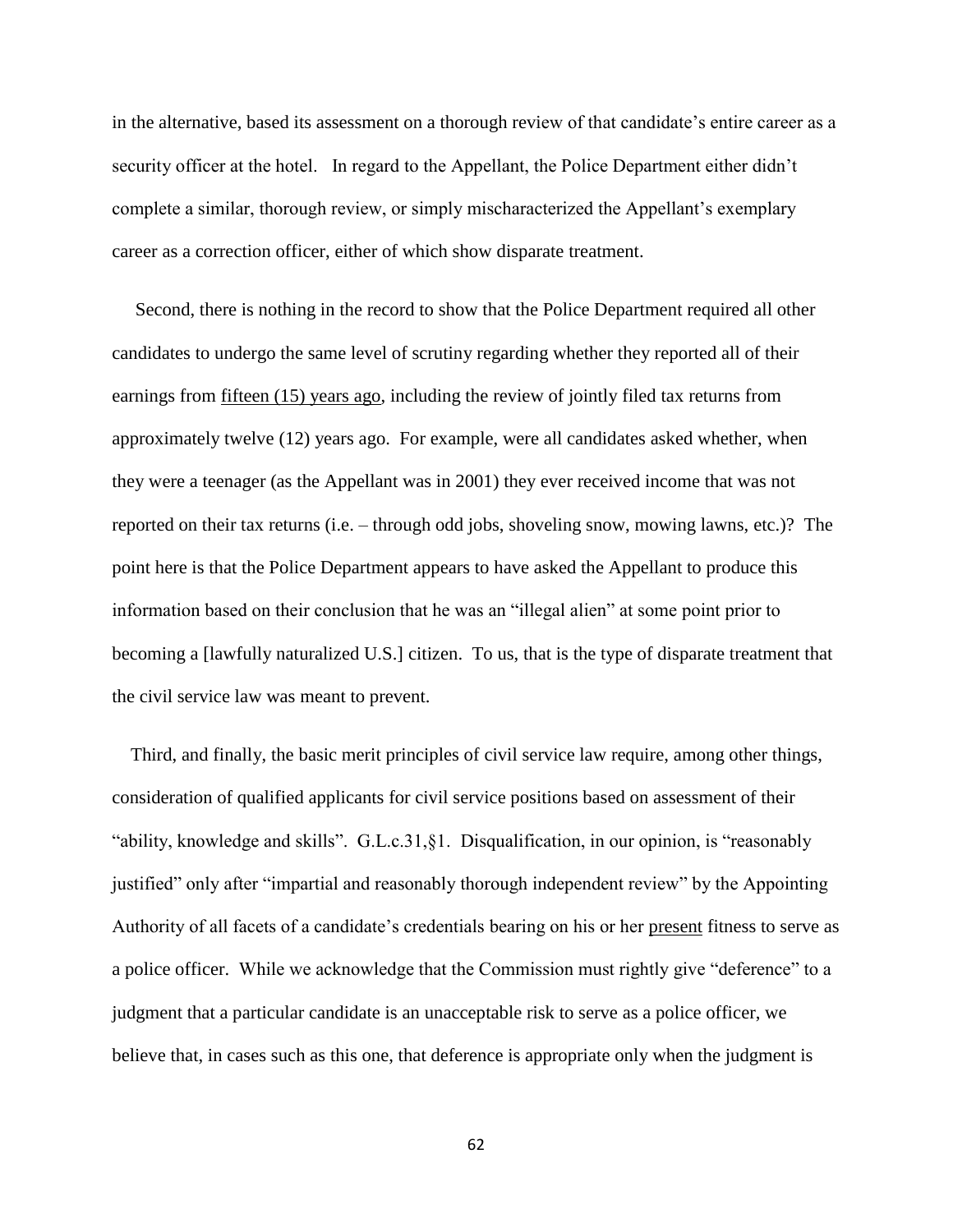the product of a thorough review, weighing of ALL of a candidate's credentials including a fair, impartial assessment of the applicant's character and fitness for duty, which did not occur here.

 For all of the above reasons, the Appellant's appeal under Docket No. G1-16-065 is hereby *allowed.*

 Pursuant to its authority under Chapter 310 of the Acts of 1993, the Civil Service Commission hereby orders the following:

- 1. The decision by the state's Human Resources Division (HRD) to remove the Appellant from the eligible list is hereby rescinded.
- 2. HRD shall place the name of the Appellant **at the top of** on any current or future Certifications for Abington Police Officer until such time as the Appellant is appointed or bypassed.
- 3. The Abington Police Department shall not use any of the reasons used to bypass and/or remove the Appellant from the eligible list in this hiring cycle in any future consideration.
- 4. If and when the Appellant is appointed as an Abington Police Officer, he shall receive a retroactive civil service seniority date the same as those appointed from Certification No. 03385. This retroactive civil service seniority date is not meant to provide the Appellant with any additional compensation or benefits, including creditable time toward retirement.<sup>36</sup>

Civil Service Commission

 $\overline{\phantom{a}}$ 

*/s/ Christopher C. Bowman, Chairman /s/ Paul A. Camuso, Commissioner /s/ Paul M. Stein, Commissioner /s/ Kevin M. Tivnan, Commissioner*

<sup>&</sup>lt;sup>36</sup> Nothing in this decision is meant to prevent the Appellant from pursuing his current MCAD complaint and/or to prevent MCAD, should it find that the Respondent violated the state's anti-discrimination laws, from awarding appropriate monetary damages and/or any other relief it deems appropriate.